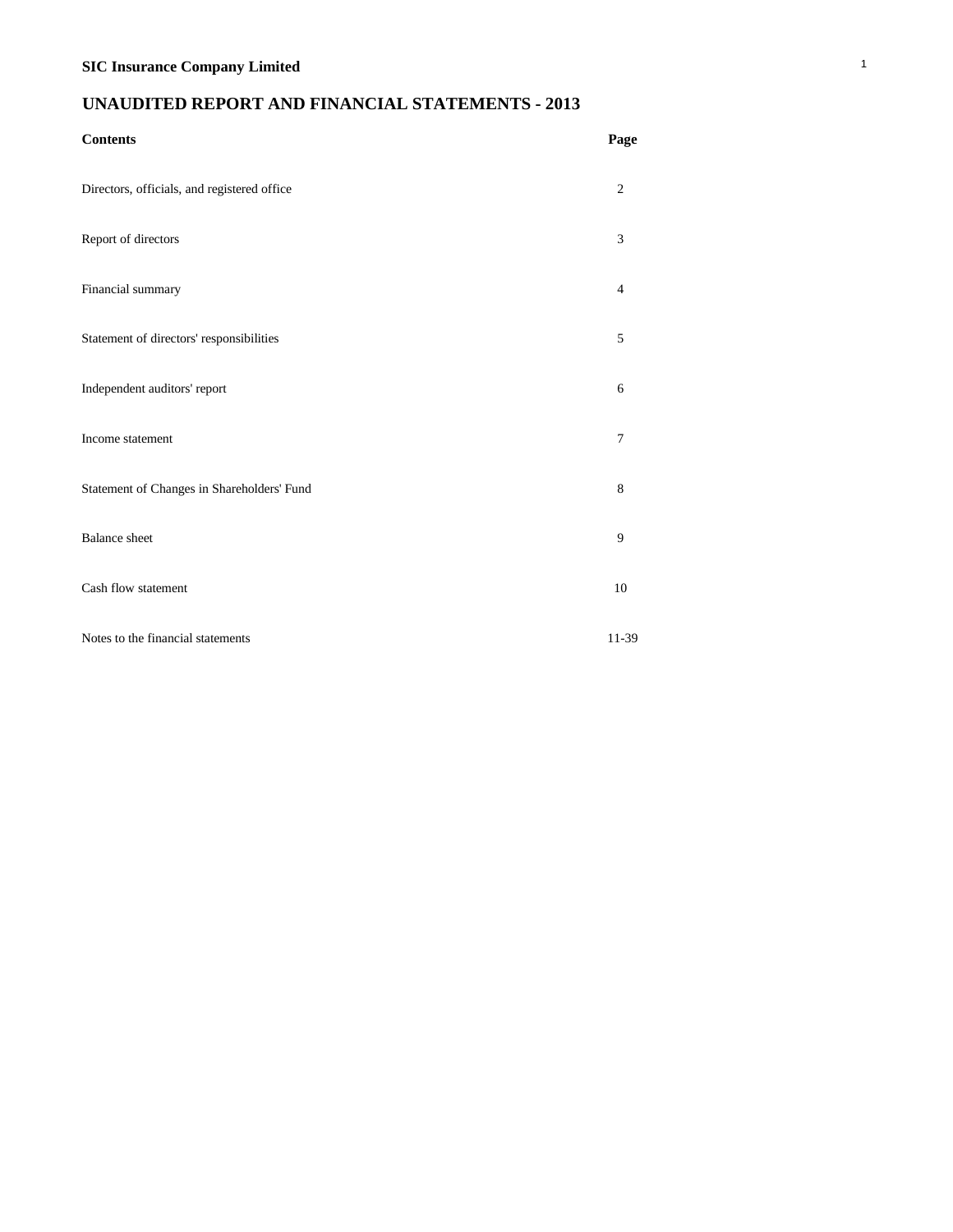## **UNAUDITED REPORT AND FINANCIAL STATEMENTS - 2013**

### **Directors, Officials and Registered Office**

| Directors:                    | Mrs. Felicity Acquah<br>Mrs. Doris Awo Nkani<br>Dr. Sydney Yayah Laryea<br>Mr. Ato Pobee Ampiah<br>Justice Benjamin O. Tetteh<br>Ms. Nancy Dakwa Ampofo<br>Mr. Fiifi Gyabra-Forson<br>Mr. Robert Afflah Sackey |                                                                                                                                                                                                                                                                                                               | Appointed - Nov.2013<br>Appointed - March 2013<br>Appointed - Sep. 2013<br>Appointed - Sep. 2013<br>Appointed - Sep. 2013<br>Appointed - Nov. 2013<br>Appointed - Nov. 2013<br>Appointed - Nov. 2013 | Chairman<br><b>Managing Director</b><br>Member<br>Member<br>Member<br>Member<br>Member<br>Member |  |
|-------------------------------|----------------------------------------------------------------------------------------------------------------------------------------------------------------------------------------------------------------|---------------------------------------------------------------------------------------------------------------------------------------------------------------------------------------------------------------------------------------------------------------------------------------------------------------|------------------------------------------------------------------------------------------------------------------------------------------------------------------------------------------------------|--------------------------------------------------------------------------------------------------|--|
| <b>Ag. Company Secretary:</b> |                                                                                                                                                                                                                | Mrs. Lydia Hlomador                                                                                                                                                                                                                                                                                           |                                                                                                                                                                                                      |                                                                                                  |  |
| <b>Registered Office:</b>     | Nyemitei House<br>28/29 Ring Road East<br>Osu-Accra                                                                                                                                                            |                                                                                                                                                                                                                                                                                                               |                                                                                                                                                                                                      |                                                                                                  |  |
| <b>Auditors:</b>              |                                                                                                                                                                                                                | <b>PKF</b><br><b>Chartered Accountants</b><br>Farrar Avenue<br>Adabraka<br>Accra                                                                                                                                                                                                                              |                                                                                                                                                                                                      |                                                                                                  |  |
| <b>Registrars:</b>            |                                                                                                                                                                                                                | <b>NTHC</b> Limited<br>Martco House<br>P O Box KIA 9563<br>Airport, Accra                                                                                                                                                                                                                                     |                                                                                                                                                                                                      |                                                                                                  |  |
| <b>Bankers: - Local</b>       |                                                                                                                                                                                                                | Ghana Commercial Bank Limited<br>Merchant Bank (Ghana) Limited<br>National Investment Bank Limited<br><b>SG-SSB Bank Limited</b><br>HFC Bank (Ghana) Limited<br>Standard Chartered Bank Ghana Limited<br>Barclays Bank Ghana Limited<br>Ecobank Ghana Limited<br><b>International Commercial Bank Limited</b> |                                                                                                                                                                                                      |                                                                                                  |  |
| <b>Bankers: - Foreign</b>     |                                                                                                                                                                                                                |                                                                                                                                                                                                                                                                                                               | Ghana International Bank Limited                                                                                                                                                                     |                                                                                                  |  |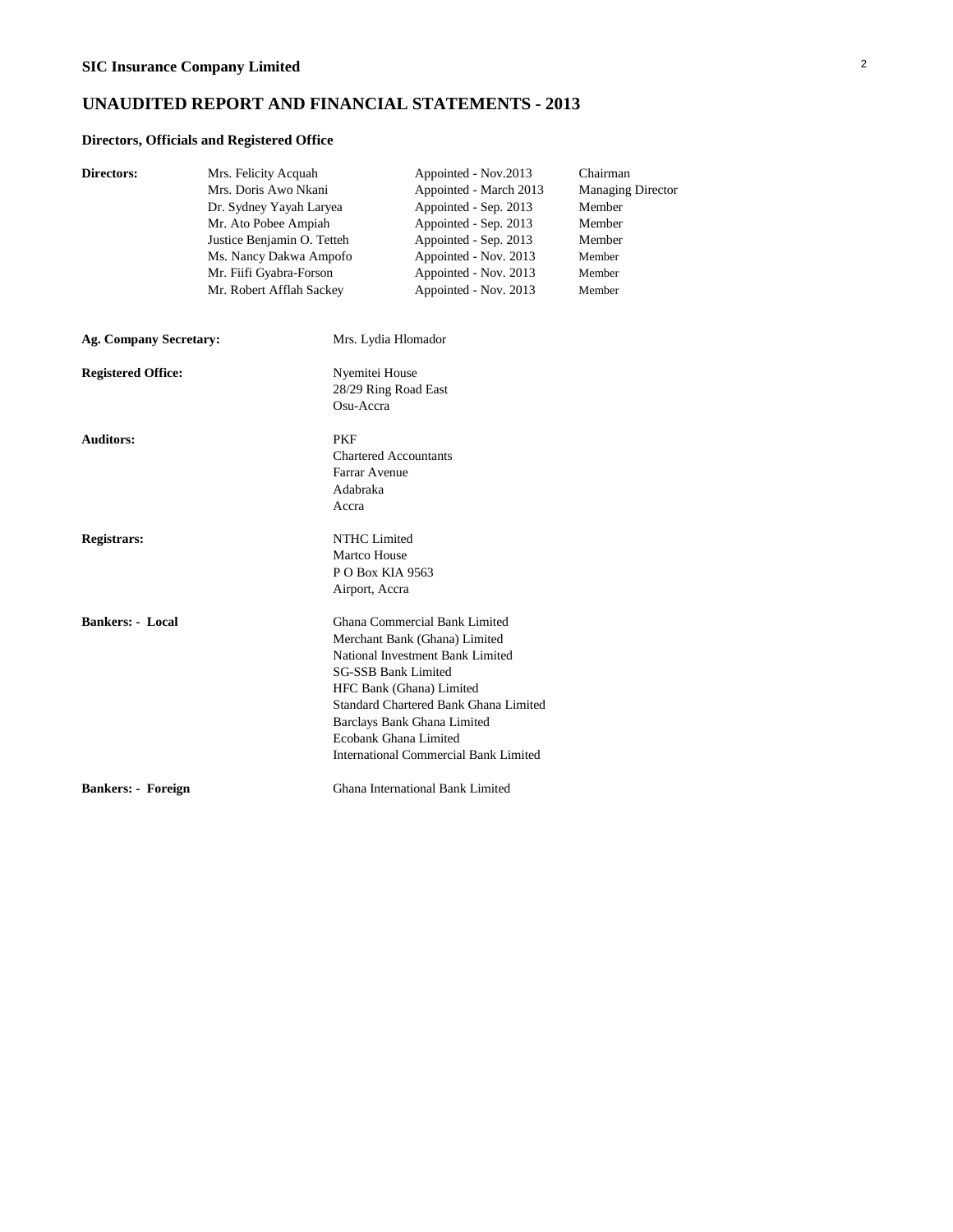## **DIRECTORS' REPORT**

The Directors have pleasure in presenting their Annual Report and the unaudited Financial Statements of the company for the year ended 31st December, 2013.

### 1. **Principal activities**

The company was incorporated to undertake non-life insurance business.

| 2. | <b>Results for the year</b>                                                   | GH¢         |
|----|-------------------------------------------------------------------------------|-------------|
|    | The balance brought forward on income surplus<br>account at 1 January was     | 6,358,502   |
|    | To which must be added:                                                       |             |
|    | Profit for the year after charging all expenses, depreciation and taxation of | 346,918     |
|    |                                                                               | 6,705,420   |
|    | From which is made an appropriation to statutory reserve of                   | (2,943,262) |
|    |                                                                               | 3,762,158   |
|    | Dividend paid                                                                 |             |
|    | Leaving a balance to be carried forward on income surplus account of          | 3,762,158   |
|    |                                                                               |             |

### 3. **Nature of business**

There was no change in the nature of the business of the company during the period.

### 4. **Auditors**

In accordance with section 134(5) of the Companies Code 1963, (Act 179) the auditors, Messrs. PKF continued as the auditors of the company.

On behalf of the Board

*Doris Awo Nkani Dr. Sydney Y. Laryea* **Managing Director Director**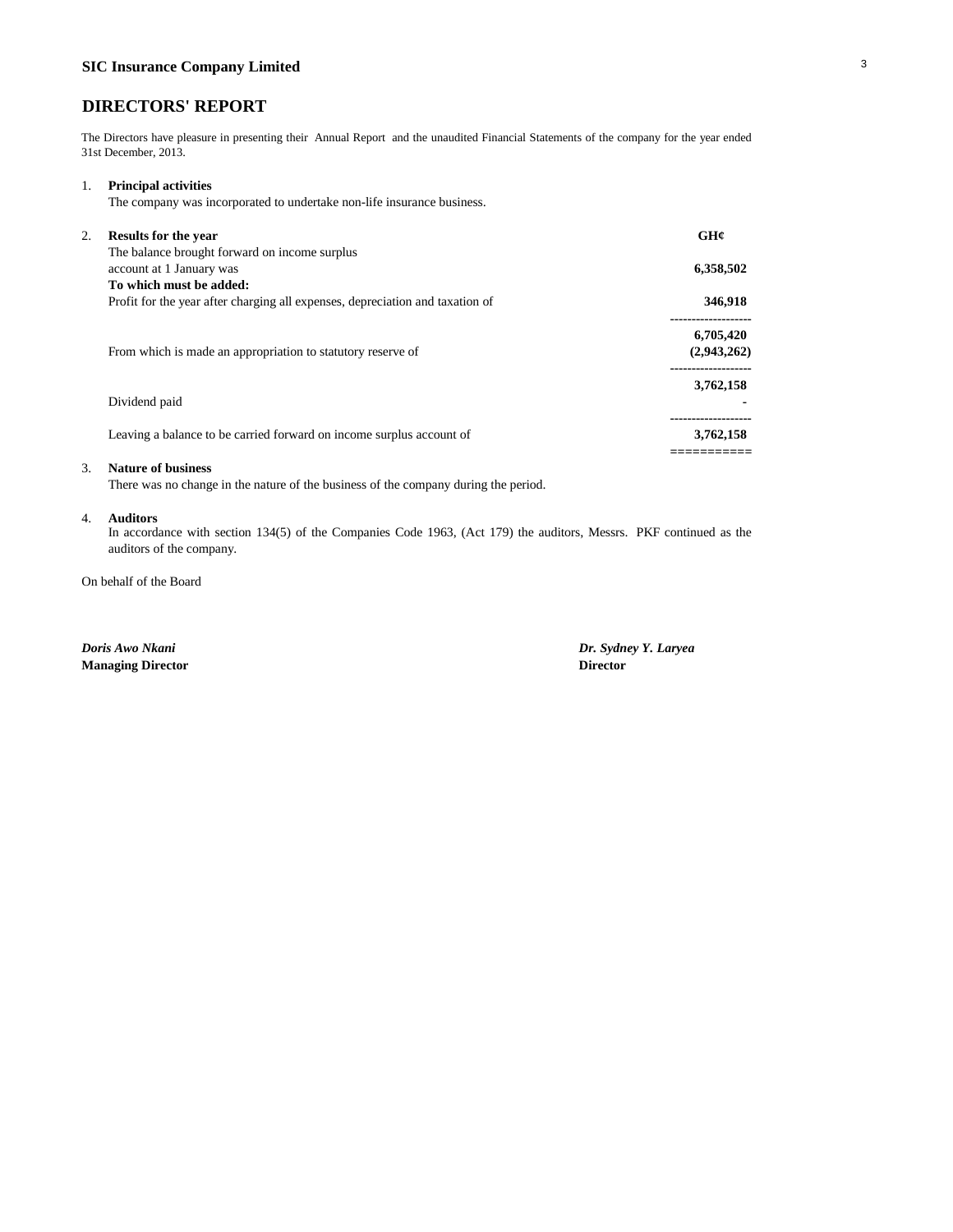# **SIC Insurance Company Limited** <sup>4</sup>

## **FINANCIAL SUMMARY**

|                                               | 2013<br>GHC    | 2012<br>GH¢  |
|-----------------------------------------------|----------------|--------------|
| Gross premium                                 | 98,108,733     | 98,992,058   |
| Net premium                                   | 62,720,660     | 76,310,074   |
| Claims incurred                               | (20, 402, 128) | (25,993,785) |
| Commissions                                   | 1,920,868      | (3,720,689)  |
| Management expenses                           | (38, 598, 116) | (45,073,829) |
| <b>Underwriting profit</b>                    | 5,641,284      | 1,521,771    |
| Investment income                             | 4,926,229      | 4,711,094    |
| Other income                                  | 3,610,572      | 2,473,916    |
| Profit before tax                             | 12,744,795     | 12,167,208   |
| Profit after tax                              | 346,918        | (9,034,391)  |
| Dividend                                      | $\blacksquare$ |              |
| <b>Shareholders' funds</b>                    | 73,124,361     | 67,602,974   |
| Net assets                                    | 73,124,361     | 67,602,974   |
| <b>Total</b> assets                           | 151,716,549    | 142,071,904  |
| Number of shares issued<br>and fully paid for | 195,645,000    | 195,645,000  |
| Earnings per share $(GH\varphi)$              | 0.0018         | (0.0462)     |
| Share price $(GH\phi)$                        | 0.39           | 0.34         |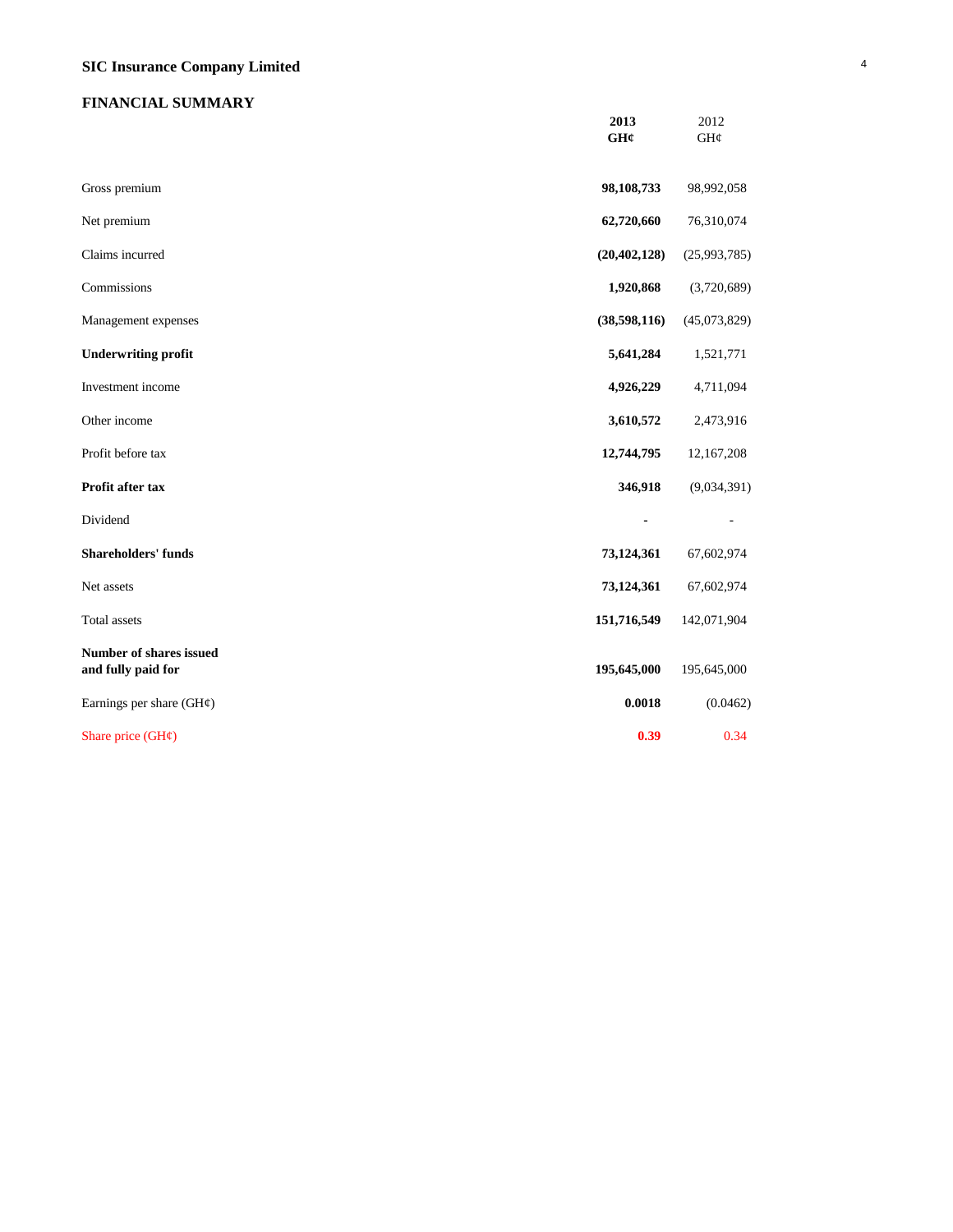### **SIC Insurance Company Limited** <sup>5</sup>

### **STATEMENT OF DIRECTOR'S RESPONSIBILITIES**

The Ghana Companies Code 1963 (Act 179) requires the directors to prepare financial statements for each financial year which give a true and fair view of the state of affairs of the company at the end of the financial year and of the income statement for that year.

The directors believe that in preparing the financial statements, they have used appropriate accounting policies, consistently applied and supported by reasonable and prudent judgements and estimates and that all international accounting standards which they consider to be appropriate have been followed.

The directors are responsible for ensuring that the company keeps accounting records which disclose with reasonable accuracy the financial position of the company and which enable them to ensure that the financial statements comply with the Companies Code, 1963 (Act 179) and Insurance Act 2006 (Act 724).

They are also responsible for taking such steps as are reasonable to safeguard the assets of the company and to prevent and detect fraud and other irregularities.

The above statements which should be read in conjunction with the statement of the auditors responsibilities on page 6 is made with a view to distinguishing for shareholders the respective responsibilities of the directors and the auditors in relation to the financial statements.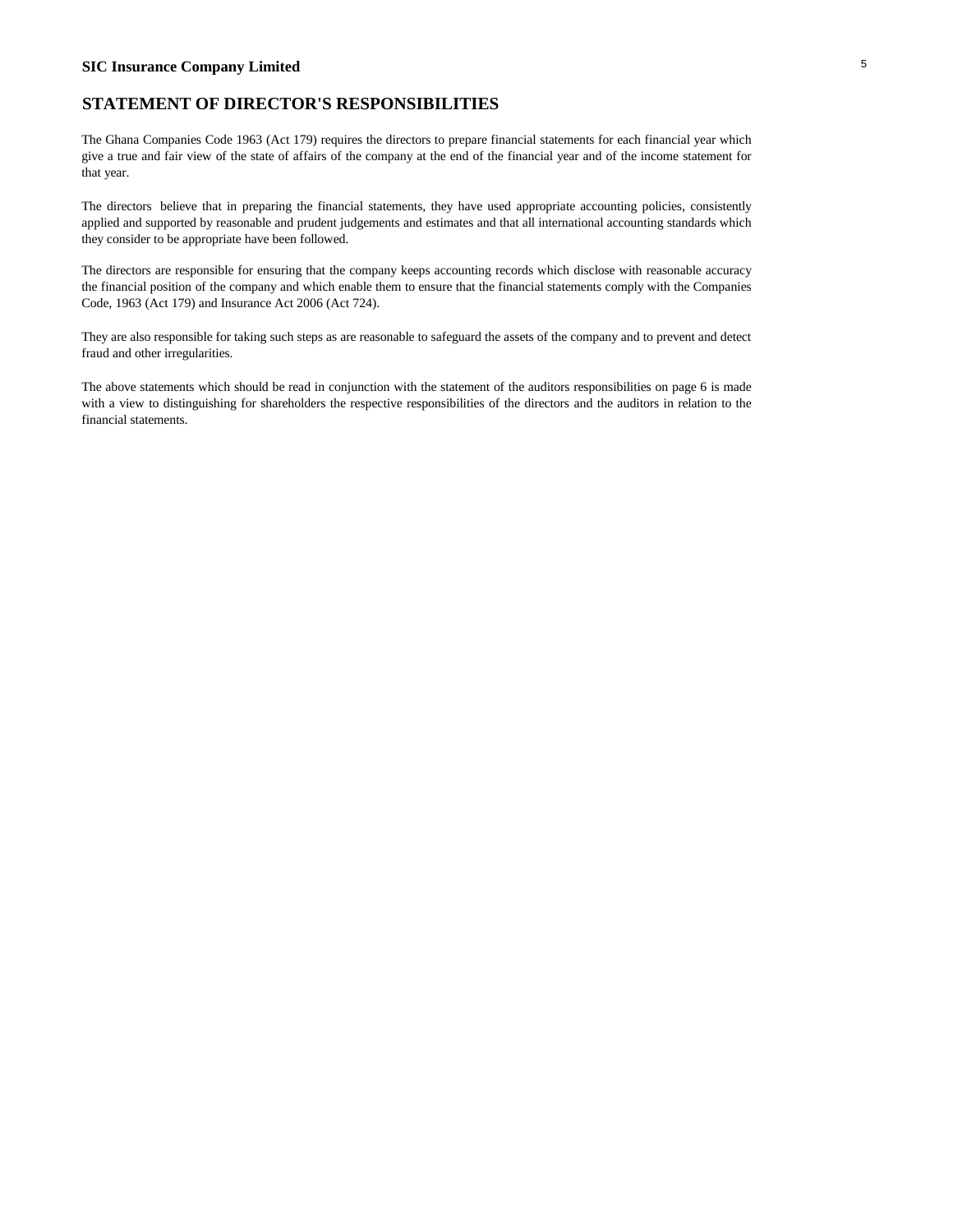### **INDEPENDENT AUDITORS' REPORT**

### **To the members of SIC Insurance Company Limited**

These financial statements as at 31st December, 2013 and set out on pages 7 - 39, which have been prepared on the basis of the International Financial Reporting Standards (IFRS) on pages 11 to 25 and other explanatory notes as set out on pages 26 to 39 are not audited, but the final Audit is currently ongoing for the year ended 31st December 2013.

#### **Directors' responsibility for the financial statements**

The Directors are responsible for the preparation and fair presentation of these financial statements in accordance with the Companies Code 1963 ( Act 179) and the Insurance Act 2006 (Act 724) and the International Fianacial Reporting Standards (IFRS). These responsibilities include; designing, implementing and maintaining internal controls relevant to the presentation of Financial statements that are free from material misstatements, whether due to fraud or error; selecting and applying appropriate accounting policies; and making accounting estimates that are reasonable in the circumstances.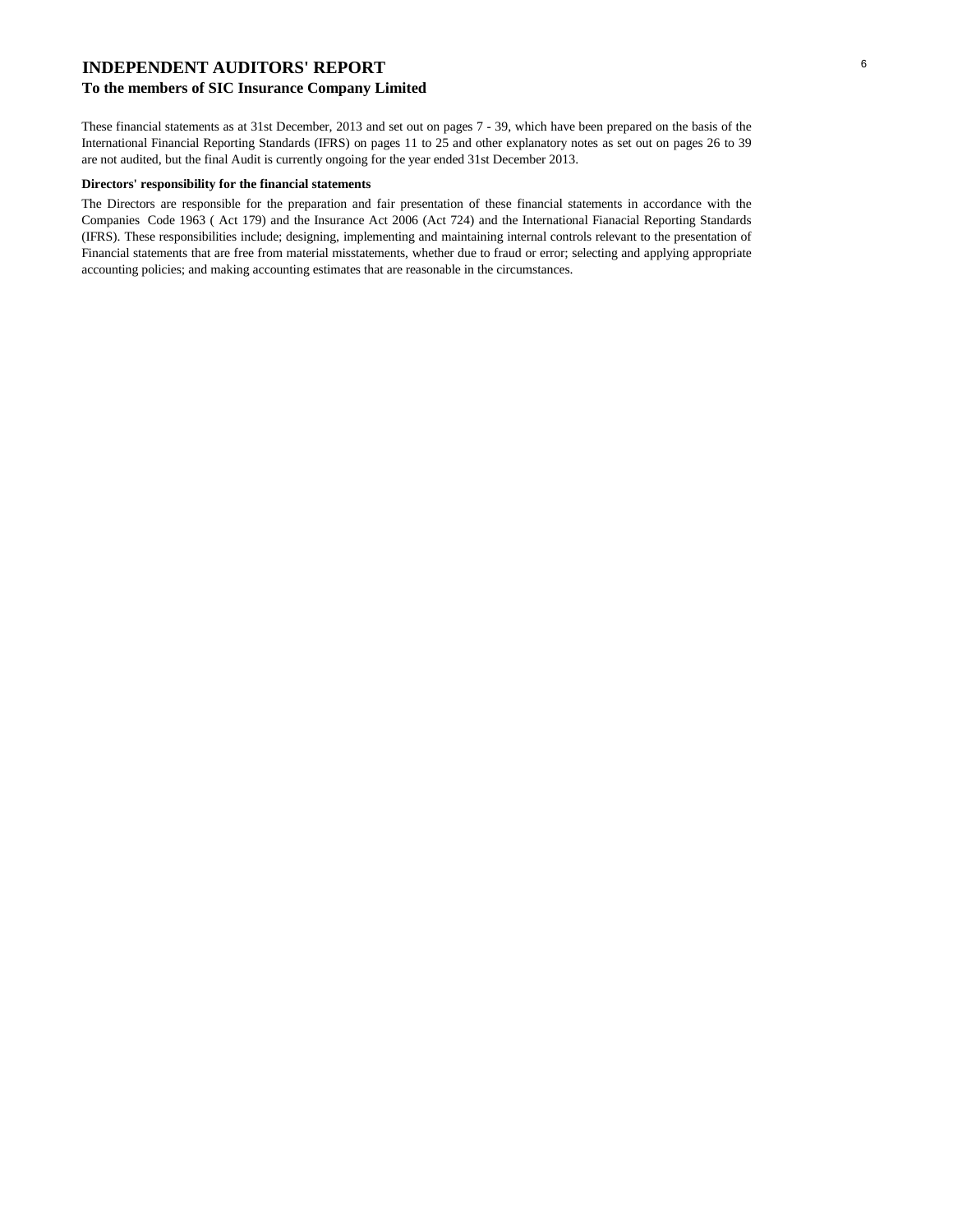## **STATEMENT OF COMPREHENSIVE INCOME**

### **For the year ended 31st December, 2013**

|                                                                                                         | <b>Note</b>    | 2013<br>GHC                                 | 2012<br>GH¢                                 |
|---------------------------------------------------------------------------------------------------------|----------------|---------------------------------------------|---------------------------------------------|
| Gross premium<br>Less: Re-insurance                                                                     | 6<br>7         | 98,108,733<br>(35,388,073)                  | 98,992,058<br>(22, 681, 984)                |
| Net premium                                                                                             |                | 62,720,660                                  | 76,310,074                                  |
| Claims incurred<br>Commissions<br>Management expenses                                                   | 8<br>9<br>10   | (20, 402, 128)<br>1,920,868<br>(38,598,116) | (25,993,785)<br>(3,720,689)<br>(45,073,829) |
| <b>Underwriting profit</b>                                                                              |                | 5,641,284                                   | 1,521,771                                   |
| Investment income<br>Other income<br><b>Finance Cost</b>                                                | 11<br>12       | 4,926,229<br>3,610,572<br>(1,433,290)       | 4,711,094<br>6,394,347<br>(460,004)         |
| Profit before Exceptional Cost & Tax<br>Less: Exceptional Cost - Bad Debts<br><b>Restructuring Cost</b> |                | 12,744,795<br>(7,976,682)<br>(4,292,882)    | 12,167,208<br>(19,702,060)                  |
| <b>Profit before tax</b>                                                                                |                | 475,231                                     | (7,534,852)                                 |
| Taxation<br>National Stabilization Levy                                                                 | 18(c)<br>18(c) | (104, 551)<br>(23,762)                      | (1,499,539)                                 |
| Profit after tax transferred to<br>Income surplus account                                               |                | 346,918                                     | (9,034,391)                                 |
| <b>Basic earnings per share</b>                                                                         | 13             | 0.0018                                      | (0.0462)                                    |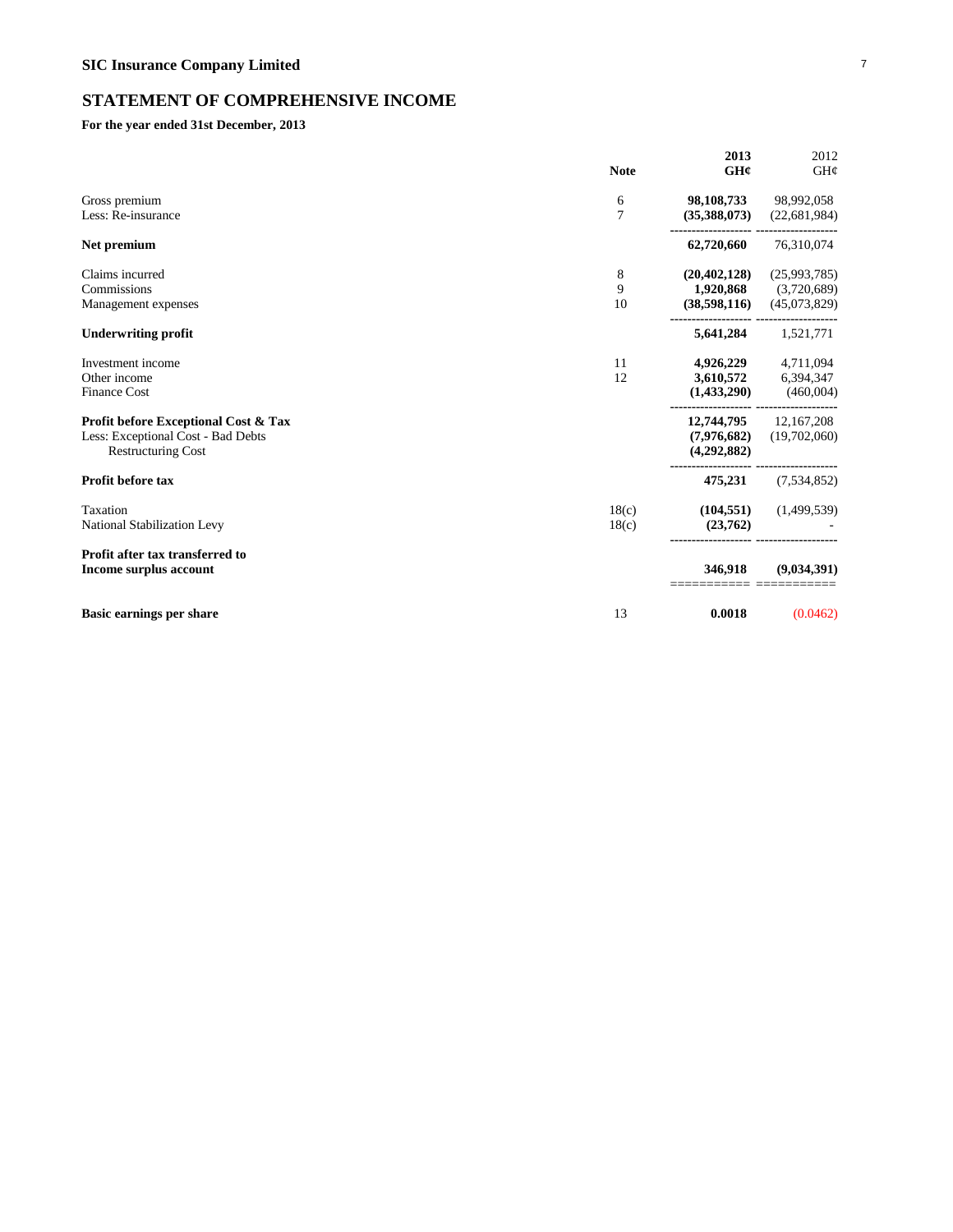## **STATEMENT OF CHANGES IN SHAREHOLDERS' FUNDS**

**As at the year ended 31st December, 2013**

|                                                                      | Stated<br>capital<br>GH¢ | <b>Income</b><br>surplus<br>account<br>GH@ | Contingency<br>reserves<br>GH¢ | Capital<br>surplus<br>GHC | Available-for<br>sale reserves<br>GH¢ | Total<br>GH¢ |
|----------------------------------------------------------------------|--------------------------|--------------------------------------------|--------------------------------|---------------------------|---------------------------------------|--------------|
| Bal. at 1 Jan. 2012 - restated                                       | 25,000,000               | 21,841,221                                 | 14,892,702                     | 9,316,952                 | 15,385,142                            | 86,436,017   |
| Total recognised income & exp.                                       |                          | (9,034,391)                                |                                |                           |                                       | (9,034,391)  |
| Valuation gain on tangible assets                                    |                          |                                            |                                |                           |                                       |              |
| Net gain on available-for-sale invest.<br>Transfer (from)/to reserve |                          | (2,969,761)                                | 2,969,761                      |                           | (6,320,086)                           | (6,320,086)  |
| Transfer to equity holders                                           |                          | (3,478,567)                                |                                |                           |                                       | (3,478,567)  |
| Bal. at 31st Dec. 2012                                               | 25,000,000               | 6,358,502                                  | 17,862,463                     | 9,316,952                 | 9.065.056                             | 67,602,973   |
| Balance at 1 January 2013                                            | 25,000,000               | 6,358,502                                  | 17,862,463                     | 9,316,952                 | 9,065,056                             | 67,602,973   |
| Total recognised income & exp.                                       |                          | 346,918                                    |                                |                           |                                       | 346,918      |
| Transfer (from)/to reserve                                           |                          | (2,943,262)                                | 2,943,262                      |                           |                                       |              |
| Net gain on available-for-sale invest.                               |                          |                                            |                                |                           | 5.174.470                             | 5,174,470    |
| Transfer to equity holders                                           |                          |                                            |                                |                           |                                       |              |
| Bal. at 31st Dec. 2013                                               | 25,000,000               | 3,762,158                                  | 20,805,725                     | 9,316,952                 | 14,239,526                            | 73,124,361   |
|                                                                      |                          |                                            |                                |                           |                                       |              |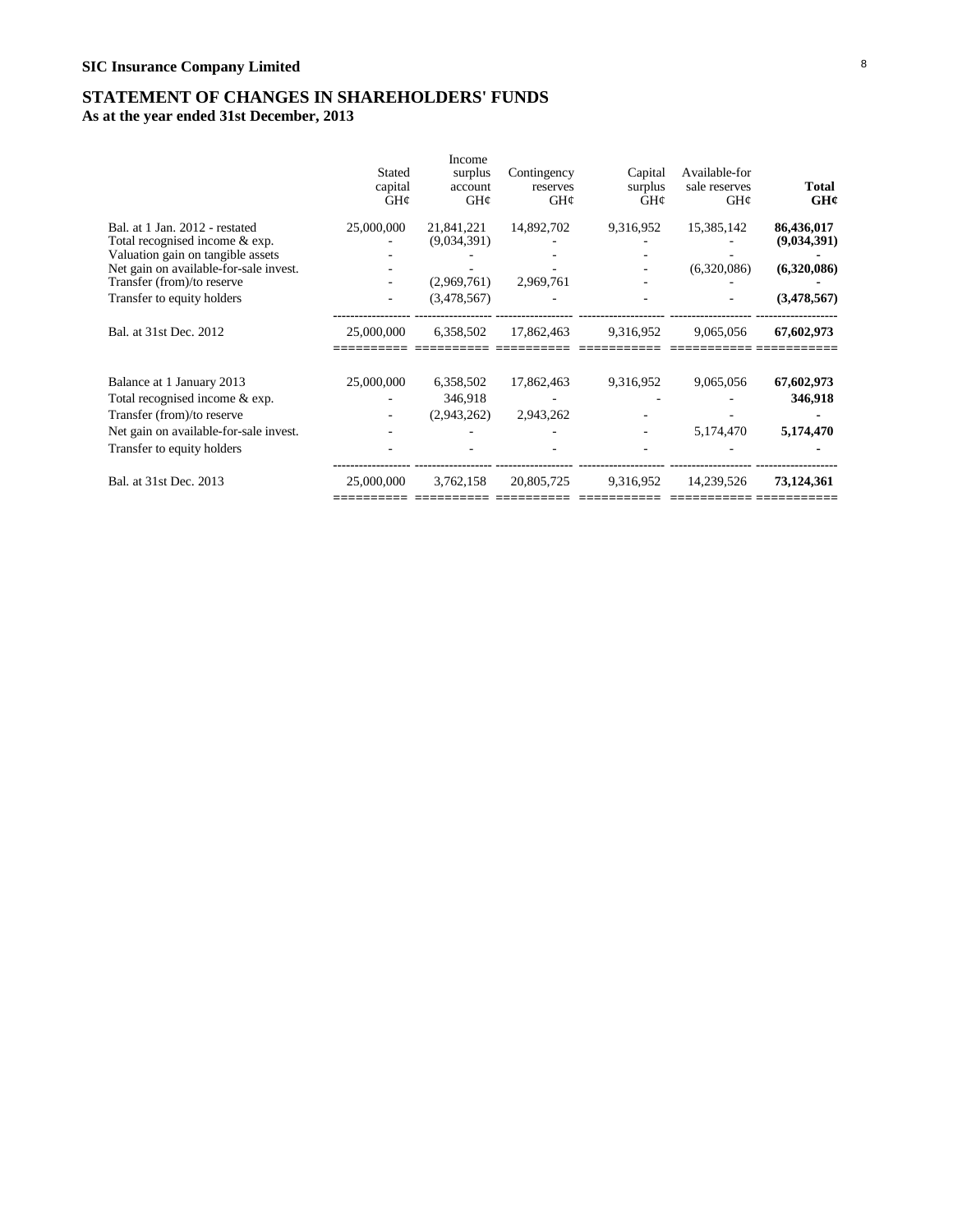# **SIC Insurance Company Limited** <sup>9</sup>

## **STATEMENT OF FINANCIAL POSITION**

### **As at 31st December, 2013**

|                                                                                                                                                                                        | <b>Note</b>                      | 2013<br>GH¢                                                                | 2012<br>GHC                                                                |
|----------------------------------------------------------------------------------------------------------------------------------------------------------------------------------------|----------------------------------|----------------------------------------------------------------------------|----------------------------------------------------------------------------|
| Stated capital<br>Capital surplus<br>Income surplus                                                                                                                                    | 19<br>20                         | 25,000,000<br>9,316,952<br>3,762,158                                       | 25,000,000<br>9,316,952<br>6,358,502                                       |
| Contingency reserve<br>Available-for-sale reserve                                                                                                                                      | 21<br>22                         | 20,805,725<br>14,239,526                                                   | 17,862,463<br>9,065,056<br>----------------                                |
| <b>Shareholders funds</b>                                                                                                                                                              |                                  | 73,124,361<br>=========== =========                                        | 67,602,973                                                                 |
| <b>Represented by:</b><br>Property, plant and equipment<br>Investment properties<br>Intangible assets<br>Long term investments<br>Investment in subsidiary<br>Investment in associates | 23<br>24<br>25<br>26<br>27<br>28 | 20,296,410<br>6,085,128<br>577,170<br>34,730,652<br>1,585,715<br>5,073,215 | 20,705,182<br>6,085,128<br>482,451<br>31,292,049<br>1,865,492<br>5,073,215 |
| <b>Current assets</b>                                                                                                                                                                  |                                  | 68,348,290                                                                 | 65,503,517                                                                 |
| Short term investments                                                                                                                                                                 | 29                               | 14,776,713                                                                 | 8,918,618                                                                  |
| Lease deposit<br>Trade & other receivables                                                                                                                                             | 30<br>31                         | 341,692<br>34,061,919                                                      | 341,692<br>41,243,315                                                      |
| Inventories                                                                                                                                                                            |                                  | 627,806                                                                    | 559,204                                                                    |
| Unearned reinsurance premium                                                                                                                                                           |                                  | 23,648,283                                                                 | 14,492,646                                                                 |
| Cash and bank balances                                                                                                                                                                 | 34                               | 9,911,846                                                                  | 11,012,912                                                                 |
| <b>Total current assets</b>                                                                                                                                                            |                                  | 83,368,259                                                                 | 76,568,387                                                                 |
| <b>Current liabilities</b>                                                                                                                                                             |                                  |                                                                            |                                                                            |
| <b>Bank Overdraft</b>                                                                                                                                                                  |                                  | 6,018,900                                                                  | 9,139,564                                                                  |
| Unearned premium                                                                                                                                                                       | 5                                | 45,911,302                                                                 | 32,195,883                                                                 |
| Outstanding claims                                                                                                                                                                     | 8<br>32                          | 9,411,365                                                                  | 10,989,466                                                                 |
| Trade & other payables<br>Taxation                                                                                                                                                     | 18(a)                            | 12,642,131<br>1,482,800                                                    | 17,198,255<br>1,739,578                                                    |
| National Stabilization Levy<br>Dividends                                                                                                                                               |                                  |                                                                            |                                                                            |
| Other current financial liabilities                                                                                                                                                    | 33                               | 269,891<br>---------------- --------------------                           | 350,385                                                                    |
| <b>Total current liabilities</b>                                                                                                                                                       |                                  | 75,736,389                                                                 | 71,613,131                                                                 |
| <b>Net current assets</b>                                                                                                                                                              |                                  | 7,631,870                                                                  | 4,955,256                                                                  |
| Other non-current financial liabilities<br>Deferred tax                                                                                                                                | 33<br>18 <sub>d</sub>            | (2,855,799)                                                                | (2,855,799)                                                                |
| <b>Total non-current liabilities</b>                                                                                                                                                   |                                  | (2,855,799)                                                                | (2,855,799)                                                                |
| <b>Net assets</b>                                                                                                                                                                      |                                  | 73,124,361                                                                 | 67,602,973                                                                 |
|                                                                                                                                                                                        |                                  | =========================                                                  |                                                                            |

**Managing Director Director**

*Doris Awo Nkani Dr. Sydney Y. Laryea*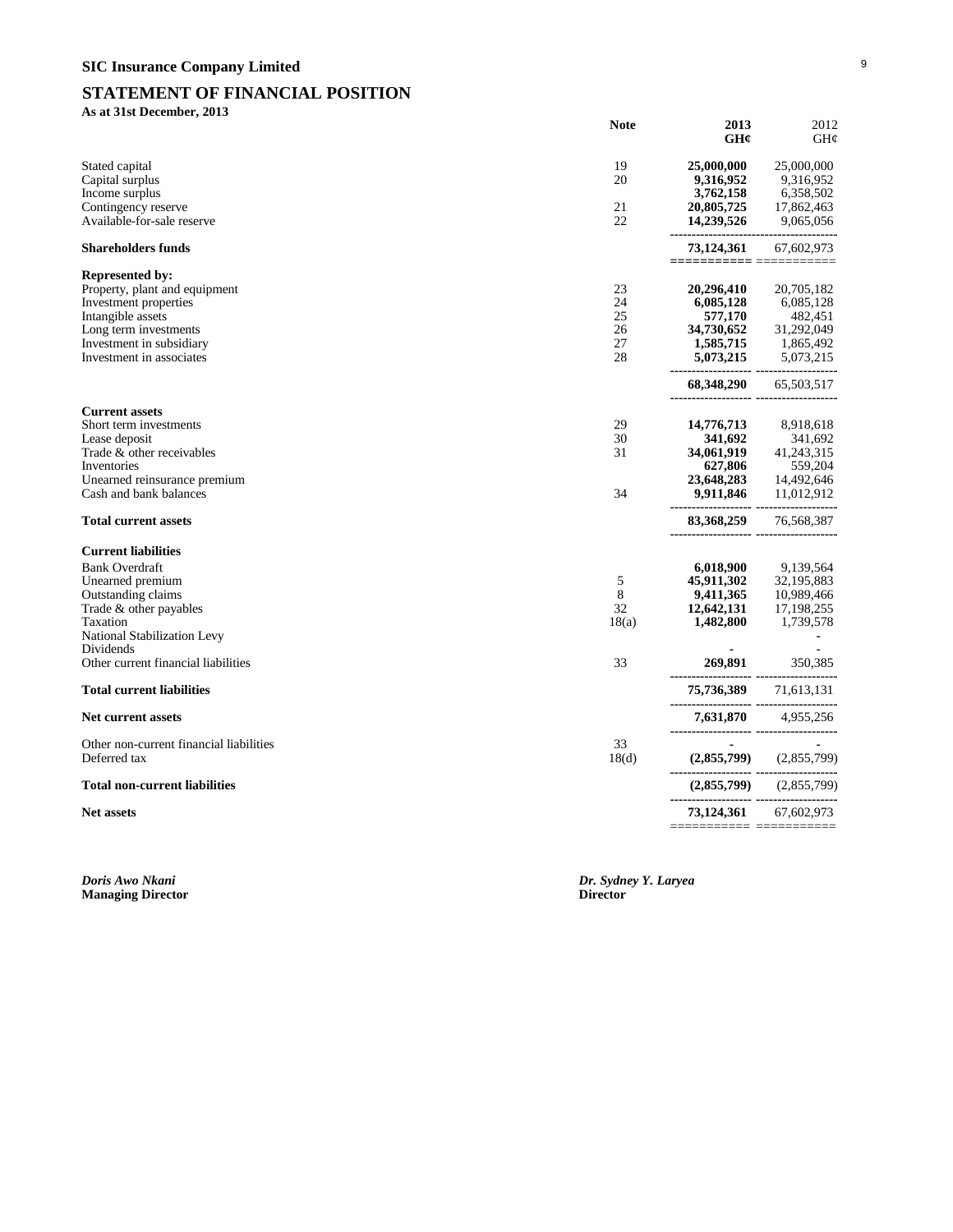# **CASH FLOW STATEMENT**

**For the year ended 31st December, 2013**

| <b>Operating activities</b>                                 | <b>Note</b> | 2013<br>GH¢                           | 2012<br>GH¢                               |
|-------------------------------------------------------------|-------------|---------------------------------------|-------------------------------------------|
| Operating profit before tax                                 |             | 475,231<br>------------------- ---    | (7,534,851)                               |
|                                                             |             | 475,231                               | (7,534,851)                               |
| Adjustment to reconcile profit before tax to net cash flows |             |                                       |                                           |
| Non-cash:                                                   |             |                                       |                                           |
| Depreciation                                                |             | 1,128,839                             | 1,451,386                                 |
| Amortisation                                                |             | 204,523                               | 371,582                                   |
| Profit on disposal of property, plant & equipment           |             | (178, 444)                            | (76, 705)                                 |
| Available-for-sale reserves                                 |             | 5,174,470                             | (6,320,086)                               |
| <b>Interest Received</b>                                    |             | (2,483,758)                           | (2,999,914)                               |
| Dividend Received                                           |             | (2,442,471)                           | (1,711,180)                               |
| Working capital adjustments:                                |             |                                       |                                           |
| Decrease/(Increase) in receivables                          |             | 7,181,396                             | 17,980,838                                |
| Decrease/(Increase) in inventories                          |             | (68, 607)                             | 195,276                                   |
| Decrease/(Increase) in Unearned reinsurance Premium         |             | (9, 155, 637)                         | (3,541,354)                               |
| Decrease/(Increase) in lease deposits                       |             |                                       | 2,002,975                                 |
| (Decrease)/Increase in trade $\&$ other payables            |             | (4, 556, 124)                         | (14,869,283)                              |
| (Decrease)/Increase in provision for unearned premium       |             | 13,715,419                            | 10,973,570                                |
| (Decrease)/increase in provision of claims                  |             | (1,578,101)                           | 7,047,809                                 |
| (Decrease)/increase in lease obligations                    |             | (80, 494)                             | (601, 205)                                |
| Tax paid                                                    |             |                                       | $(378,722)$ $(2,081,259)$                 |
| Net cash used in operating activities                       |             | ------------------- ----------------- | 6,957,520 287,598                         |
| <b>Investing activities</b>                                 |             |                                       |                                           |
| Acquisition of property, plant and equipment                |             |                                       | $(720,066)$ $(2,077,608)$                 |
| Acquisition of Intangible assets                            |             |                                       |                                           |
| Proceeds from sale of property, plant and equipment         |             |                                       | $(299,242)$ $(191,421)$<br>178,444 76,705 |
| Net cash used/flow from investing activities                |             | ----------------- ----------------    | $(840, 864)$ $(2, 192, 324)$              |
| <b>Financing activities</b>                                 |             |                                       |                                           |
| (Purchase)/Redemption of long term investments              |             |                                       | $(3,165,191)$ $3,273,413$                 |
| Investment in subsidiary                                    |             |                                       |                                           |
| Investment in associated company                            |             |                                       |                                           |
| Dividend received                                           |             |                                       | 2,442,471 1,711,180                       |
| Interest received                                           |             |                                       | 2,483,758 2,999,914                       |
| Dividend paid                                               |             | a Santa Barat                         | (3,478,567)                               |
|                                                             |             |                                       |                                           |
| Net cash used in servicing of finance                       |             |                                       | 1,761,038 4,505,940                       |
| Changes in cash and cash equivalent                         |             |                                       | 7,877,693 2,601,214                       |
| Balance as at 1 January                                     |             | 10,791,966 8,190,752                  |                                           |
| Cash & Cash equivalent at 31st December                     |             | 18,669,659                            | 10,791,966                                |
|                                                             |             |                                       |                                           |
| Analysis of changes in cash and cash equivalent             |             |                                       |                                           |
| Cash and bank                                               |             | 9,911,846                             | 11,012,912                                |
| <b>Bank Overdraft</b>                                       |             | (6,018,900)                           | (9,139,564)                               |
| Short term investments                                      |             | 14,776,713                            | 8,918,618                                 |
|                                                             | 34          | 18,669,659                            | 10,791,966                                |
|                                                             |             | =========== =:                        | ========                                  |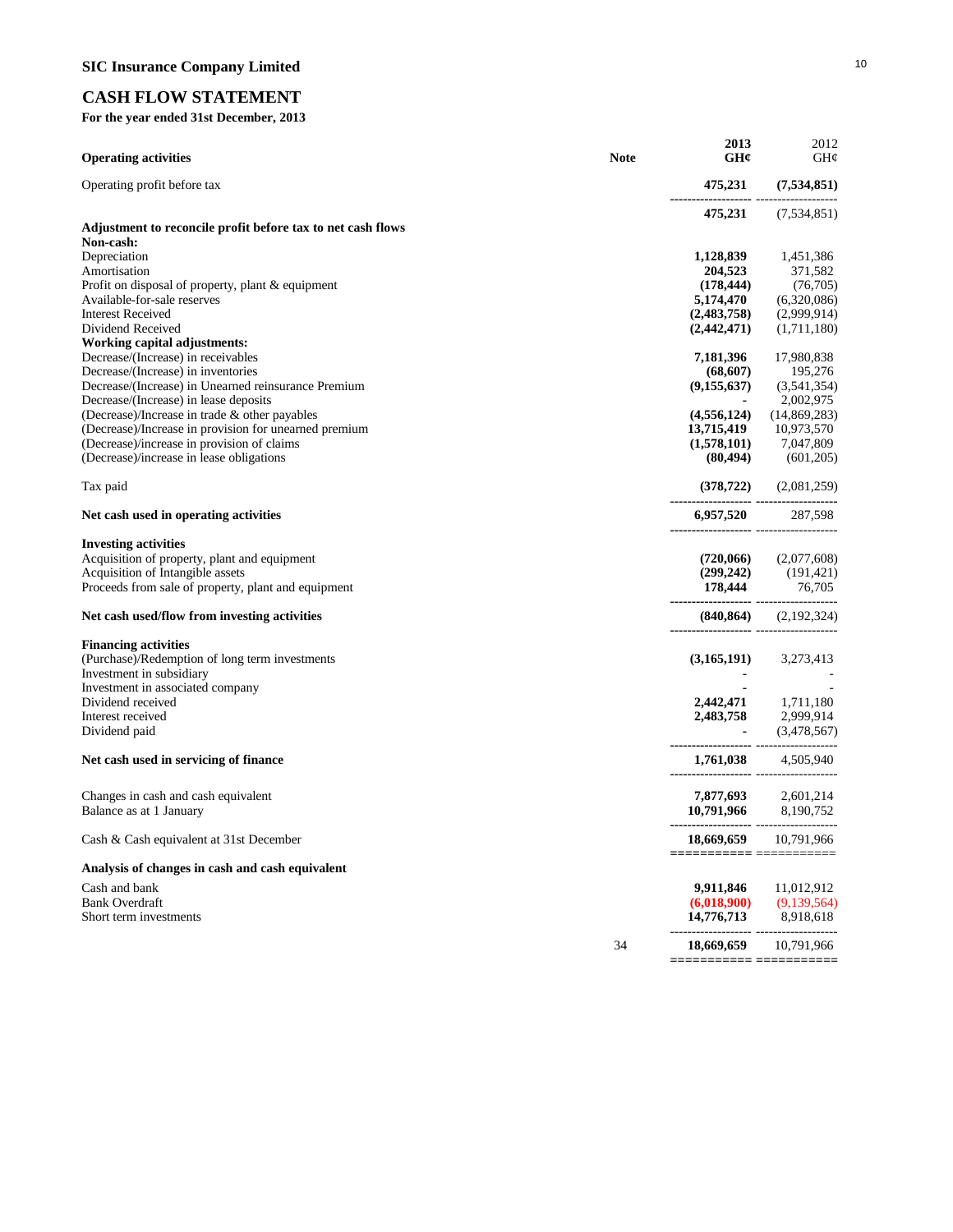**For the year ended 31st December, 2013**

### **1. Reporting Entity**

SIC Insurance Company Limited underwrites non-life insurance risks, The company also issues a diversified portfolio of investment services to provide its customers with asset management solutions for their savings and retirement needs as well as undertaking brokerage services. The Company is a limited liability company incorporated and domiciled in Ghana, with its registered office at Nyemitei House 28/29 Ring Road East Osu-Accra. SIC Insurance Company Limited has a primary listing on the Ghana Stock Exchange.

### **2. Basis of preparation**

### **(a) Statement of compliance**

The financial statements are prepared in compliance with International Financial Reporting Standards (IFRS) and Interpretations of those Standards, as adopted by the International Accounting Standards Board and applicable legislation.

The following accounting standards, interpretations and amendments to published accounting standards that impact the operations of the company were adopted:

IFRS 4 Insurance contracts; IFRS 7 Financial Instruments: Disclosures (effective 1 January 2007) IAS 1 (Revised), Presentation of financial statements (added disclosures about an entity's capital and other disclosures) IAS 14 Segment reporting; IAS 16 Property, plant and equipment; IAS 17 Leases; IAS 18 Revenue; IAS19 (Amendment), Employee benefits IAS 21 (Amendment), The effects of changes in foreign exchange rates; IAS 24 (Amendment), Related party disclosures; IAS 32 (Amendment), Financial instruments: disclosure and presentation; IAS 36 Impairment of assets; IAS 37 Provisions, contingent liabilities and contingent assets; IAS 38 Intangible assets; IAS 39 (Amendment), Financial instruments: recognition and measurement; and IAS 40 Investment properties.

#### **(b) Basis of measurement**

The financial statements have been prepared on the historical cost basis except for available-for-sale financial assets which are measured at fair value, financial assets held at fair value through profit and loss, investment property is measured at fair value, retirement benefit obligations and other long term employee benefit are measured at net present value, financial assets and liabilities initially recognised at fair

### **(c) Use of estimates and judgement**

The preparation of financial statements in conformity with IFRS requires management to make judgements, estimates and assumptions that affect the application of accounting policies and the reported amounts of assets, liabilities, income and expenses. Actual results may differ from these estimates. Estimates and underlying assumptions are reviewed on an ongoing basis. Revisions to accounting estimates are recognised in the period in which the estimate is revised if the revision affects only that period or in the period of the revision and the future periods if the revision affects both current and future periods.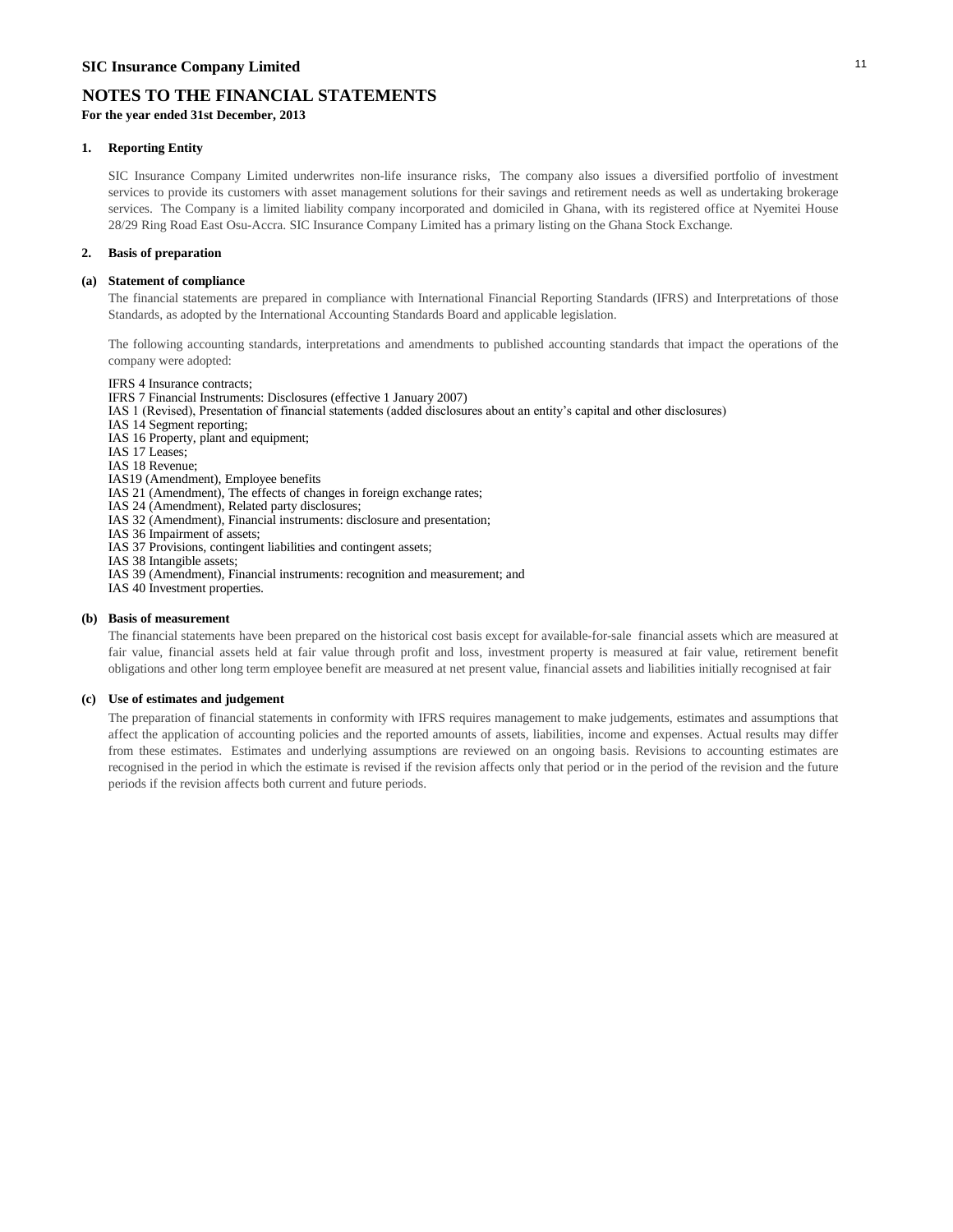### **3. Significant accounting policies**

**(a) Consolidation** The accounting policies set out below have been applied consistently to all periods presented in these financial statements by the company:

## i). *Subsidiaries:*

Subsidiaries are all entities over which the company has the power to govern the financial and operating policies generally accompanying a shareholding of more than one half of the voting rights. The existence and effect of potential voting rights that are currently exercisable or convertible are considered when assessing whether the company controls another entity. Subsidiaries are fully consolidated from the date on which control is transferred to the company. They are de-consolidated from the date on which control ceases.

The company uses the purchase method of accounting to account for the acquisition of subsidiaries. The cost of an acquisition is measured as the fair value of the assets given, equity instruments issued and liabilities incurred or assumed at the date of exchange, plus costs directly attributable to the acquisition. Identifiable assets acquired and liabilities and contingent liabilities assumed in a business combination are measured initially at their fair values at the acquisition date, irrespective of the extent of any minority interest. The excess of the cost of acquisition over the fair value of the company's share of the identifiable net assets acquired is recorded as goodwill. If the cost of acquisition is less than the fair value of the net assets of the subsidiary acquired, the difference is recognised directly in the income statement.

Intra-company transactions, balances and unrealised gains on intra-company transactions are eliminated. Unrealised losses are also eliminated unless the transaction provides evidence of an impairment of the asset transferred. Subsidiaries' accounting policies have been changed where necessary to ensure consistency with the policies adopted by the company.

#### ii). *Associates:*

Associates are all entities over which the company has significant influence but not control, generally accompanying a shareholding of between 20% and 50% of the voting rights. Investments in associates are accounted for by the equity method of accounting and are initially recognised at cost. The company's investment in associates includes goodwill (net of any accumulated impairment loss) identified on acquisition (see Note 29).

The company's share of its associates' post-acquisition profits or losses is recognised in the income statement, and its share of postacquisition movements in reserves is recognised in reserves. The cumulative post-acquisition movements are adjusted against the carrying amount of the investment. When the company's share of losses in an associate equals or exceeds its interest in the associate, including any other unsecured receivables, the company does not recognise further losses, unless it has incurred obligations or made payments on behalf of the associate.

Unrealised gains on transactions between the company and its associates are eliminated to the extent of the company's interest in the associates. Unrealised losses are also eliminated unless the transaction provides evidence of an impairment of the asset transferred. Associates' accounting policies have been changed where necessary to ensure consistency with the policies adopted by the company.

#### **(b) Segment reporting**

A business segment is a company of assets and operations engaged in providing products or services that are subject to risks and returns that are different from those of other business segments. A geographical segment is engaged in providing products or services within a particular economic environment that are subject to risks and return that are different from those of segments operating in other economic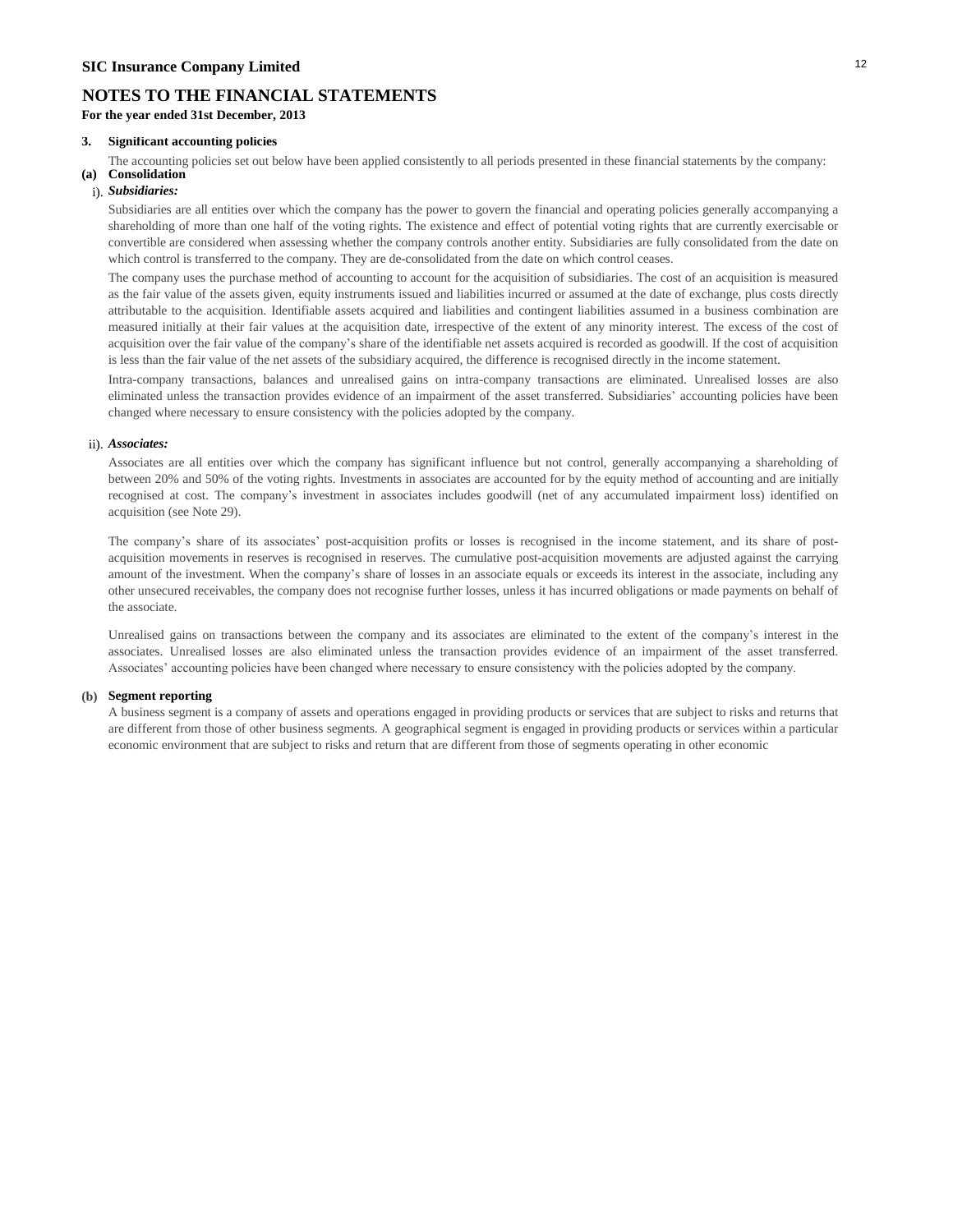**For the year ended 31st December, 2013**

### **(c) Foreign currency translation**

#### i). *Functional and presentation currency:*

Items included in the financial statements of the company are measured using the currency of the primary economic environment in which the entity operates (the 'functional currency'). The financial statements are presented in Ghana cedis, which is the company's presentation currency.

#### ii). *Transactions and balances:*

Foreign currency transactions are translated into the functional currency using the exchange rates prevailing at the dates of the transactions. Foreign exchange gains and losses resulting from the settlement of such transactions and from the translation at year-end exchange rates of monetary assets and liabilities denominated in foreign currencies are recognised in the income statement, except when deferred in equity as qualifying cash flow hedges and qualifying net investment hedges.

Translation differences on non-monetary items, such as equities held at fair value through profit or loss, are reported as part of the fair value gain or loss. Translation differences on non-monetary items, such as equities classified as available-for-sale financial assets, are included in the fair value reserve in equity.

#### iii). *Exchange differences*

The results and financial position of the company's functional currency which is not different from the presentation currency are translated into the presentation currency as follows:

(i) assets and liabilities for each balance sheet presented are translated at the closing rate at the date of that balance sheet;

(ii) income and expenses for each income statement are translated at average exchange rates (unless this average is not a reasonable approximation of the cumulative effect of the rates prevailing on the transaction dates, in which case income and expenses are translated at the dates of the transactions); and

### (iii) all resulting exchange differences are recognised as a separate component of equity.

Exchange differences arising from the translation of the net investment and of borrowings and other currency instruments designated as hedges of such investments, are taken to shareholders' equity.

#### **(d) Property, plant and equipment**

Land and buildings comprise mainly outlets and offices occupied by the company. Land and buildings are shown at fair value, based on periodic, but at least triennial, valuations by external independent appraisers, less subsequent depreciation for buildings. Any accumulated depreciation at the date of revaluation is eliminated against the gross carrying amount of the asset, and the net amount is restated to the revalued amount of the asset. All other property, plant and equipment are stated at historical cost less depreciation. Historical cost includes expenditure that is directly attributable to the acquisition of the items. Cost may also include transfers from equity of any gains/losses on qualifying cash flow hedges of foreign currency purchases of property, plant and equipment.

Subsequent costs are included in the asset's carrying amount or recognised as a separate asset, as appropriate, only when it is probable that future economic benefits associated with the item will flow to the company and the cost of the item can be measured reliably. All other repairs and maintenance are charged to the income statement during the financial period in which they are incurred.

Increases in the carrying amount arising on revaluation of land and buildings are credited to the revaluation surplus in shareholders' equity. Decreases that offset previous increases of the same asset are charged against fair value reserves directly in equity; all other decreases are charged to the income statement. Each year, the difference between depreciation based on the revalued carrying amount of the asset charged to the income statement and depreciation based on the asset's original cost, net of any related deferred income tax, is transferred from the revaluation surplus to retained earnings.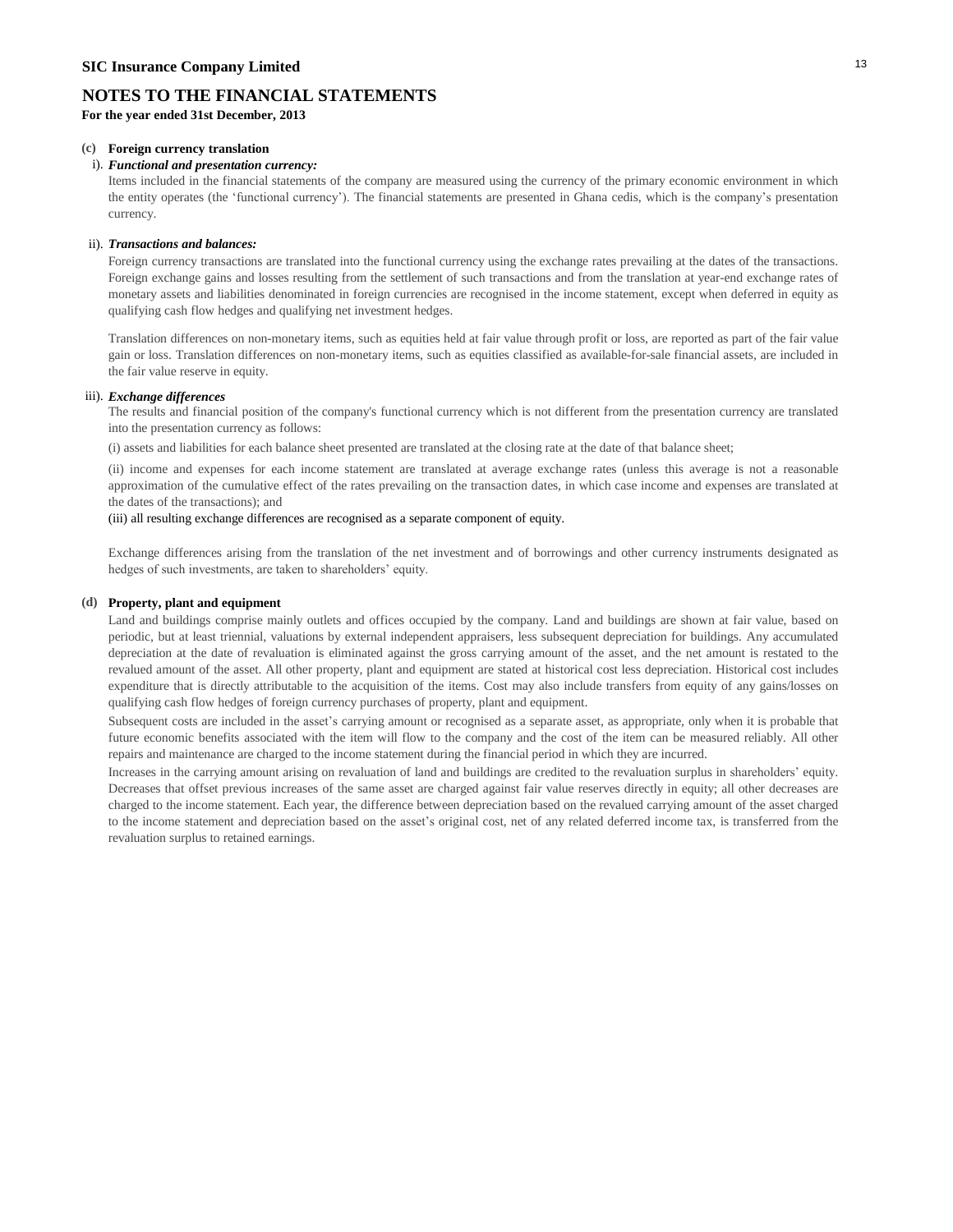**For the year ended 31st December, 2013**

Land is not depreciated. Depreciation on other assets is calculated using the straight-line method to allocate their cost or revalued amounts to their residual values over their estimated useful lives, as follows:

| 20%  | per annum    |
|------|--------------|
| 10%  |              |
| 20%  |              |
| 1.0% | $\mathbf{H}$ |
| 20%  | $\mathbf{u}$ |
| 25%  |              |
|      |              |

Leasehold properties are amortised over the life of the lease.

The assets' residual values and useful lives are reviewed at each balance sheet date and adjusted if appropriate. Gains and losses on disposals are determined by comparing proceeds with carrying amount. These are included in the income statement. When revalued assets are sold, the amounts included in the revaluation surplus are transferred to retained earnings.

#### **(e) Investment properties**

Property held for long-term rental yields that is not occupied by the departments of the company is classified as investment property.

Investment property comprises freehold land and buildings. It is carried at fair value. Fair value is based on active market prices, adjusted, if necessary, for any difference in the nature, location or condition of the specific asset. If this information is not available, the company uses alternative valuation methods such as discounted cash flow projections or recent prices on less active markets. These valuations are reviewed annually by an independent valuation expert. Investment property that is being redeveloped for continuing use as investment property, or for which the market has become less active, continues to be measured at fair value.

#### Changes in fair values are recorded in the income statement.

Property located on land that is held under operating lease is classified as investment property as long as it is held for long-term rental yields and is not occupied by the company. The initial cost of the property is the lower of the fair value of the property and the present value of the minimum lease payments. The property is carried at fair value after initial recognition.

If an investment property becomes owner-occupied, it is reclassified as property, plant and equipment, and its fair value at the date of reclassification becomes its cost for subsequent accounting purposes.

If an item of property, plant and equipment becomes an investment property because its use has changed, any difference arising between the carrying amount and the fair value of this item at the date of transfer is recognised in equity as a revaluation of property, plant and equipment. However, if a fair value gain reverses a previous impairment loss, the gain is recognised in the income statement. Upon the disposal of such investment property, any surplus previously recorded in equity is transferred to retained earnings; the transfer is not made through the income statement.

#### **(f) Investment**

The company classifies its investments into the following categories: financial assets at fair value through profit or loss, loans and receivables, held-to-maturity financial assets and available-for-sale financial assets. The classification depends on the purpose for which the investments were acquired. Management determines the classification of its investments at initial recognition and re-evaluates this at every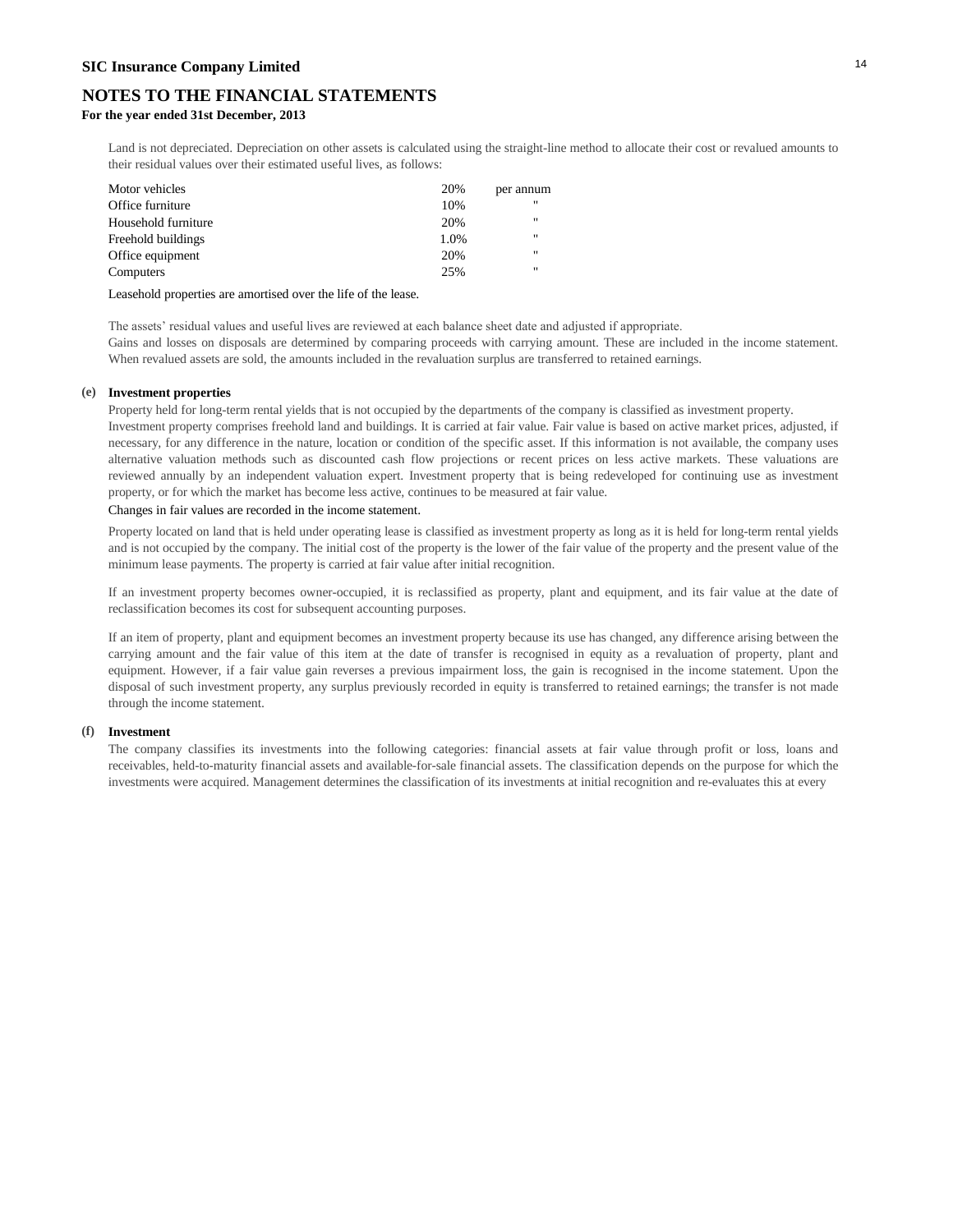### **SIC Insurance Company Limited** <sup>15</sup>

### **NOTES TO THE FINANCIAL STATEMENTS**

**For the year ended 31st December, 2013**

#### i). *Financial assets at fair value through income:*

This category has two sub-categories: financial assets held for trading and those designated at fair value through profit or loss at inception. A financial asset is classified into this category at inception if acquired principally for the purpose of selling in the short term, if it forms part of a portfolio of financial assets in which there is evidence of short term profit-taking, or if so designated by management.

#### ii). *Receivables:*

Receivables are non-derivative financial assets with fixed or determinable payments that are not quoted in an active market other than those that the company intends to sell in the short term or that it has designated as at fair value through income or available-for-sale. Receivables arising from insurance contracts are also classified in this category and are reviewed for impairment as part of the impairment review of receivables.

### iii). *Held-to-maturity financial assets:* Helderto-maturities with financial assets are non-derivative financial assets with financial assets: Helderto-maturities –other than fixed maturities –other than fixed maturities

those that meet the definition of loans and receivables – that the company's management has the positive intention and ability to hold to maturity.

#### iv). *Available-for-sale financial assets:*

Available-for-sale financial assets are non-derivative financial assets that are either designated in this category or not classified in any of the other categories.

Regular way purchases and sales of investments are recognised on trade date – the date on which the company commits to purchase or sell the asset. Investments are initially recognised at fair value plus, in the case of all financial assets not carried at fair value through profit or loss, transaction costs that are directly attributable to their acquisition. Investments are derecognised when the rights to receive cash flows from the investments have expired or where they have been transferred and the company has also transferred substantially all risks and rewards of ownership.

Available-for-sale financial assets and financial assets at fair value through profit or loss are subsequently carried at fair value. Receivables and held-to-maturity financial assets are carried at amortised cost using the effective interest method. Realised and unrealised gains and losses arising from changes in the fair value of the 'financial assets at fair value through profit or loss' category are included in the income statement in the period in which they arise. Unrealised gains and losses arising from changes in the fair value of non-monetary securities classified as available-for-sale are recognised in equity. When securities classified as available-for-sale are sold or impaired, the accumulated fair value adjustments are included in the income statement as net realised gains/losses on financial assets.

The fair values of quoted investments are based on current bid prices. If the market for a financial asset is not active, the company establishes fair value by using valuation techniques. These include the use of recent arm's length transactions, reference to other instruments that are substantially the same, discounted cash flow analysis and option pricing models.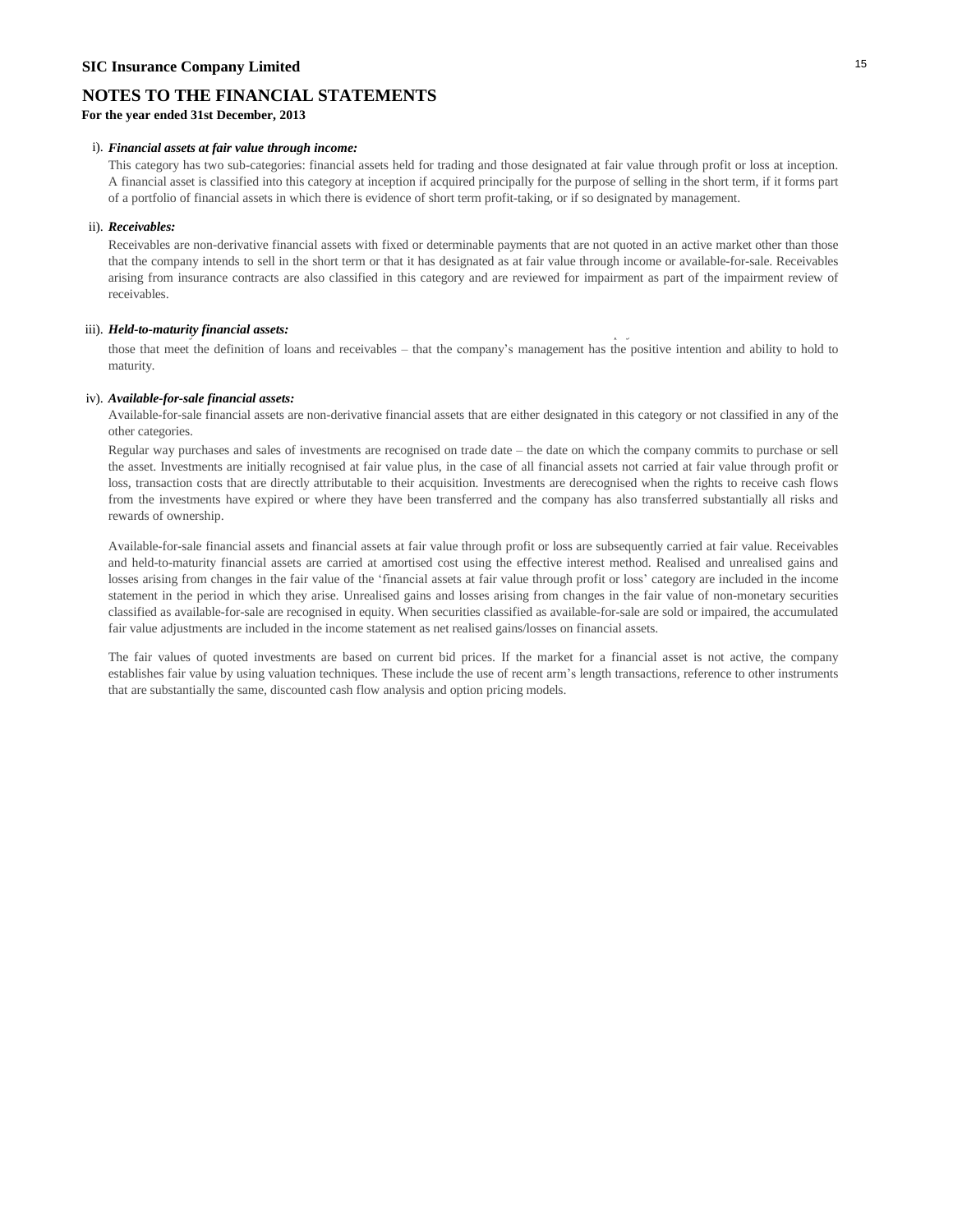**For the year ended 31st December, 2013**

#### **(g) Impairment of assets**

#### i). *Financial assets carried at amortised cost:*

The company assesses at each balance sheet date whether there is objective evidence that a financial asset or company of financial assets is impaired. A financial asset or company of financial assets is impaired and impairment losses are incurred only if there is objective evidence of impairment as a result of one or more events that have occurred after the initial recognition of the asset (a 'loss event') and that loss event (or events) has an impact on the estimated future cash flows of the financial asset or company of financial assets that can be reliably estimated. Objective evidence that a financial asset or company of assets is impaired includes observable data that comes to the attention of the company about the following events:

(i) significant financial difficulty of the issuer or debtor;

(ii) a breach of contract, such as a default or delinquency in payments;

- (iii) it becoming probable that the issuer or debtor will enter bankruptcy or other financial reorganisation;
- (iv) the disappearance of an active market for that financial asset because of financial difficulties; or

(vi) observable data indicating that there is a measurable decrease in the estimated future cash flow from a company of financial assets since the initial recognition of those assets, although the decrease cannot yet be identified with the individual financial assets in the company, including:

• Adverse changes in the payment status of issuers or debtors in the company; or

• National or local economic conditions that correlate with defaults on the assets in the company.

The company first assesses whether objective evidence of impairment exists individually for financial assets that are individually significant. If the company determines that no objective evidence of impairment exists for an individually assessed financial asset, whether significant or not, it includes the asset in a company of financial assets with similar credit risk characteristics and collectively assesses them for impairment. Assets that are individually assessed for impairment and for which an impairment loss is or continues to be recognised are not included in a collective assessment of impairment.

If there is objective evidence that an impairment loss has been incurred on loans and receivables or held-to-maturity investments carried at amortised cost, the amount of the loss is measured as the difference between the asset's carrying amount and the present value of estimated future cash flows (excluding future credit losses that have been incurred) discounted at the financial asset's original effective interest rate. The carrying amount of the asset is reduced through the use of an allowance account and the amount of the loss is recognised in the income statement. If a held-to-maturity investment or a loan has a variable interest rate, the discount rate for measuring any impairment loss is the current effective interest rate determined under contract. As a practical expedient, the company may measure impairment on the basis of an instrument's fair value using an observable market price.

For the purpose of a collective evaluation of impairment, financial assets are companied on the basis of similar credit risk characteristics (i.e., on the basis of the company's grading process that considers asset type, industry, geographical location, past-due status and other relevant factors). Those characteristics are relevant to the estimation of future cash flows for companies of such assets by being indicative of the issuer's ability to pay all amounts due under the contractual terms of the debt instrument being evaluated. If in a subsequent period, the amount of the impairment loss decreases and the decrease can be related objectively to an event occurring after the impairment was recognised (such as improved credit rating), the previously recognised impairment loss is reversed by adjusting the allowance account. The amount of the reversal is recognised in the income statement.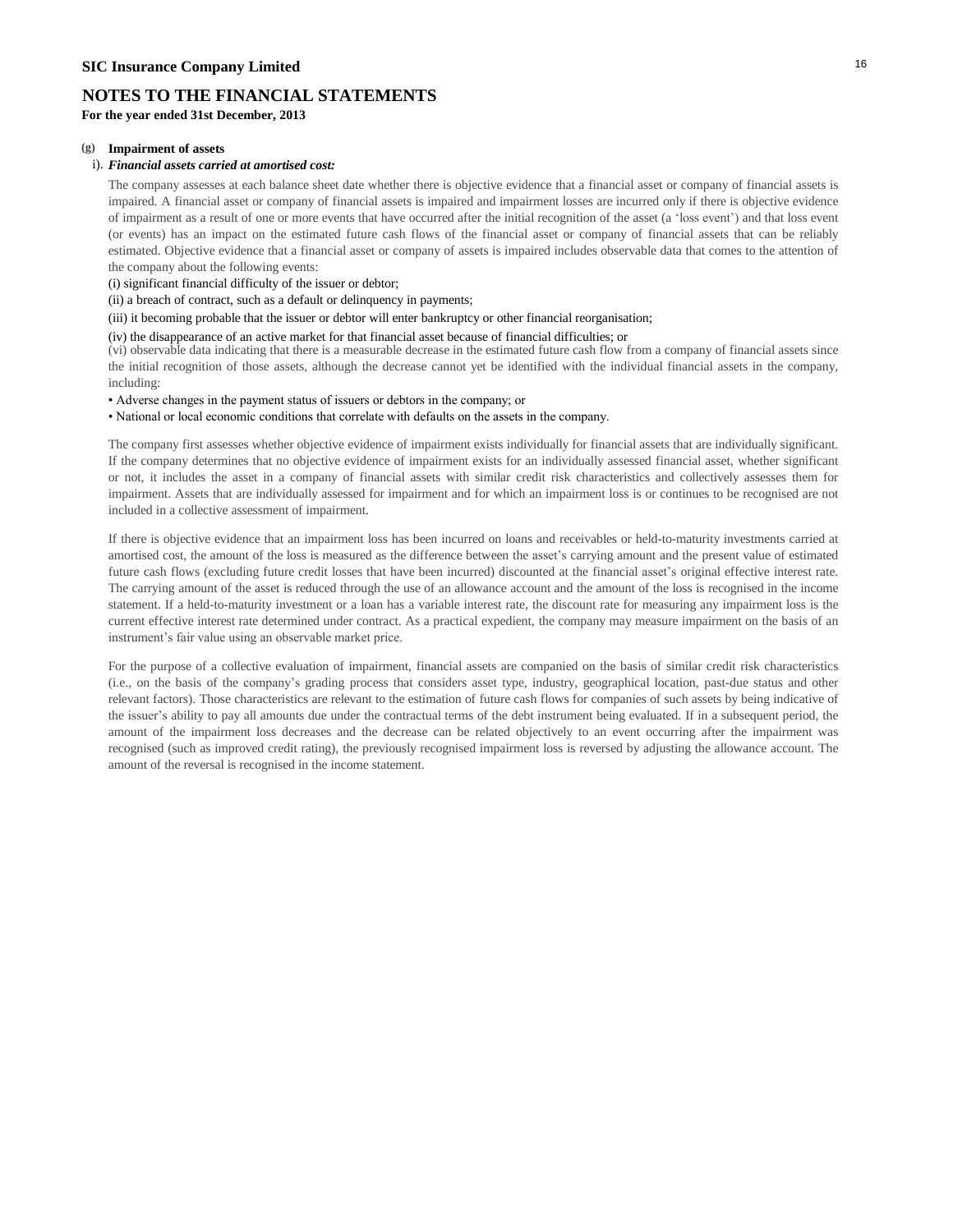**For the year ended 31st December, 2013 - Continued**

#### ii). *Financial assets carried at fair value:*

The company assesses at each balance sheet date whether there is objective evidence that an available-for-sale financial asset is impaired, including in the case of equity investments classified as available for sale, a significant or prolonged decline in the fair value of the security below its cost. If any such evidence exists for available-for-sale financial assets, the cumulative loss – measured as the difference between the acquisition cost and current fair value, less any impairment loss on the financial asset previously recognised in profit or loss – is removed from equity and recognised in the income statement. Impairment losses recognised in the income statement on equity instruments are not subsequently reversed. The impairment loss is reversed through the income statement, if in a subsequent period the fair value of a debt instrument classified as available for sale increases and the increase can be objectively related to an event occurring after the impairment loss was recognised in profit or loss.

#### iii). *Impairment of other non-financial assets:*

Assets that have an indefinite useful life are not subject to amortisation and are tested annually for impairment. Assets that are subject to amortisation are reviewed for impairment whenever events or changes in circumstances indicate that the carrying amount may not be recoverable. An impairment loss is recognised for the amount by which the asset's carrying amount exceeds its recoverable amount. The recoverable amount is the higher of an asset's fair value less costs to sell and value in use. For the purposes of assessing impairment, assets are companied at the lowest levels for which there are separately identifiable cash flows (cash-generating units).

#### **(h) Offsetting financial instruments**

Financial assets and liabilities are offset and the net amount reported in the balance sheet only when there is a legally enforceable right to offset the recognised amounts and there is an intention to settle on a net basis, or to realise the asset and settle the liability simultaneously.

#### **(i) Cash and cash equivalents**

Cash and cash equivalents includes cash in hand, deposits held at call with banks, other short-term highly liquid investments with original maturities of three months or less, and bank overdrafts.

#### **(j) Share capital**

Shares are classified as equity when there is no obligation to transfer cash or other assets. Incremental costs directly attributable to the issue of equity instruments are shown in equity as a deduction from the proceeds, net of tax. Incremental costs directly attributable to the issue of equity instruments as consideration for the acquisition of a business are included in the cost of acquisition.

Where any investor purchases the Company's equity share capital (treasury shares), the consideration paid, including any directly attributable incremental costs (net of income taxes), is deducted from equity attributable to the Company's equity holders. Where such shares are subsequently sold, reissued or otherwise disposed of, any consideration received is included in equity attributable to the Company's equity holders, net of any directly attributable incremental transaction costs and the related income tax effects.

#### **(k) Insurance and investment contracts - classification**

### The company issues contracts that transfer insurance risk or financial risk or both.

Insurance contracts are those contracts that transfer significant insurance risk. Such contracts may also transfer financial risk. As a general guideline, the company defines as significant insurance risk the possibility of having to pay benefits on the occurrence of an insured event that are at least 10% more than the benefits payable if the insured event did not occur.

Investment contracts are those contracts that transfer financial risk with no significant insurance risk.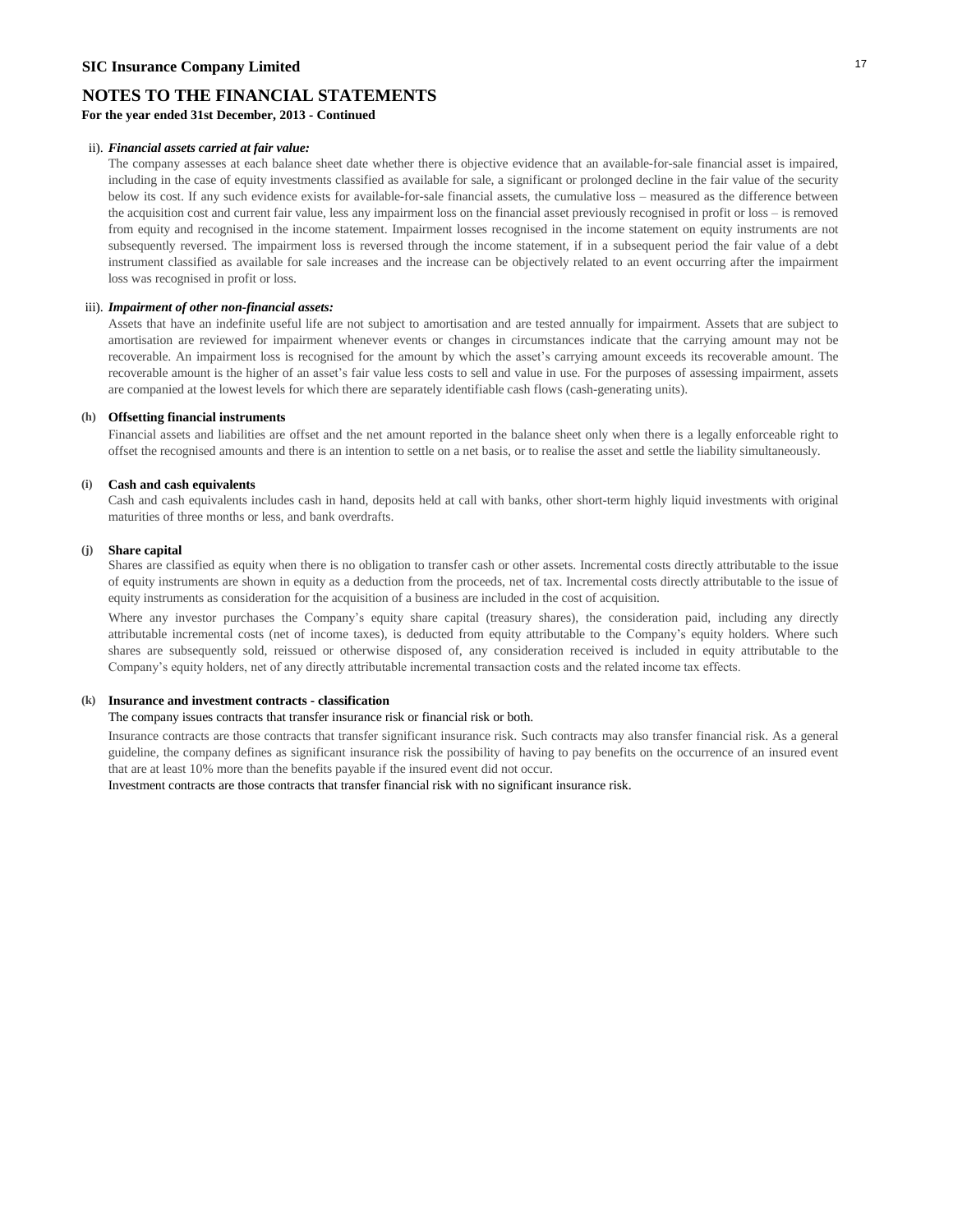**For the year ended 31st December, 2013 - Continued**

#### **(l) Insurance contracts**

#### i). *Recognition and measurement:*

Insurance contracts are classified into four main categories, depending on the duration of risk and whether or not the terms and conditions are fixed.

### ii). *Short-term insurance contracts*

These contracts are casualty, property and short-duration life insurance contracts.

Casualty insurance contracts protect the company's customers against the risk of causing harm to third parties as a result of their legitimate activities. Damages covered include both contractual and non-contractual events. The typical protection offered is designed for employers who become legally liable to pay compensation to injured employees (employers' liability) and for individual and business customers who become liable to pay compensation to a third party for bodily harm or property damage (public liability).

Property insurance contracts mainly compensate the company's customers for damage suffered to their properties or for the value of property lost. Customers who undertake commercial activities on their premises could also receive compensation for the loss of earnings caused by the inability to use the insured properties in their business activities (business interruption cover).

For all these contracts, premiums are recognised as revenue (earned premiums) proportionally over the period of coverage. The portion of premium received on in-force contracts that relates to unexpired risks at the balance sheet date is reported as the unearned premium liability. Premiums are shown before deduction of commission.

Claims and loss adjustment expenses are charged to income as incurred based on the estimated liability for compensation owed to contract holders or third parties damaged by the contract holders. They include direct and indirect claims settlement costs and arise from events that have occurred up to the balance sheet date even if they have not yet been reported to the company. The company does not discount its liabilities for unpaid claims other than for disability claims. Liabilities for unpaid claims are estimated using the input of assessments for individual cases reported to the company and statistical analyses for the claims incurred but not reported, and to estimate the expected ultimate cost of more complex claims that may be affected by external factors (such as court decisions).

#### iii). *Liability adequacy test:*

At each balance sheet date, liability adequacy tests are performed to ensure the adequacy of the contract liabilities. In performing these tests, current best estimates of future contractual cash flows and claims handling and administration expenses, as well as investment income from the assets backing such liabilities, are used. Any deficiency is immediately charged to profit or loss and by subsequently establishing a provision for losses arising from liability adequacy tests (the unexpired risk provision).

In determining the adequacy on unearned premium, the liability adequacy test on unexpired risk premium was determined by computing the premium unearned on each policy as at 31st December 2013. Liability adequacy test in respect of claims is determined by taking the settled amount for each claim, agreed with the claimant. The sum insured is considered the best test for non-settled claims.

#### iv). *Reinsurance contracts held:*

Contracts entered into by the company with reinsurers under which the company is compensated for losses on one or more contracts issued by the company and that meet the classification requirements for insurance contracts which are classified as reinsurance contracts held. Contracts that do not meet these classification requirements are classified as financial assets. Insurance contracts entered into by the company under which the contract holder is another insurer (inwards reinsurance) are included with insurance contracts.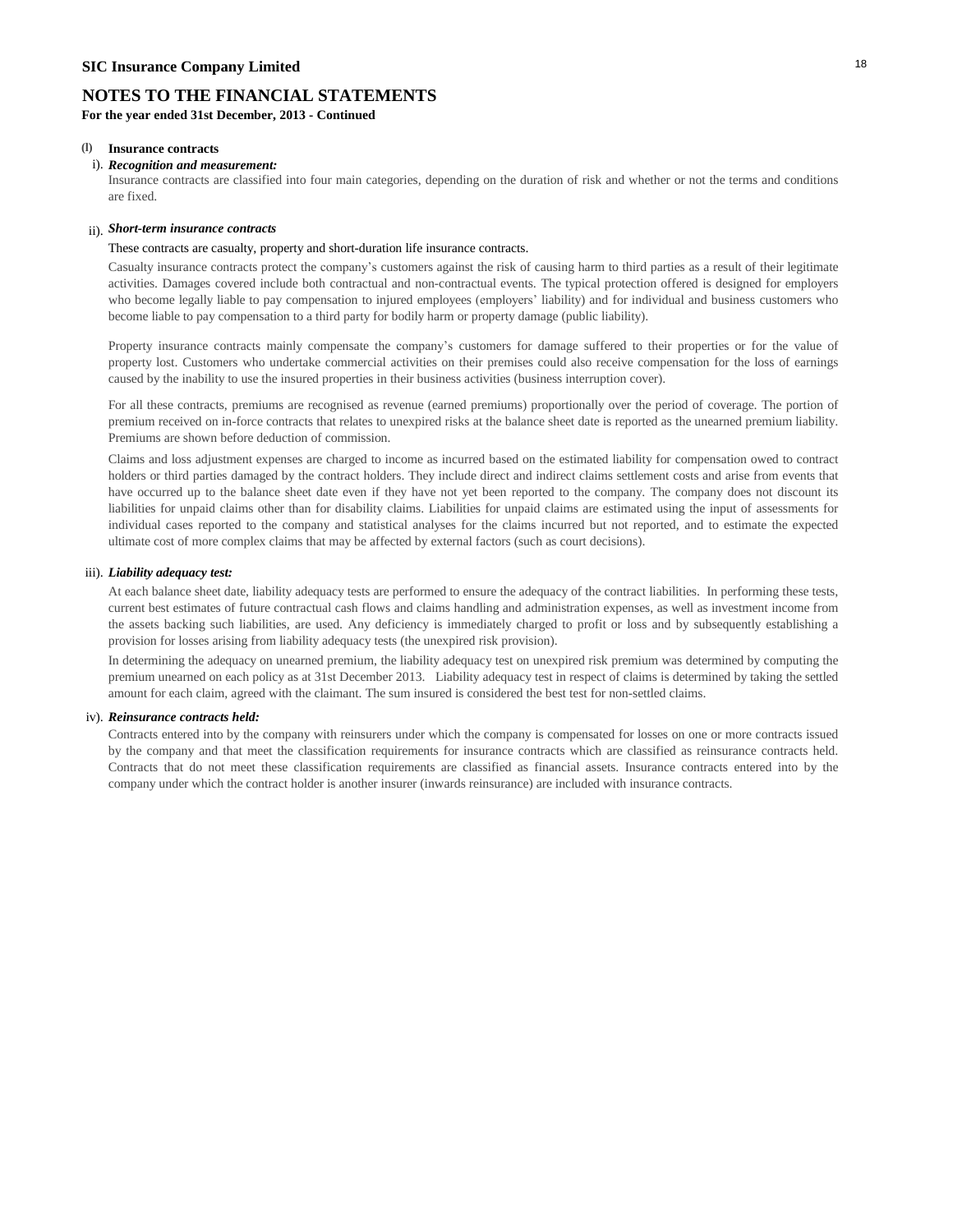### **SIC Insurance Company Limited** <sup>19</sup>

### **NOTES TO THE FINANCIAL STATEMENTS**

### **For the year ended 31st December, 2013 - Continued**

The benefits to which the company is entitled under its reinsurance contracts held are recognised as reinsurance assets. These assets consist of short-term balances due from reinsurers (classified within loans and receivables), as well longer term receivables (classified as reinsurance assets) that are dependent on the expected claims and benefits arising under the related reinsured insurance contracts. Amounts recoverable from or due to reinsurers are measured consistently with the amounts associated with the reinsured insurance contracts and in accordance with the terms of each reinsurance contract. Reinsurance liabilities are primarily premiums payable for reinsurance contracts and are recognised as an expense when due.

In certain cases a reinsurance contract is entered into retrospectively to reinsure a notified claim under the company's property or casualty insurance contracts. Where the premium due to the reinsurer differs from the liability established by the company for the related claim, the difference is amortised over the estimated remaining settlement period.

The company assesses its reinsurance assets for impairment on a quarterly basis. If there is objective evidence that the reinsurance asset is impaired, the company reduces the carrying amount of the reinsurance asset to its recoverable amount and recognises that impairment loss in the income statement. The company gathers the objective evidence that a reinsurance asset is impaired using the same process adopted for financial assets held at amortised cost. The impairment loss is also calculated following the same method used for these financial assets.

#### v). *Receivables and payables related to insurance contracts:*

Receivables and payables are recognised when due. These include amounts due to and from agents, brokers and insurance contract holders. If there is objective evidence that the insurance receivable is impaired, the company reduces the carrying amount of the insurance receivable accordingly and recognises that impairment loss in the income statement.

#### vi). *Salvage and subrogation reimbursements:*

Some insurance contracts permit the company to sell (usually damaged) property acquired in settling a claim (ie, salvage). The company may also have the right to pursue third parties for payment of some or all costs (i.e., subrogation).

Estimates of salvage recoveries are included as an allowance in the measurement of the insurance liability for claims, and salvage property is recognised in other assets when the liability is settled. The allowance is the amount that can reasonably be recovered from the disposal of the property.

Subrogation reimbursements are also considered as an allowance in the measurement of the insurance liability for claims and are recognised in other assets when the liability is settled. The allowance is the assessment of the amount that can be recovered from the action against the liable third party.

#### **(m) Deferred Income tax**

Deferred income tax is provided in full, using the liability method, on temporary differences arising between the tax bases of assets and liabilities and their carrying amounts in the financial statements. However, if the deferred income tax arises from initial recognition of an asset or liability in a transaction other than a business combination that at the time of the transaction affects either neither accounting nor taxable profit or loss, it is not accounted for. Deferred income tax is determined using tax rates (and laws) that have been enacted or substantively enacted by the balance sheet date and are expected to apply when the related deferred income tax asset is realised or the deferred income tax liability is settled.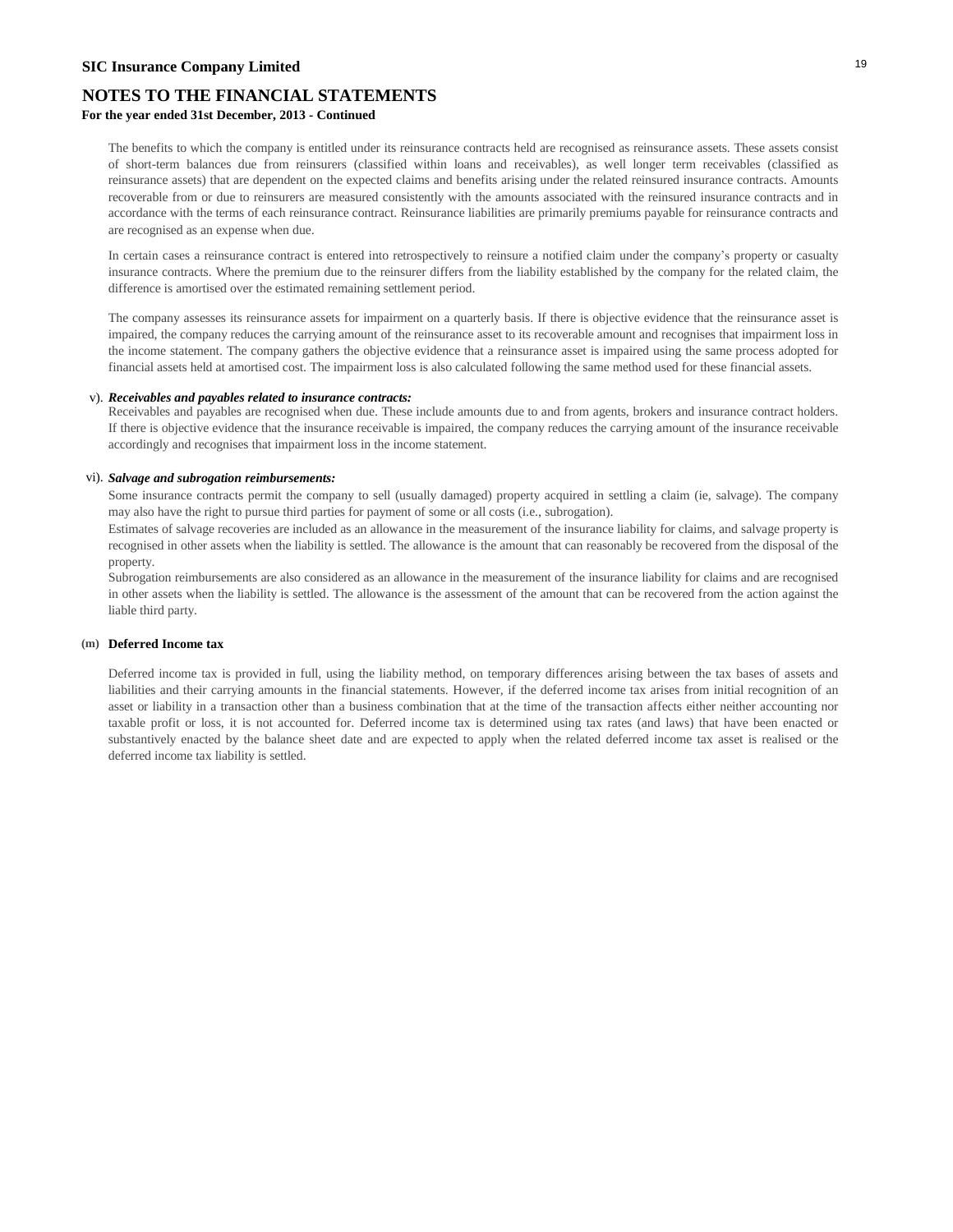### **For the year ended 31st December, 2013 - Continued**

Deferred income tax assets are recognised to the extent that it is probable that future taxable profit will be available against which the temporary differences can be utilised.

Deferred income tax is provided on temporary differences arising on investments in subsidiaries and associates, except where the company controls the timing of the reversal of the temporary difference and it is probable that the temporary difference will not reverse in the foreseeable future.

#### **(n) Employee benefits**

#### i). *Pension obligations:*

The company operate various pension schemes. The schemes are generally funded through payments to trustee-administered funds, determined by periodic actuarial calculations. The company has both defined benefit and defined contribution plans. A defined benefit plan is a pension plan that defines an amount of pension benefit that an employee will receive on retirement, usually dependent on one or more factors such as age, years of service and compensation. A defined contribution plan is a pension plan under which the company pays fixed contributions into a separate entity. The company has no legal or constructive obligations to pay further contributions if the fund does not hold sufficient assets to pay all employees the benefits relating to employee service in the current and prior periods.

The liability recognised in the balance sheet in respect of defined benefit pension plans is the present value of the defined benefit obligation at the balance sheet date less the fair value of plan assets, together with adjustments for unrecognised actuarial gains or losses and past service costs. Plan assets exclude any insurance contracts issued by the company. The defined benefit obligation is calculated annually by independent actuaries using the projected unit credit method. The present value of the defined benefit obligation is determined by discounting the estimated future cash outflows using interest rates of high-quality corporate bonds that are denominated in the currency in which the benefits will be paid and that have terms to maturity that approximate the terms of the related pension liability.

Past-service costs are recognised immediately in income, unless the changes to the pension plan are conditional on the employees remaining in service for a specified period of time (the vesting period). In this case, the past-service costs are amortised on a straight-line basis over the vesting period.

For defined contribution plans, the company pays contributions to publicly or privately administered pension insurance plans on a mandatory, contractual or voluntary basis. The company has no further payment obligations once the contributions have been paid. The contributions are recognised as employee benefit expense when they are due. Prepaid contributions are recognised as an asset to the extent that a cash refund or a reduction in the future payments is available.

#### ii). *Other post-employment obligations:*

The company provides post-retirement healthcare benefits to their retirees. The entitlement to these benefits is usually conditional on the employee remaining in service up to retirement age and the completion of a minimum service period. The cost is expensed in the income statement when incurred.

#### iii). *Termination benefits:*

Termination benefits are payable when employment is terminated before the normal retirement date, or whenever an employee accepts voluntary redundancy in exchange for these benefits. The company recognises termination benefits when it is demonstrably committed to either: terminating the employment of current employees according to a detailed formal plan without possibility of withdrawal; or providing termination benefits as a result of an offer made to encourage voluntary redundancy. Benefits falling due more than 12 months after the balance sheet date are discounted to present value.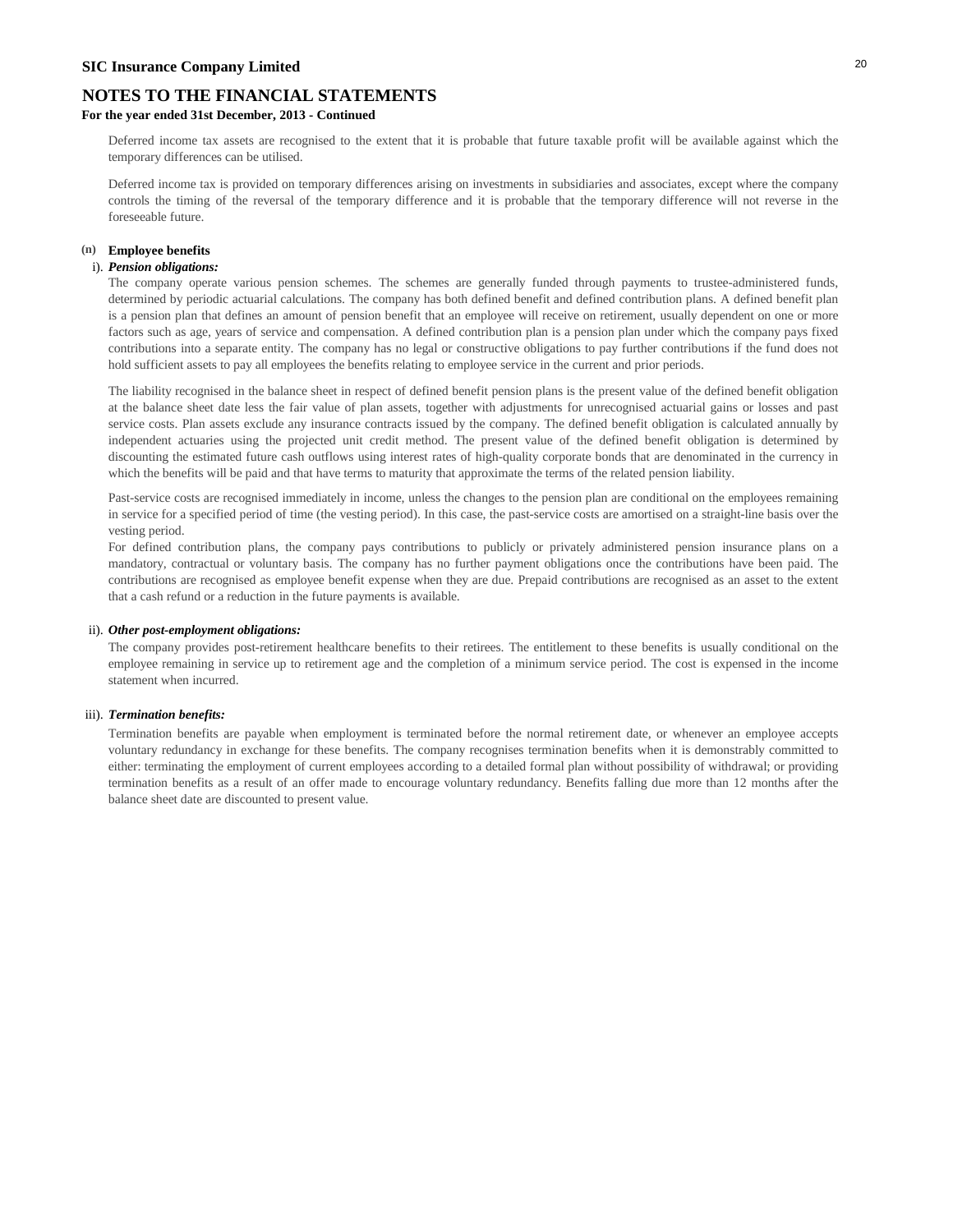**For the year ended 31st December, 2013 - Continued**

### **(o) Provisions**

#### i). *Restructuring costs and legal claims:*

Provisions for restructuring costs and legal claims are recognised when: the company has a present legal or constructive obligation as a result of past events; it is more likely than not that an outflow of resources will be required to settle the obligation; and the amount has been reliably estimated. Restructuring provisions comprise lease termination penalties and employee termination payments. Provisions are not recognised for future operating losses. Where there are a number of similar obligations, the likelihood that an outflow will be required in settlement is determined by considering the class of obligations as a whole. A provision is recognised even if the likelihood of an outflow with respect to any one item included in the same class of obligations may be small.

#### **(p) Revenue Recognition**

Revenue comprises the fair value for services, net of value-added tax, after eliminating revenue within the company. Revenue is recognised as follows:

#### i). *Interest income:*

Interest income for financial assets that are not classified as fair value through profit or loss is recognised using the effective interest method. When a receivable is impaired, the company reduces the carrying amount to its recoverable amount, being the estimated future cash flow discounted at the original effective interest rate of the instrument and continues unwinding the discount as interest income.

#### ii). *Dividend income:*

Dividend income for available-for-sale equities is recognised when the right to receive payment is established – this is the ex-dividend date for equity securities.

#### **(q) Leases**

Leases in which a significant portion of the risks and rewards of ownership are retained by the lessor are classified as operating leases. Payments made under operating leases (net of any incentives received from the lessor) are charged to the income statement on a straight-line basis over the period of the lease.

#### **(r) Dividend distribution**

Dividend distribution to the Company's shareholders is recognised as a liability in the company's financial statements in the period in which the dividends are approved by the Company's shareholders.

#### **(s) Critical accounting estimates and judgments in applying accounting policies**

The company makes estimates and assumptions that affect the reported amounts of assets and liabilities within the next financial year. Estimates and judgments are continually evaluated and based on historical experience and other factors, including expectations of future events that are believed to be reasonable under the circumstances.

#### i). *The ultimate liability arising from claims made under insurance contracts:*

The estimation of the ultimate liability arising from claims made under insurance contracts is the company's most critical accounting estimate. There are several sources of uncertainty that need to be considered in the estimate of the liability that the company will ultimately pay for such claims.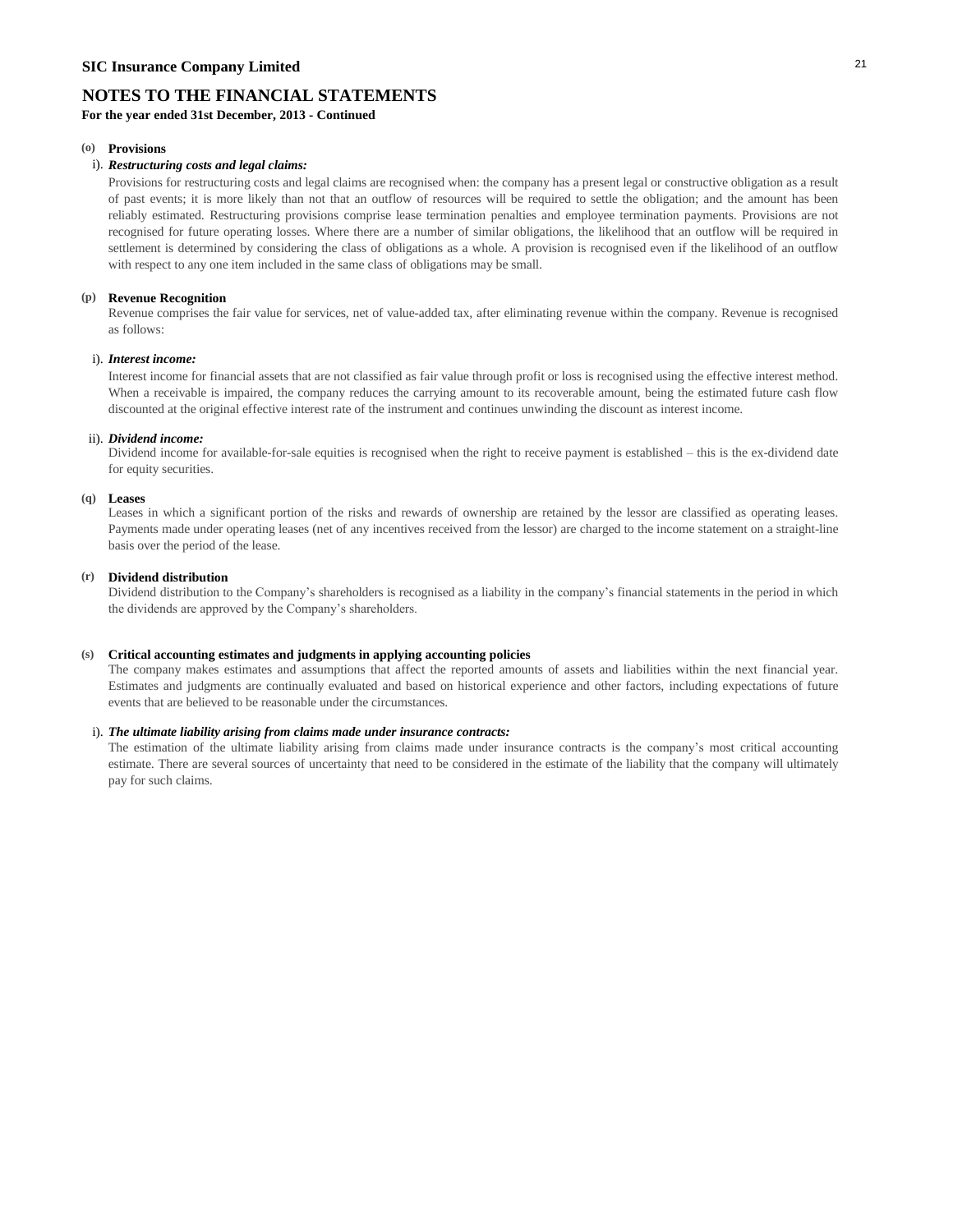**For the year ended 31st December, 2013 - Continued**

#### ii). *Fair value of investment contracts:*

The company issues a significant number of investment contracts that are designated at fair value through profit or loss. These financial instruments are not quoted in active markets, and their fair values are determined by using valuation techniques. Such techniques (for example, valuation models) are validated and periodically reviewed by qualified personnel independent of the area that created them. All models are validated before they are used and calibrated to ensure that outputs reflect actual experience and comparable market prices. A variety of factors are considered in the company's valuation techniques, including time value, credit risk (both own and counterparty), embedded derivatives (such as unit-linking features), volatility factors (including contract holder behaviour), servicing costs and activity in similar instruments.

### iii). Impairment of available-for-sale equity financial assets: The company determines that available-for-sale equity financial assets:

in the fair value below its cost. This determination of what is significant or prolonged requires judgment. In making this judgment, the company evaluates among other factors, the normal volatility in share price, the financial health of the investee, industry and sector performance, changes in technology and operational and financing cash flow. Impairment may be appropriate when there is evidence of deterioration in the financial health of the investee, industry and sector performance, changes in technology, and financing and operational cash flows.

#### **(t) Management of insurance and financial risk**

The company issues contracts that transfer insurance risk or financial risk or both. This section summarises these risks and the way the company manages them.

#### i). *Insurance risk:*

The risk under any one insurance contract is the possibility that the insured event occurs and the uncertainty of the amount of the resulting claim. By the very nature of an insurance contract, this risk is random and therefore unpredictable.

company faces under its insurance contracts is that the actual claims and benefit payments exceed the carrying amount of the insurance liabilities. This could occur because the frequency or severity of claims and benefits are greater than estimated. Insurance events are random and the actual number and amount of claims and benefits will vary from year to year from the estimate established using statistical techniques.

#### ii). *Sources of uncertainty in the estimation of future claim payments:*

Claims on casualty contracts are payable on a claims-occurrence basis. The company is liable for all insured events that occurred during the term of the contract, even if the loss is discovered after the end of the contract term. As a result, liability claims are settled over a long period of time and a larger variables that affect the amount and timing of cash flows from these contracts. These mainly relate to variables that affect the amount and timing of cash flows from these contracts. These mainly relate to the inherent risks of the business activities carried out by individual contract holders and the risk management procedures they adopted. The compensation paid on these contracts is the monetary awards granted for bodily injury suffered by employees (for employer's liability covers) or members of the public (for public liability covers). Such awards are lump-sum payments that are calculated as the present value of the lost earnings and rehabilitation expenses that the injured party will incur as a result of the accident.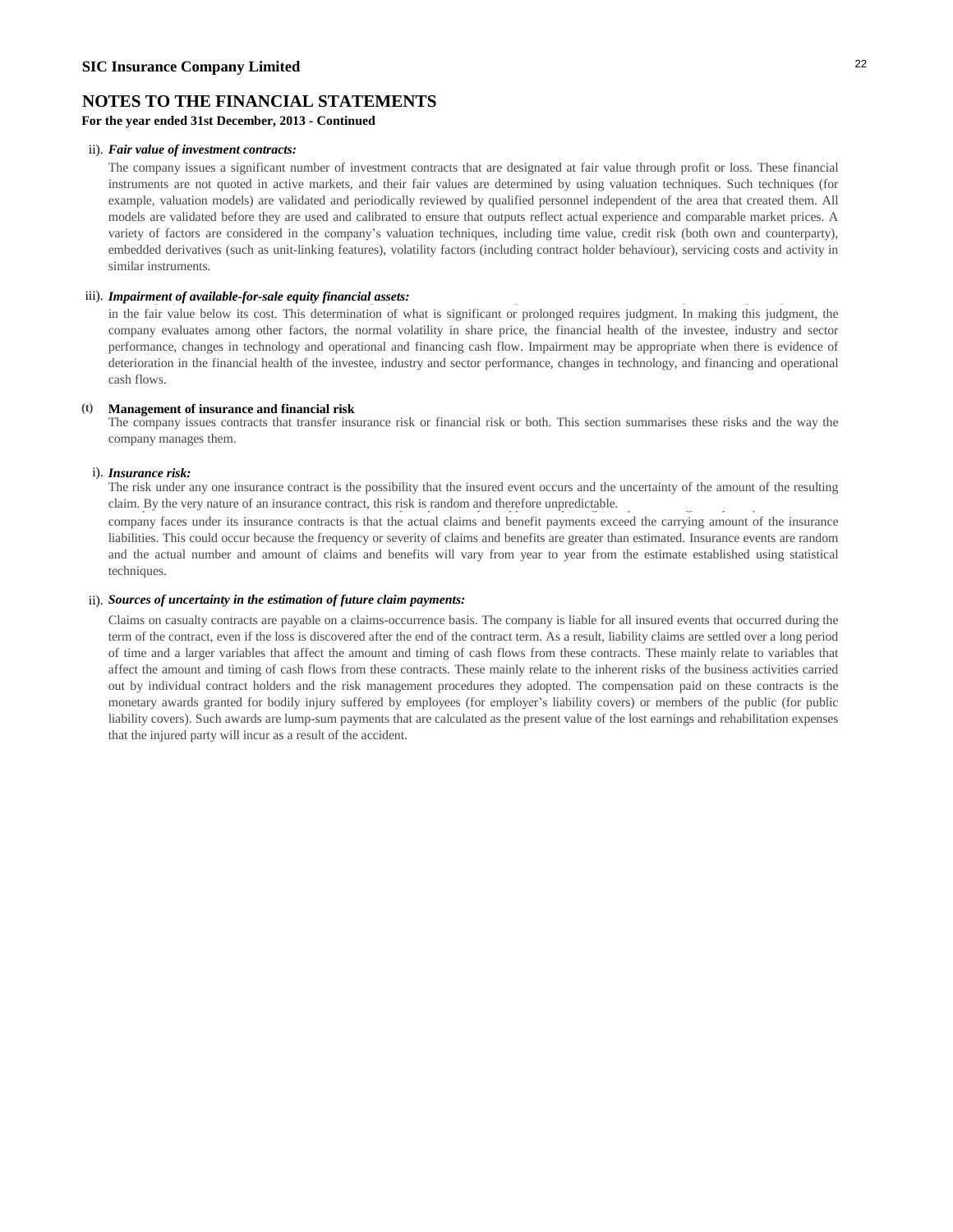### **For the year ended 31st December, 2013 - Continued**

The estimated cost of claims includes direct expenses to be incurred in settling claims, net of the expected subrogation value and other recoveries. The company takes all reasonable steps to ensure that it has appropriate information regarding its claims exposures. However, given the uncertainty in establishing claims provisions, it is likely that the final outcome will prove to be different from the original liability established. The liability for these contracts comprise a provision for IBNR, a provision for reported claims not yet paid and a provision for unexpired risks at the balance sheet date. The amount of casualty claims is particularly sensitive to the level of court awards and to the development of legal precedent on matters of contract and tort. Casualty contracts are also subject to the emergence of new types of latent claims, but no allowance is included for this at the balance sheet date.

In calculating the estimated cost of unpaid claims (both reported and not), the company estimation techniques are a combination of loss-ratiobased estimates (where the loss ratio is defined as the ratio between the ultimate cost of insurance claims and insurance premiums earned in a particular financial year in relation to such claims) and an estimate based upon actual claims experience using predetermined formulae where greater weight is given to actual claims experience as time passes.

The estimation of IBNR is generally subject to a greater degree of uncertainty than the estimation of the cost of settling claims already notified to the company, where information about the claim event is available. IBNR claims may not be apparent to the insured until many years after the event that gave rise to the claims has happened. For casualty contracts, the IBNR proportion of the total liability is high and will typically display greater variations between initial estimates and final outcomes because of the greater degree of difficulty of estimating

and information on the cost of settling claims with similar characteristics in previous periods. Large claims are assessed on a case-by-case basis or projected separately in order to allow for the possible distortive effect of their development and incidence on the rest of the portfolio.

In estimating the liability for the cost of reported claims not yet paid the company considers any information available from loss adjusters

Where possible, the company adopts multiple techniques to estimate the required level of provisions. This provides a greater understanding of the trends inherent in the experience being projected. The projections given by the various methodologies also assist in estimating the range of possible outcomes. The most appropriate estimation technique is selected taking into account the characteristics of the business class and the extent of the development of each accident year.

#### iii). *Financial risk:*

The company is exposed to financial risk through its financial assets, financial liabilities (investment contracts and borrowings), reinsurance assets and insurance liabilities. In particular the key financial risk is that the proceeds from its financial assets are not sufficient to fund the obligations arising from its insurance and investment contracts. The most important components of this financial risk are interest rate risk, equity price risk, currency risk and credit risk.

These risks arise from open positions in interest rate, currency and equity products, all of which are exposed to general and specific market movements. The risk that the company primarily faces due to the nature of its investments and liabilities is interest rate risk.

#### **a).** *Interest rate risk:*

Interest-rate risk is the only financial risk that has a materially different impact across the assets and liabilities categorised in the company's ALM framework.

The sensitivity analysis below have been determined based on the exposure to interest raes fro non-derivative instruments at the end of the nine months. A 5% increase or decrease is used when reporting interest rate risk internally, it represents management assessment of the reasonably possible change in interest rates.

|                     | $31$ -Dec-13 | Scenario 1  | Scenario 2  |
|---------------------|--------------|-------------|-------------|
|                     | Amount       | 5% Increase | 5% Decrease |
|                     | GHz          | GHC         | GHz         |
| Pre tax Loss        | 475.231      | 498.992     | 451.469     |
| Shareholders Equity | 73.124.361   | 76,780,579  | 69.468.143  |

Assuming no managemnet actions, a series of such rises would increase pre tax loss and share holders equity for the year by GH¢23,762 and  $GH\mathcal{G}3,656,218$  respectively and the vice versa is true for such decreases.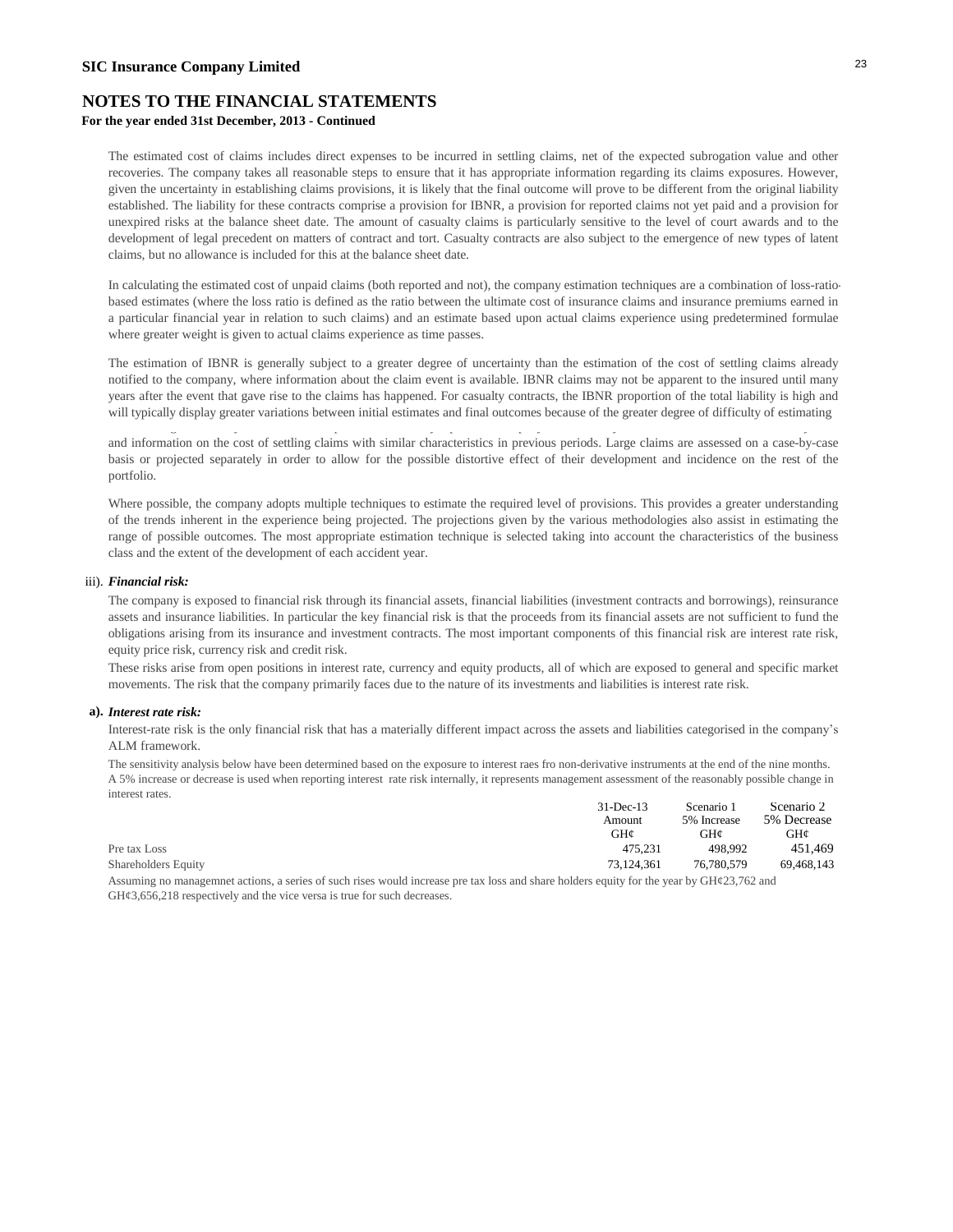### **For the year ended 31st December, 2013 - Continued**

#### **b).** *Credit risk:*

The company has exposure to credit risk, which is the risk that counterparty will be unable to pay amounts in full when due. Key areas where the company is exposed to credit risk are:

- reinsurers' share of insurance liabilities,
- amounts due from reinsurers in respect of claims already paid,
- amounts due from insurance contract holders,
- amounts due from insurance intermediaries,

The company structures the levels of credit risk it accepts by placing limits on its exposure to a single counterparty, or groups of counterparty, and to geographical and industry segments. Such risks are subject to an annual or more frequent review. Limits on the level of credit risk by category and business lines are approved by the Board of Directors.

#### **c).** *Liquidity risk:*

The company is exposed to daily calls on its available cash resources mainly from claims arising from short-term insurance contracts. Liquidity risk is the risk that cash may not be available to pay obligations when due at a reasonable cost. The Board sets limits on the minimum proportion of maturing funds available to meet such calls and on the minimum level of borrowing facilities that should be in place to cover claims at unexpected levels of demand.

#### **d).** *Currency risk:*

The company operates locally and its exposures to foreign exchange risk arise primarily with respect to the US dollar, the Euro and the UK pound due to the reinsurance businesses undertaken with foreign based Reinsurers. The company receives claims from its reinsurers in foreign currencies and also has some investments in foreign currencies which mitigates the foreign currency exchange rate risk for these As a result, foreign exchange risk arises from recognised assets and liabilities denominated in other currencies and net investments in foreign operations.

The following table details the group's sensitivity to a 5% increase and decrease in the cedi against the relevant foreign currencies. A 5% sensitivity rate is used when reporting foreign currency risk internally to key management personnel and represents managementt's assessment of the reasonably possible change in foreign exchange rates. For each sensitivity, the impact of change in a single factor is shown with other assumptions unchanged.

|                                                                                                                                          | $31$ -Dec-13 | Scenario 1  | Scenario 2  |
|------------------------------------------------------------------------------------------------------------------------------------------|--------------|-------------|-------------|
|                                                                                                                                          | Amount       | 5% Increase | 5% Decrease |
|                                                                                                                                          | GH¢          | GH¢         | GH¢         |
| Pre-Tax Profit/Loss                                                                                                                      | 475.231      | 498.992     | 451.469     |
| Shareholders's Equity                                                                                                                    | 73.124.361   | 76,780,579  | 69.468.143  |
| Aggregate to management options, a same of such rises would increase rea toy loss and shore bolders county for the year by CH+22 762 and |              |             |             |

Assuming no managemnet actions, a series of such rises would increase pre tax loss and share holders equity for the year by GH¢23,762 and  $GH\varphi3,656,218$  respectively and the vice versa is true for such decreases.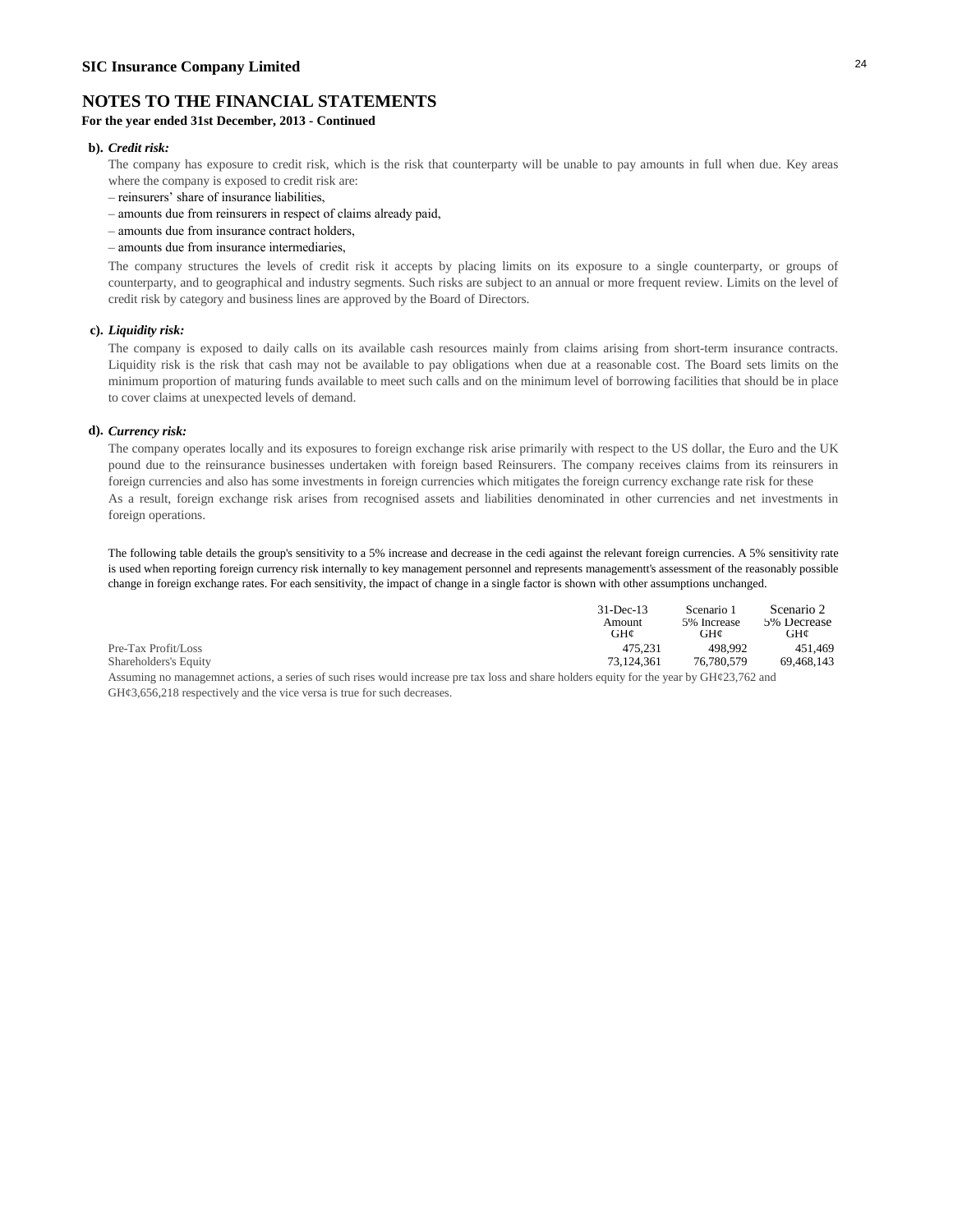**For the year ended 31st December, 2013 - Continued**

The following significant exchange rates were applied during the year:

| 31/12/2013     | 31/12/2013 | 31/12/2012     | 31/12/2012 |
|----------------|------------|----------------|------------|
| GH¢            | GHC        | GH¢            | GH¢        |
| <b>Selling</b> | Buynig     | <b>Selling</b> | Buying     |
| 2.1628         | 2.1603     | 1.9012         | 1.8679     |
| 3.5749         | 3.5703     | 3.0679         | 3.0140     |
| 2.9878         | 2.9845     | 2.5063         | 2.4632     |
|                |            |                |            |

**4.** All relevant standards, amendment to standards and interpretation to existing standard have been applied in preparing these financial statements.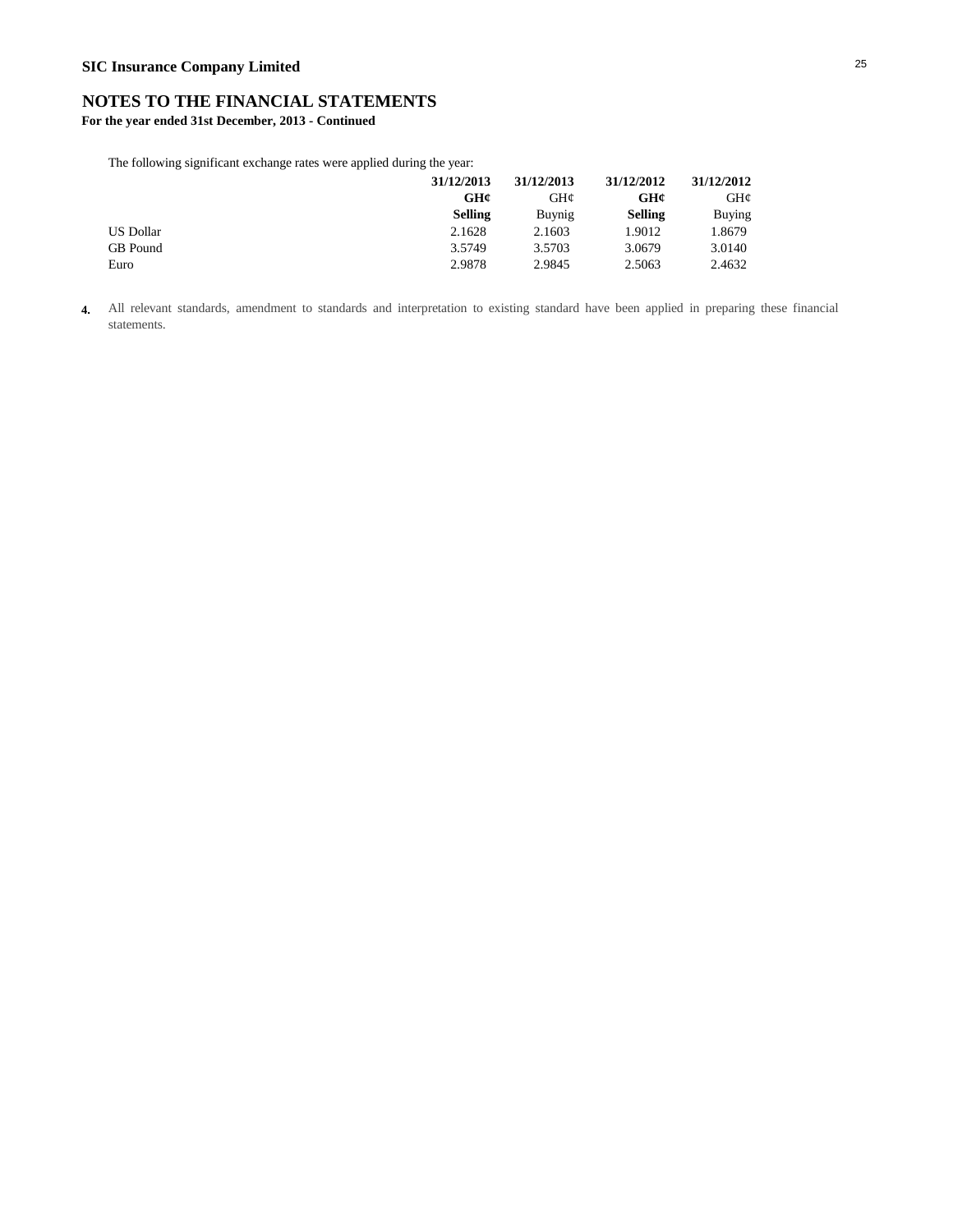**For the year ended 31st December, 2013 - Continued**

#### **5. Segment information**

Segmental information is presented in respect of the company's business segments. The primary format and business segments, is based on the company's management and internal reporting structure.

The company's results, assets and liabilities include items directly attributable to a segment as well as those that can be allocated on a reasonable basis.

The company does not have a geographical segment.

| <b>Class of business</b>        | Marine &    |                |                |               | 2013           | 2012           |
|---------------------------------|-------------|----------------|----------------|---------------|----------------|----------------|
|                                 | Aviation    | Fire           | Motor          | Accident      | <b>Total</b>   | Total          |
|                                 | GH¢         | GH¢            | GH¢            | GH¢           | GH¢            | GH¢            |
| Gross premiums                  | 7,107,757   | 25,179,095     | 40,333,279     | 25,488,602    | 98,108,733     | 98,992,058     |
| Reinsurances                    | (4,474,005) | (20,953,584)   | (3,765,669)    | (6, 194, 815) | (35,388,073)   | (22, 681, 984) |
| Net premiums                    | 2,633,752   | 4,225,511      | 36,567,610     | 19.293.787    | 62,720,660     | 76.310.074     |
| Premium earned                  | 2,633,752   | 4,225,511      | 36,567,610     | 19,293,787    | 62,720,660     | 76,310,074     |
| Commissions                     | 311,181     | 409,145        | 910,491        | 290,051       | 1,920,868      | (3,720,689)    |
|                                 | 2,944,933   | 4,634,656      | 37,478,101     | 19,583,838    | 64,641,528     | 72,589,384     |
| Claims                          | 2,008,753   | (6,179,201)    | (15, 128, 773) | (1,102,907)   | (20, 402, 128) | (25,993,785)   |
|                                 | 4,953,686   | (1,544,545)    | 22,349,328     | 18,480,931    | 44,239,400     | 46,595,598     |
| Management expenses             | (1,775,513) | (3,589,625)    | (24, 741, 392) | (8,491,585)   | (38,598,116)   | (45,073,829)   |
| Underwriting results            |             |                |                |               |                |                |
| transferred to Rev. A/c         | 3.178.172   | (5,134,170)    | (2,392,064)    | 9.989.346     | 5,641,284      | 1,521,769      |
| <b>Unearned</b> premium         | Marine &    |                |                |               | 2013           | 2012           |
|                                 | Aviation    | Fire           | Motor          | Accident      | <b>Total</b>   | Total          |
|                                 | GH¢         | GH¢            | GH¢            | GH¢           | GH¢            | GH¢            |
| <b>Unearned Premium - Start</b> | 2,942,101   | 7,306,818      | 12,822,273     | 9,124,691     | 32,195,883     | 21,222,313     |
| Add: Gross Premium Written      | 8,217,253   | 31,314,480     | 46,282,224     | 26,010,195    | 111,824,152    | 109,965,628    |
|                                 | 11.159.354  | 38,621,298     | 59.104.497     | 35.134.886    | 144,020,035    | 131,187,941    |
| Less: Unearned Premium - Close  | (4,051,875) | (13, 443, 851) | (18,751,814)   | (9,663,762)   | (45,911,302)   | (32, 195, 883) |
| Movement in unearned premium    | 7,107,479   | 25, 177, 447   | 40,352,683     | 25,471,124    | 98,108,733     | 98,992,058     |
|                                 |             |                |                |               |                |                |

The company is organised into four business segments as shown above.

**i)** Motor: This business unit underwrites motor insurance by giving cover which indemnifies the insured against any accidental loss to motorbikes and vehicles. There are three types of motor insurances namely; comprehensive, third party and third party fire & theft.

**ii)** Marine & Aviation: Marine insurance provides cover on airborne cargoes, ships, fishing vessels as well as ports & harbours installations. Aviation on the other hand covers aircrafts itself, cargo and passengers.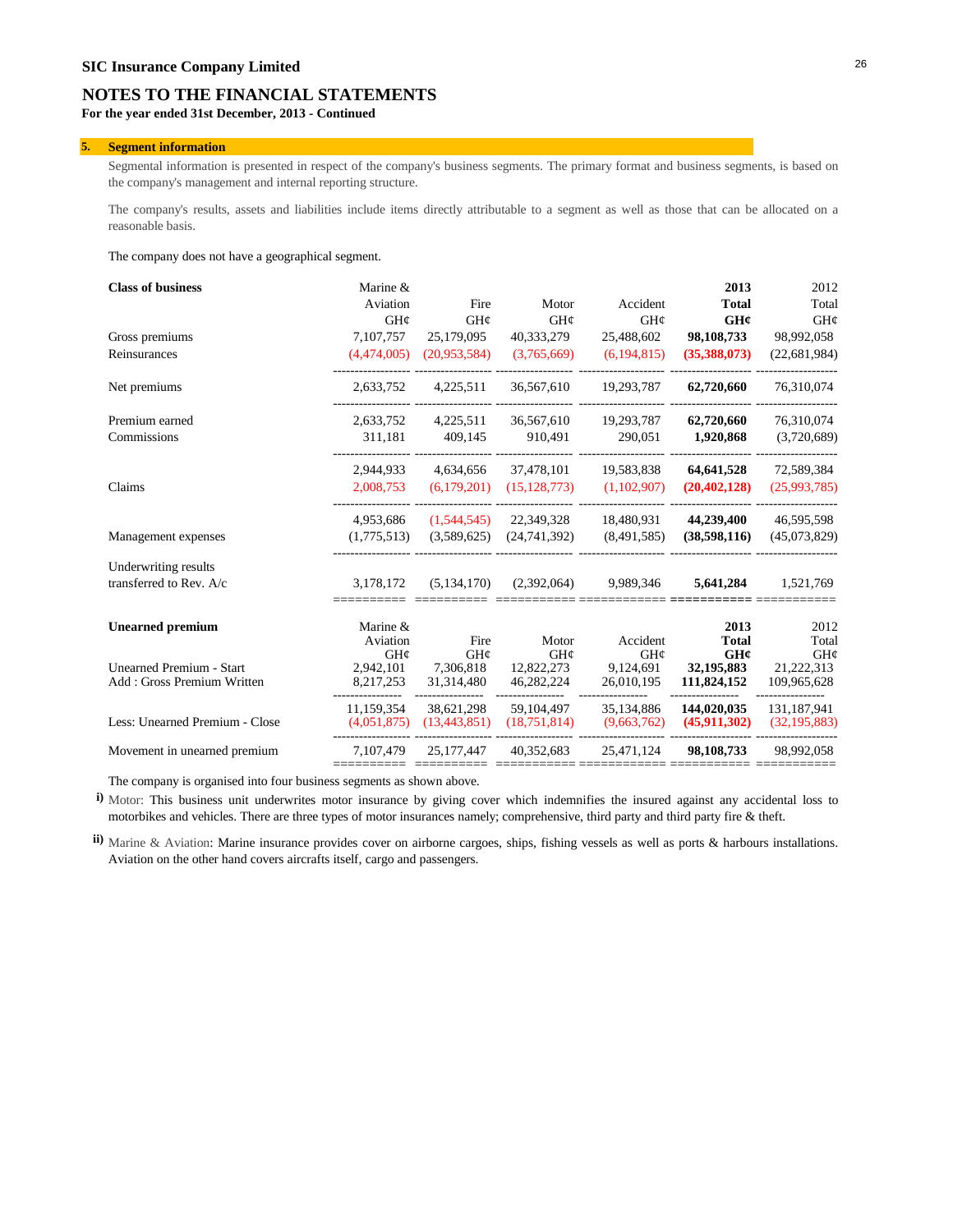## **SIC Insurance Company Limited** <sup>27</sup>

### **NOTES TO THE FINANCIAL STATEMENTS**

### **For the year ended 31st December, 2013 - Continued**

- **iii)** Fire: Fire insurance covers accidental destruction of properties including household buildings, personal effects, commercial and industrial buildings, plants & machinery, raw materials, finished goods and profits (business disruption) policies. Tire cover is usually in three parts, namely; fire, lighting, and limited explosions.
- **iv)** Accident: Accident policies covers a broad range of activities including personal accidents, family personal accidents, company personal accidents, burglary, cash-in-transit, goods-in-transit, bankers indemnity, pedals cycle, products liability, contractors all-risk, travel insurance, bonds etc.

The business segments operates on a short-term insurance cycle.

| 6. | <b>Gross premium</b>                                         | 2013<br>GH¢                                       | 2012<br>GH¢                                       |
|----|--------------------------------------------------------------|---------------------------------------------------|---------------------------------------------------|
|    | Motor                                                        | 40,333,279                                        | 48,165,708                                        |
|    | Fire                                                         | 25,179,095                                        | 22,946,134                                        |
|    | Accident                                                     | 25,488,602                                        | 17,859,722                                        |
|    | Marine and aviation                                          | 7,107,757                                         | 10,020,494                                        |
|    |                                                              | 98,108,733                                        | 98,992,058                                        |
| 7. | <b>Reinsurances</b>                                          | 2013                                              | 2012                                              |
|    |                                                              | GH¢                                               | GH@                                               |
|    | Motor<br>Fire<br>Accident<br>Marine and aviation             | 3,765,669<br>20,953,584<br>6,194,815<br>4,474,005 | 1,262,267<br>13,748,683<br>3,771,761<br>3,899,273 |
|    |                                                              | 35,388,073                                        | 22,681,984                                        |
| 8. | <b>Claims incurred</b>                                       | 2013<br>GH¢                                       | 2012<br>GH¢                                       |
|    | Payments during the period<br>Claims outstanding at 31/12/13 | 27,595,783<br>9,411,365                           | 22,752,849<br>10,989,466                          |
|    | Claims outstanding at 31/12/12                               | 37,007,148<br>(10,989,466)                        | 33,742,315<br>(3,941,657)                         |
|    | Net recoveries                                               | 26,017,682<br>(5,615,554)                         | 29,800,658<br>(3,806,873)                         |
|    | Claims net of recoveries                                     | 20,402,128<br>=========== =======                 | 25,993,785                                        |
| 9. | <b>Commissions</b>                                           | 2013<br>GHC                                       | 2012<br>GH@                                       |
|    | Receivable<br>Payable                                        | 12,739,726<br>(10,818,858)                        | 7,467,564<br>(11, 188, 253)                       |
|    | Net commissions                                              | 1,920,868                                         | (3,720,689)                                       |
|    |                                                              | ≔ ==                                              |                                                   |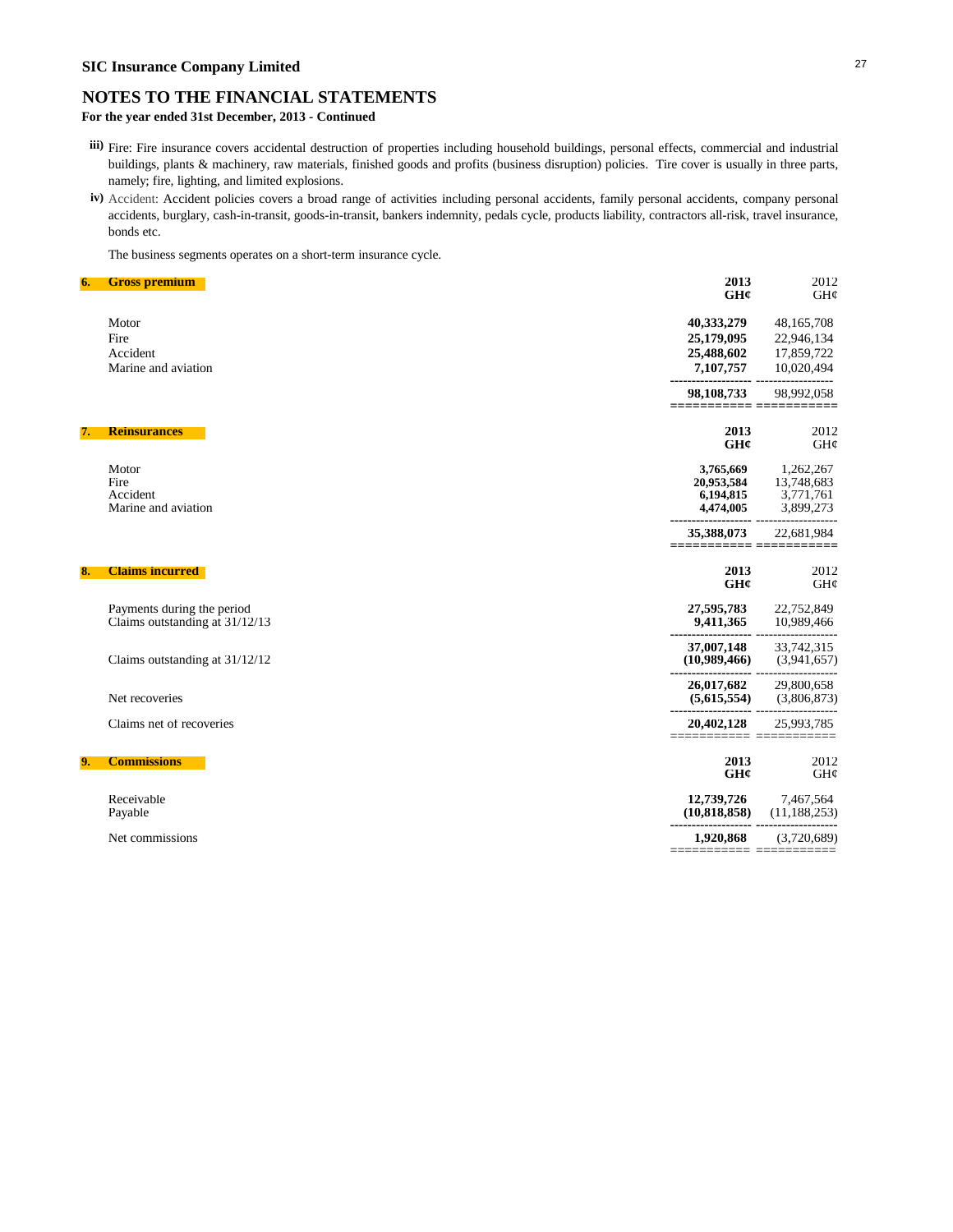**For the year ended 31st December, 2013 - Continued**

| 10. | <b>Management expenses</b>                                    | 2013       | 2012       |
|-----|---------------------------------------------------------------|------------|------------|
|     | Management expenses is stated after<br>charging the following | GHC        | GH¢        |
|     | Staff cost                                                    | 24,801,753 | 25,522,748 |
|     | Depreciation                                                  | 1,128,839  | 1,451,386  |
|     | Amortisation                                                  | 204,523    | 371,582    |
|     | Audit fees                                                    | 50,000     | 44,385     |
|     | Donations                                                     | 78,011     | 157,848    |
|     | Directors' emolument                                          | 396,284    | 691,644    |

| 11. | <b>Investment income</b>     | 2013<br>GH¢ | 2012<br>GH¢ |
|-----|------------------------------|-------------|-------------|
|     | Dividend                     | 2,442,471   | 1,711,180   |
|     | Interest on bank deposits    | 2,278,673   | 2,589,763   |
|     | Interest on treasury bills   | 51,190      | 96,912      |
|     | Other investment income      | 153,895     | 313,239     |
|     |                              | 4,926,229   | 4,711,094   |
| 12. | <b>Other income</b>          | 2013<br>GH¢ | 2012<br>GH¢ |
|     | Rent                         | 611,780     | 388,452     |
|     | Profit on disposal of assets | 178,444     | 76,705      |
|     | Sundry income                | 1,622,145   | 3,095,592   |
|     | Gain on exchange             | 1,198,203   | 2,833,598   |
|     |                              | 3,610,572   | 6,394,347   |
|     |                              |             |             |

### **13. Earnings per share**

Basic earnings per share is calculated by dividing the profit attributable to equity holders of the company by the weighted average number of ordinary shares in issue during the year, excluding ordinary shares purchased by the company and held as treasury shares

|                                                                                                            | 2013<br>GH¢            | 2012<br>GH¢                |
|------------------------------------------------------------------------------------------------------------|------------------------|----------------------------|
| Profit attributable to the company's equity holders<br>Weighted average number of ordinary shares in issue | 346,918<br>195.645.000 | (9,034,391)<br>195,645,000 |
| Basic earnings per share                                                                                   | 0.0018                 | (0.0462)                   |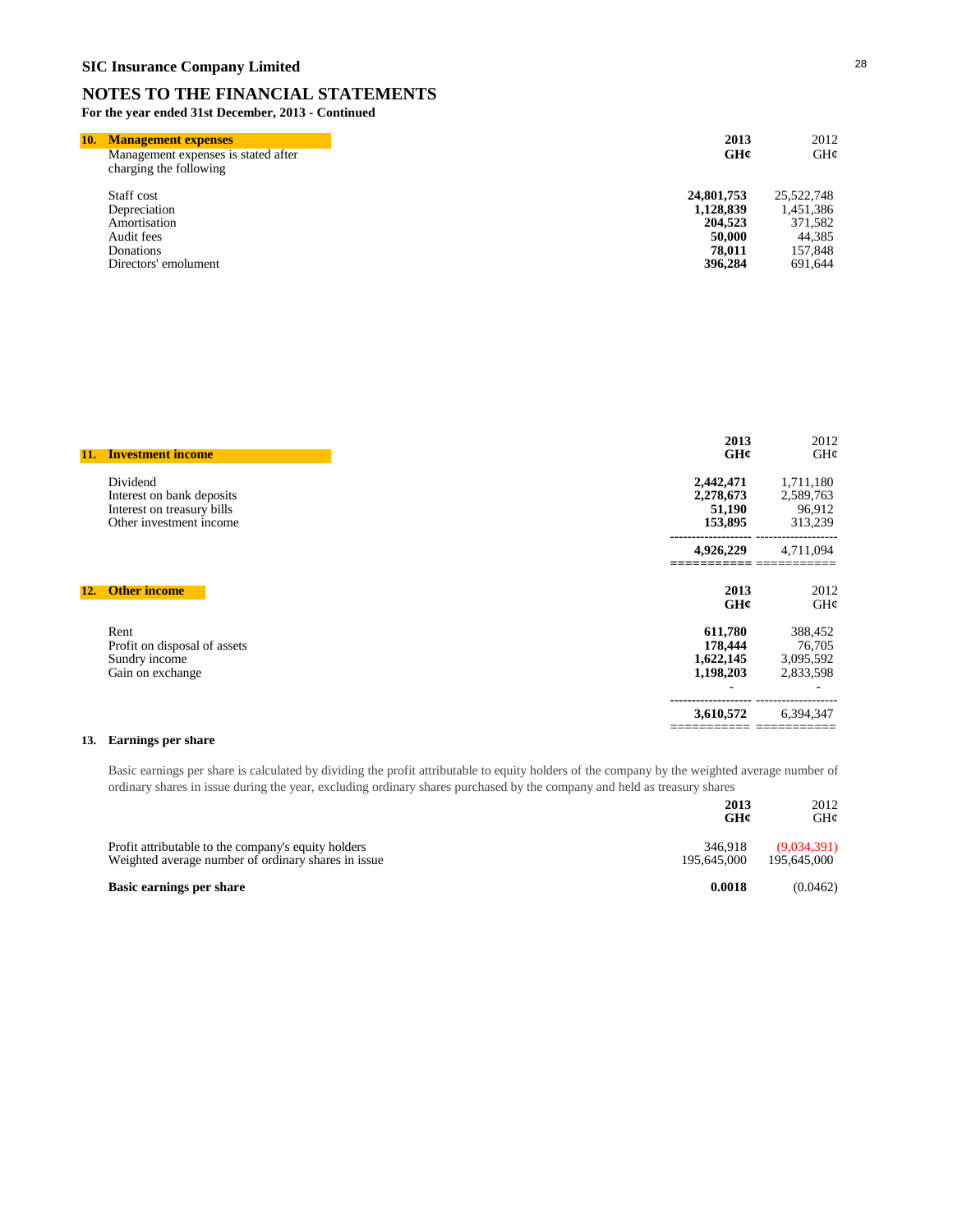**For the year ended 31st December, 2013 - Continued**

### **14. Financial instruments classification summary**

The company's financial assets are summarised below by measurement category as follows:

|                                                         | GH¢        | GH¢        |
|---------------------------------------------------------|------------|------------|
| Available-for-sale (Note 15)                            | 34,631,372 | 36.307.512 |
| Receivables (including insurance receivables) (Note 16) | 28,953,405 | 29,672,096 |

The company does not hold financial assets in the category of Held-to-maturity as well as Fair value designated through income

| 15. Available-for-sale financial assets                                                                      | 2013                               | 2012        |
|--------------------------------------------------------------------------------------------------------------|------------------------------------|-------------|
|                                                                                                              | GH¢                                | GH¢         |
| I). Equity securities:<br>Listed                                                                             | 15,480,062                         | 6,031,871   |
| Unlisted                                                                                                     | 19,151,310                         | 30,275,641  |
| ii). Debt securities<br>Unlisted - fixed interest rate                                                       |                                    |             |
| Total available-for-sale financial assets                                                                    | 34,631,372<br>:=========== ======= | 36,307,512  |
| <b>16. Receivables</b>                                                                                       |                                    |             |
|                                                                                                              | 2013<br>GHC                        | 2012<br>GH¢ |
| $\overline{1}$ ). Receivables arising from insurance and reinsurance contracts:<br>Due from contract holders | 25,702,446                         | 24,337,772  |
| Due from agents, brokers and intermediaries                                                                  | 3,250,959                          | 5,334,324   |
| Prepayments                                                                                                  |                                    |             |
| Total receivables including insurance receivables                                                            | 28,953,405                         | 29,672,096  |
| Current portion                                                                                              | 28,953,405                         | 29,672,096  |
|                                                                                                              |                                    |             |

The company's receivables are non-interest bearing assets. Management has assessed all receivables for impairment purposes, as at the end of the quarter there were no impariment losses.

| 17. Insurance liabilities and reinsurance assets                                                             | 2013<br>GH¢                          | 2012<br>GHC                          |
|--------------------------------------------------------------------------------------------------------------|--------------------------------------|--------------------------------------|
| Claims reported and loss adjustment expenses<br>Claims incurred but not reported (IBNR)<br>Unearned premiums | 6.878.602<br>2,562,764<br>45,911,302 | 9.157.888<br>1,831,578<br>32,195,883 |
| <b>Total insurance liabilities</b>                                                                           | 55,352,668                           | 43.185.349                           |

The gross claims reported, the loss adjustment expenses liabilities and the liability for claims incurred but not reported are net of expected recoveries from salvage and subrogation.

**2013** 2012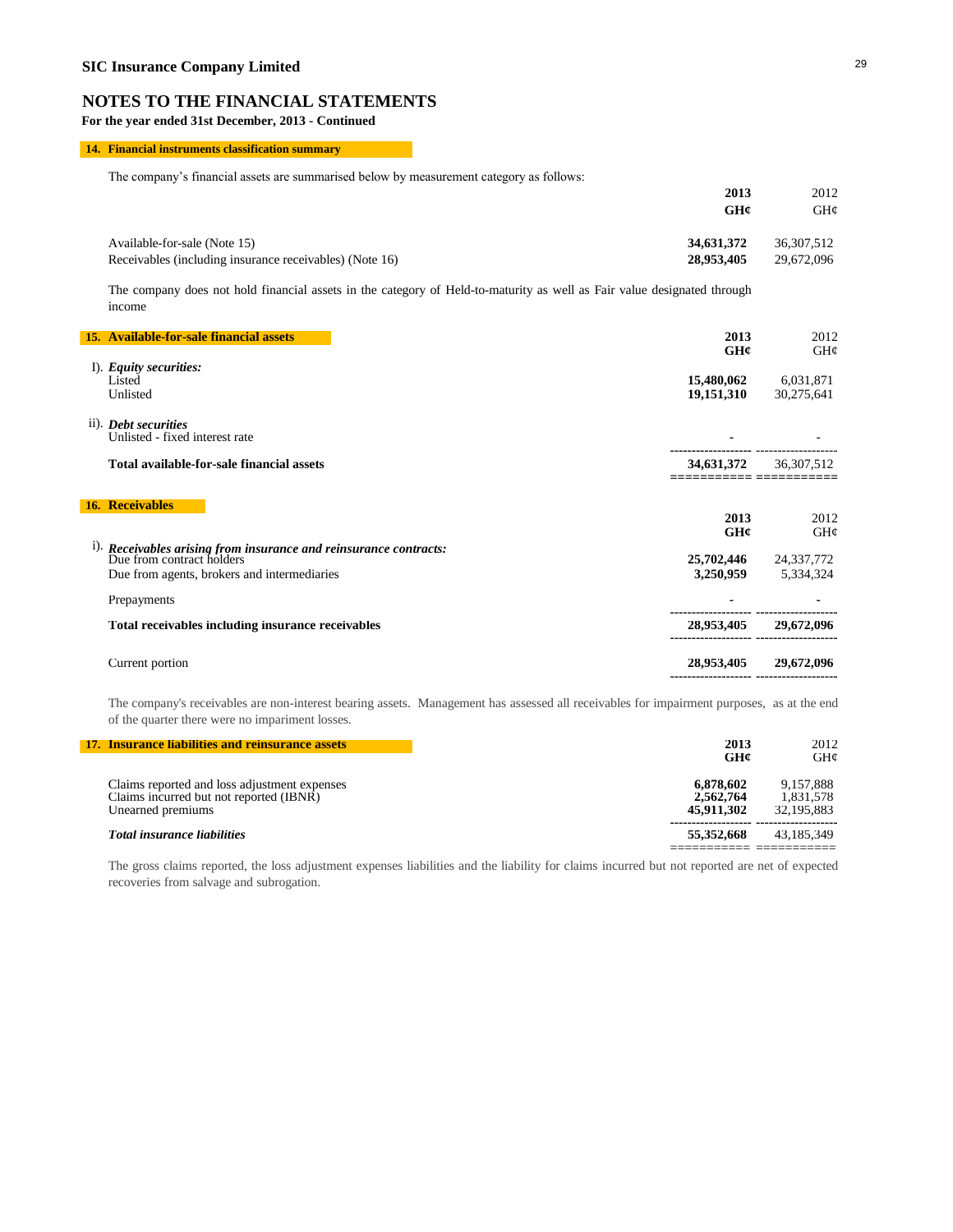**For the year ended 31st December, 2013 - Continued**

| 18. | <b>Taxation</b>                                                          |                    |                                    |                                    |                         |
|-----|--------------------------------------------------------------------------|--------------------|------------------------------------|------------------------------------|-------------------------|
|     | (a) Income tax payable                                                   | At<br>1 Jan<br>GH¢ | Charge<br>for the period<br>GH¢    | Paym't during<br>the period<br>GH¢ | At<br>30 Sep<br>GH¢     |
|     | 1997-2012<br>2013                                                        | 1,503,878          | 104,551                            | $\blacksquare$<br>(378, 722)       | 1,503,878<br>(274, 171) |
|     |                                                                          |                    |                                    |                                    |                         |
|     |                                                                          | 1,503,878          | 104,551                            | (378, 722)                         | 1,229,707               |
|     | (b) Reconstruction levy<br>2001-2006<br>2013 National Stabilization Levy | 235,700            | $\overline{\phantom{a}}$<br>23,762 | (6,368)                            | 235,700<br>17,394       |
|     |                                                                          | 235,700            | 23,762                             | (6,368)                            | 253,094                 |
|     |                                                                          | 1,739,578          | 128,312                            | (385,090)                          | 1,482,800               |
|     | (c) Income tax expenses                                                  |                    |                                    | 2013<br>GH¢                        | 2012<br>GH¢             |
|     | Corporate tax<br>National Stabilization Levy<br>Deferred tax             |                    |                                    | 104,551<br>23,762                  | 1,499,539               |
|     |                                                                          |                    |                                    | 128,312                            | 1.499.539               |
|     | Deferred tax                                                             |                    |                                    |                                    |                         |

 **128,312** 1,499,540 =========== ===========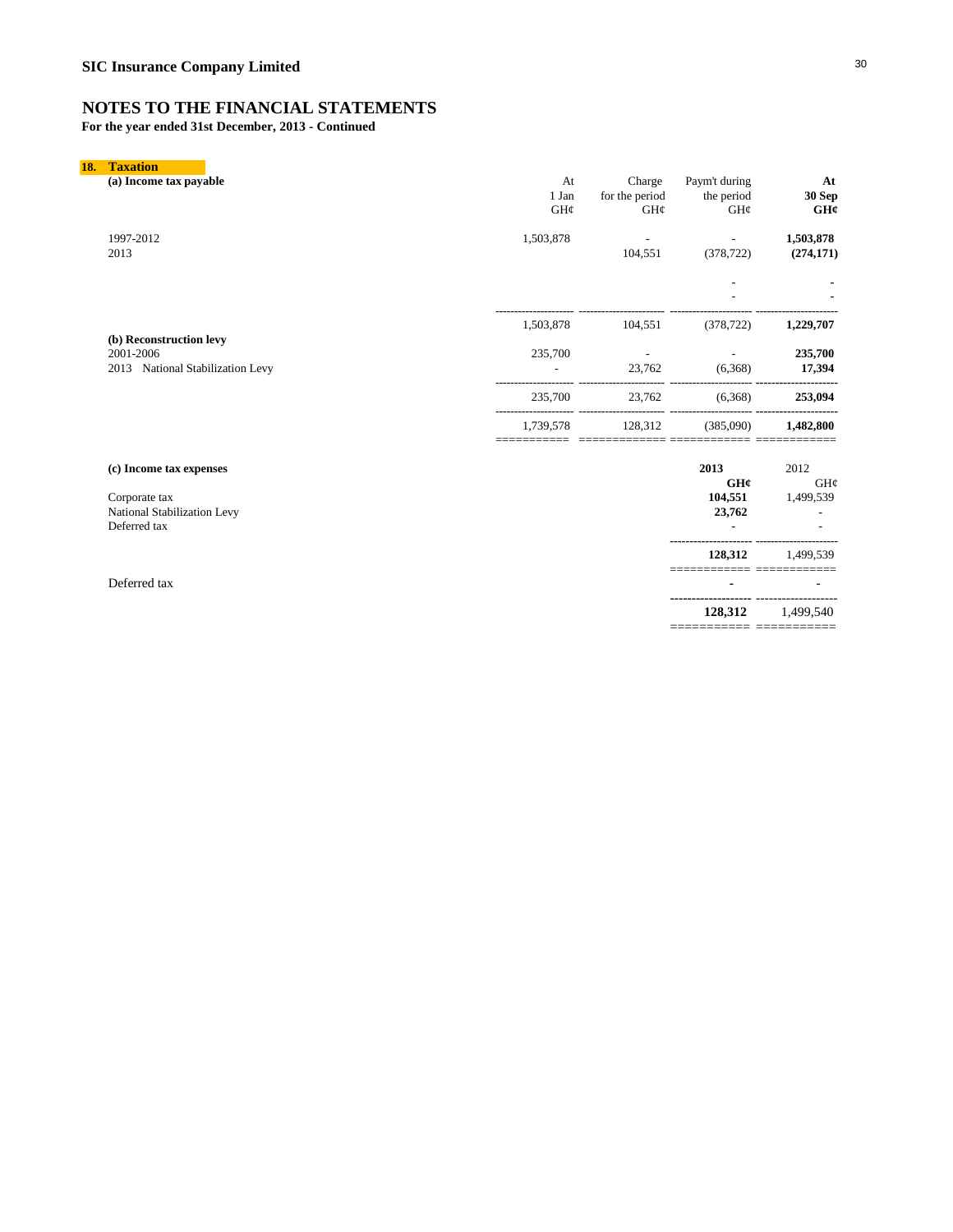**For the year ended 31st December, 2013 - Continued**

| of the year ended 31st December, 2013 - Continued                           | 2013<br>GH¢    | 2012<br>GHC |
|-----------------------------------------------------------------------------|----------------|-------------|
| (d) Deferred tax<br>Balance at 1st January<br>Accelerated capital allowance | 2,855,799<br>- | 2,855,799   |
| Balance at 31 Dec                                                           | 2,855,799      | 2.855.799   |

### **19 Stated capital**

(a) The number of authorised shares is 500,000,000 of no par value.

- (b) The number of shares issued is 195,645,000.
- (c) The number of shares fully paid is 195,645,000.

| (d) Stated capital is made up as follows: |            |
|-------------------------------------------|------------|
|                                           | Amount     |
|                                           | GH¢        |
| Issued and fully paid during the year     | <b>200</b> |
| Transfer from income surplus              | 42,600     |
| Transfer from capital surplus             | 24,957,200 |
|                                           |            |
|                                           | 25,000,000 |
|                                           |            |

(e) There are no shares in treasury and no call or installment unpaid on any share.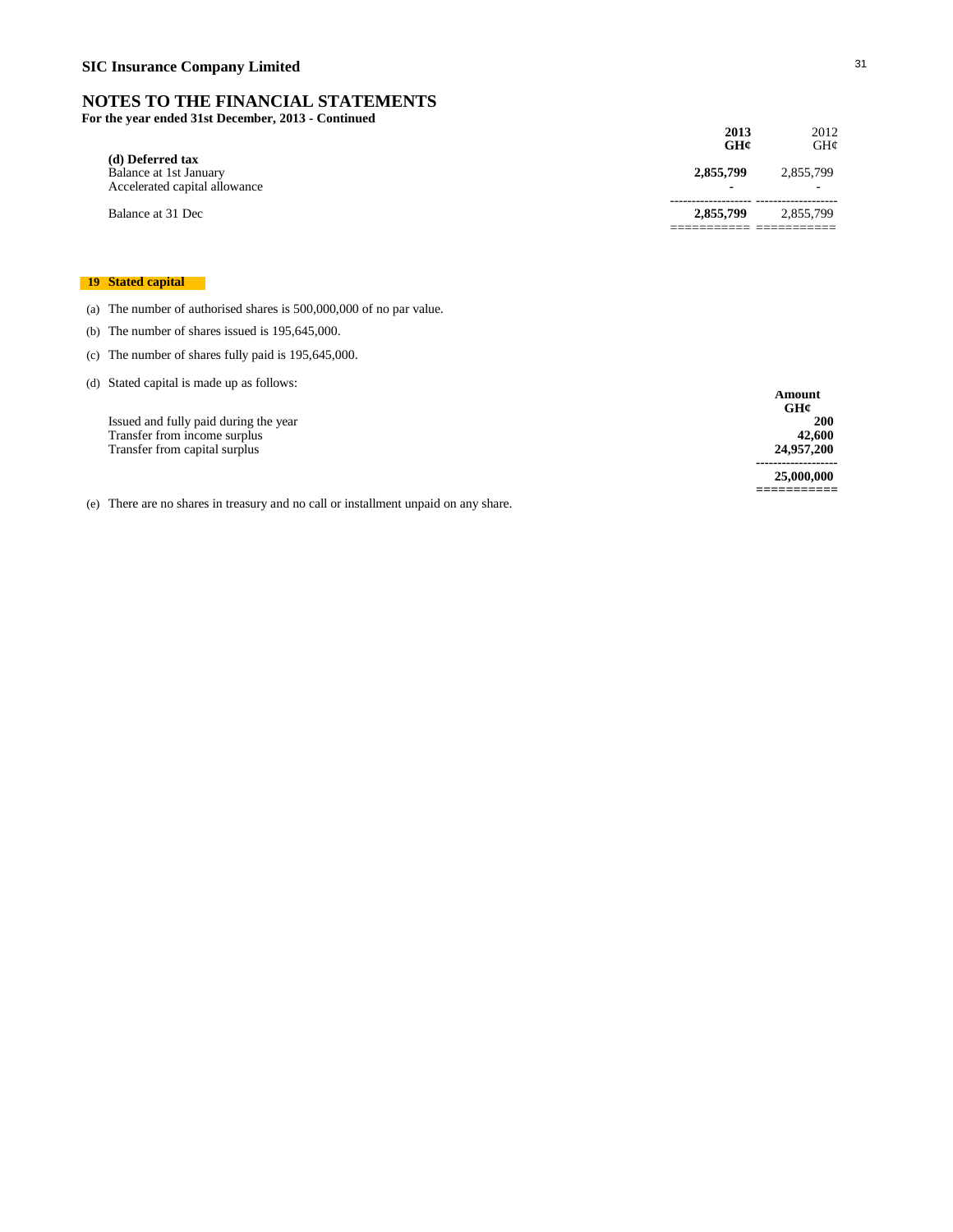**For the year ended 31st December, 2013 - Continued**

### **20 Capital surplus**

The movement in the capital surplus account for the year is as follows:

|                                   | 2013<br>GHC              | 2012<br>GH¢              |
|-----------------------------------|--------------------------|--------------------------|
| Balance at 1 January              | 9,316,952                | 9,316,952                |
| Revaluation surplus               | $\overline{\phantom{a}}$ | $\overline{\phantom{a}}$ |
| <b>Transfer to Stated Capital</b> | -                        | $\overline{\phantom{a}}$ |
| Balance at 31 December            | 9,316,952                | 9,316,952                |
|                                   |                          |                          |

| 21 Contingency reserve       | 2013       | 2012       |
|------------------------------|------------|------------|
|                              | GH¢        | GHz        |
| Balance at 1 January         | 17,862,463 | 14,892,702 |
| Transfer from income surplus | 2,943,262  | 2.969.761  |
| Balance at 31 December       | 20,805,725 | 17.862.463 |

This represents sums set aside to cover fluctuation in securities and variations in statistical estimate in accordance with the Insurance Act, 2007 (Act 724).

**22 Available-for-sale reserves 2013** 2012

|                                            | GH¢        | GH@         |
|--------------------------------------------|------------|-------------|
| Balance at 1 January                       | 9,065,056  | 15,385,142  |
| Impairment in short term investments (CDH) | -          |             |
| Fair valuation-unlisted equities           | 5,174,470  | (6,320,086) |
| Balance at 31 December                     | 14.239.526 | 9.065.056   |
|                                            |            |             |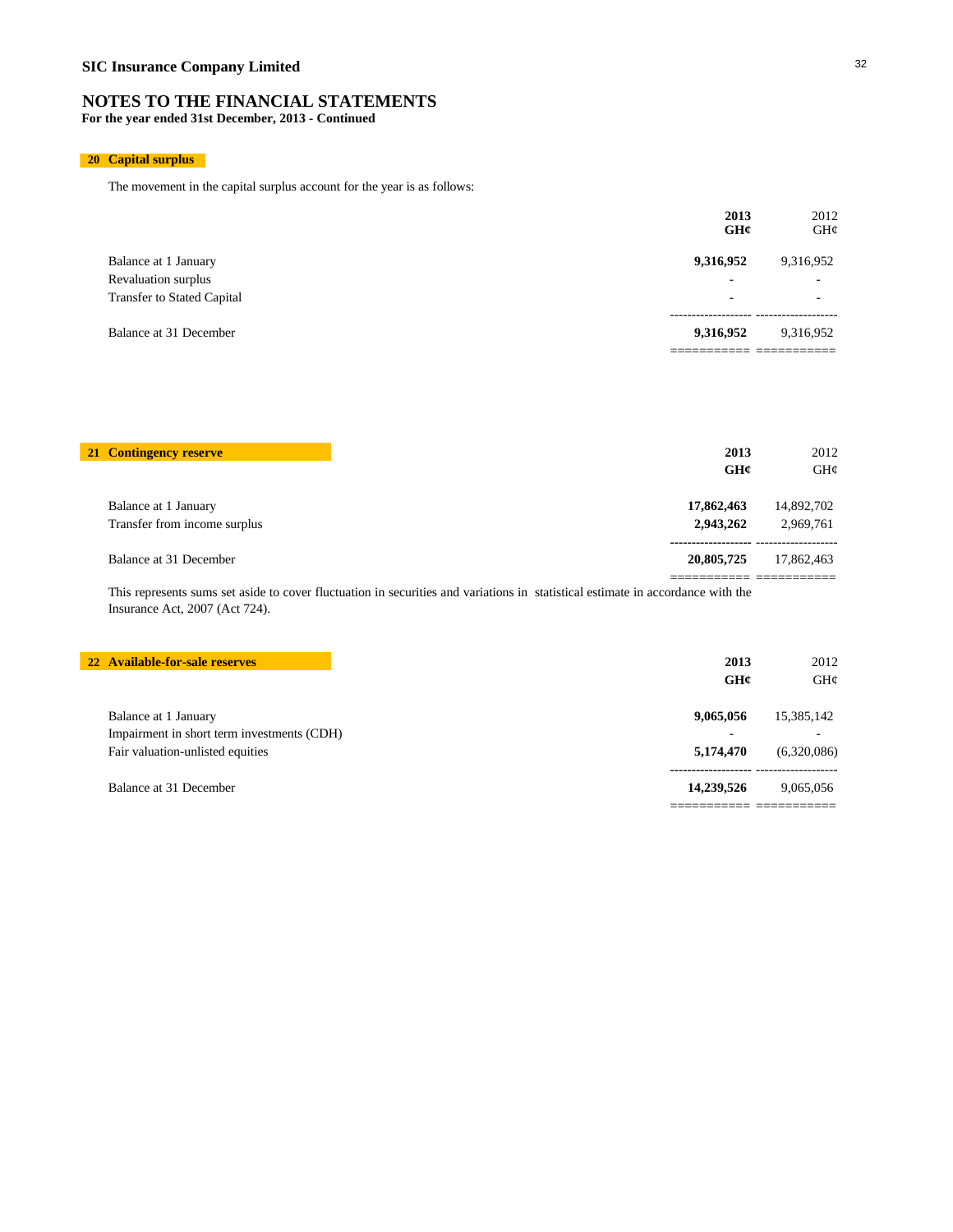**For the year ended 31st December, 2013 - Continued**

### **23 Property, plant and equipment**

|                                                           | At                   |                               |                 | At                     |
|-----------------------------------------------------------|----------------------|-------------------------------|-----------------|------------------------|
| <b>Cost/valuation</b>                                     | 1 Jan<br>GH¢         | <b>Additions</b><br>GH¢       | Disposal<br>GH@ | 31 Dec<br>GH¢          |
| Leasehold buildings                                       | 8,416,173            | 15,956                        |                 | 8,432,129              |
| Leasehold land                                            | 4,003,147            |                               |                 | 4,003,147              |
| Freehold buildings                                        | 5,689,169            |                               |                 | 5,689,169              |
| Freehold land                                             | 1,529,370            |                               |                 | 1,529,370              |
| Computers                                                 | 946,363<br>2,725,024 | 64,438<br>448,750             |                 | 1,010,801              |
| Capital work in progress<br>Other machinery $&$ equipment | 4,455,066            | 190,922                       |                 | 3,173,774<br>4,645,988 |
|                                                           | 27,764,312           | 720,066                       |                 | 28,484,378             |
| <b>Depreciation</b>                                       | At<br>1 Jan<br>GH@   | Charge for<br>the year<br>GHC | Disposal<br>GH@ | At<br>31 Dec<br>GH¢    |
| Leasehold buildings                                       | 1,573,765            | 226,917                       |                 | 1,800,682              |
| Leasehold land                                            | 1,001,944            | 107,933                       |                 | 1,109,877              |
| Freehold buildings                                        | 289.437              | 56,892                        |                 | 346,329                |
| Computers                                                 | 842,498              | 132,360                       |                 | 974,858                |
| Other machinery & equipment                               | 3,351,486            | 604,736                       |                 | 3,956,222              |
|                                                           | 7,059,130            | 1,128,838                     |                 | 8,187,968              |
| Net book value                                            |                      |                               |                 |                        |
| At 31 December 2013                                       |                      |                               |                 | 20,296,410             |
| At 31 December 2012                                       |                      |                               |                 | 20,705,181             |

Depreciation expense of GH¢1,128,838.00 has been charged in management expenses.

### **Disposal of assets**

| Disposal of assets               |                          |                     |               |                          |
|----------------------------------|--------------------------|---------------------|---------------|--------------------------|
|                                  | Property, plant & equip. |                     | <b>Shares</b> |                          |
|                                  | 2013<br>GH¢              | 2012<br>GH@         | 2013<br>GHC   | 2012<br>GHC              |
| Cost<br>Accumulated depreciation |                          | (79, 371)<br>79.371 |               | (4,502,862)<br>2,695,074 |
| Net book value                   |                          | (0)                 |               | (1,807,788)              |
| Proceeds from sale               | 178,444                  | 62.974              |               | 3,283,535                |
| Profit on disposal               | 178,444                  | 62,974              |               | 1.475.747                |
|                                  |                          |                     |               |                          |

===========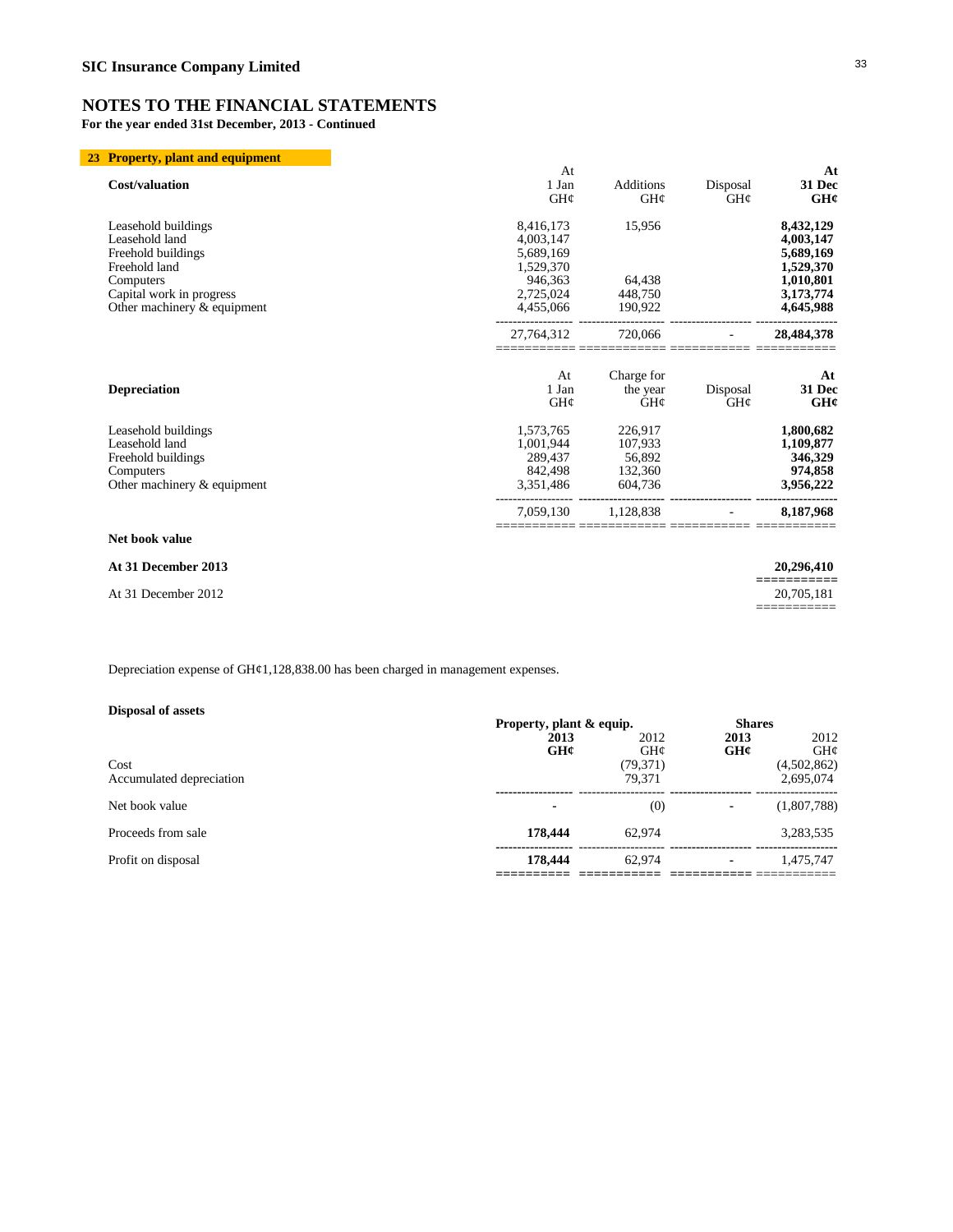**For the year ended 31st December, 2013 - Continued**

| 24 Investment properties                          |                        |                         |                        |
|---------------------------------------------------|------------------------|-------------------------|------------------------|
| Cost/valuation                                    | At<br>1 Jan<br>GHC     | <b>Additions</b><br>GHC | At<br>31 Dec<br>GH¢    |
| Leasehold properties<br>Freehold land & buildings | 4.942.428<br>1,142,700 | ۰<br>۰                  | 4,942,428<br>1,142,700 |
|                                                   | 6,085,128              | ۰                       | 6,085,128              |
|                                                   |                        |                         |                        |

### **25 Intangible assets**

|                       | At                       |               |                           | At                       |
|-----------------------|--------------------------|---------------|---------------------------|--------------------------|
| <b>Cost/valuation</b> | 1 Jan                    | Revaluation   | Additions                 | 31 Dec                   |
|                       | GH¢                      | GH¢           | GH¢                       | GH¢                      |
| Computer softwares    | 1,115,861                |               | 299,242                   | 1,415,103                |
|                       | 1,115,861<br>___________ | _____________ | 299,242<br>______________ | 1,415,103<br>___________ |
| Amortisation          |                          | At            | Charge                    | At                       |
|                       |                          | 1 Jan         | for year                  | 31 Dec                   |
|                       |                          | GH¢           | $GH\mathcal{C}$           | GH¢                      |
| Computer softwares    |                          | 633,410       | 204,523                   | 837,933                  |
|                       |                          | 633,410       | 204.523                   | 837,933                  |
| Net book value        |                          |               |                           |                          |

### **At 31 Dec 2013 577,170**

At 31 Dec 2012

**===========** ===========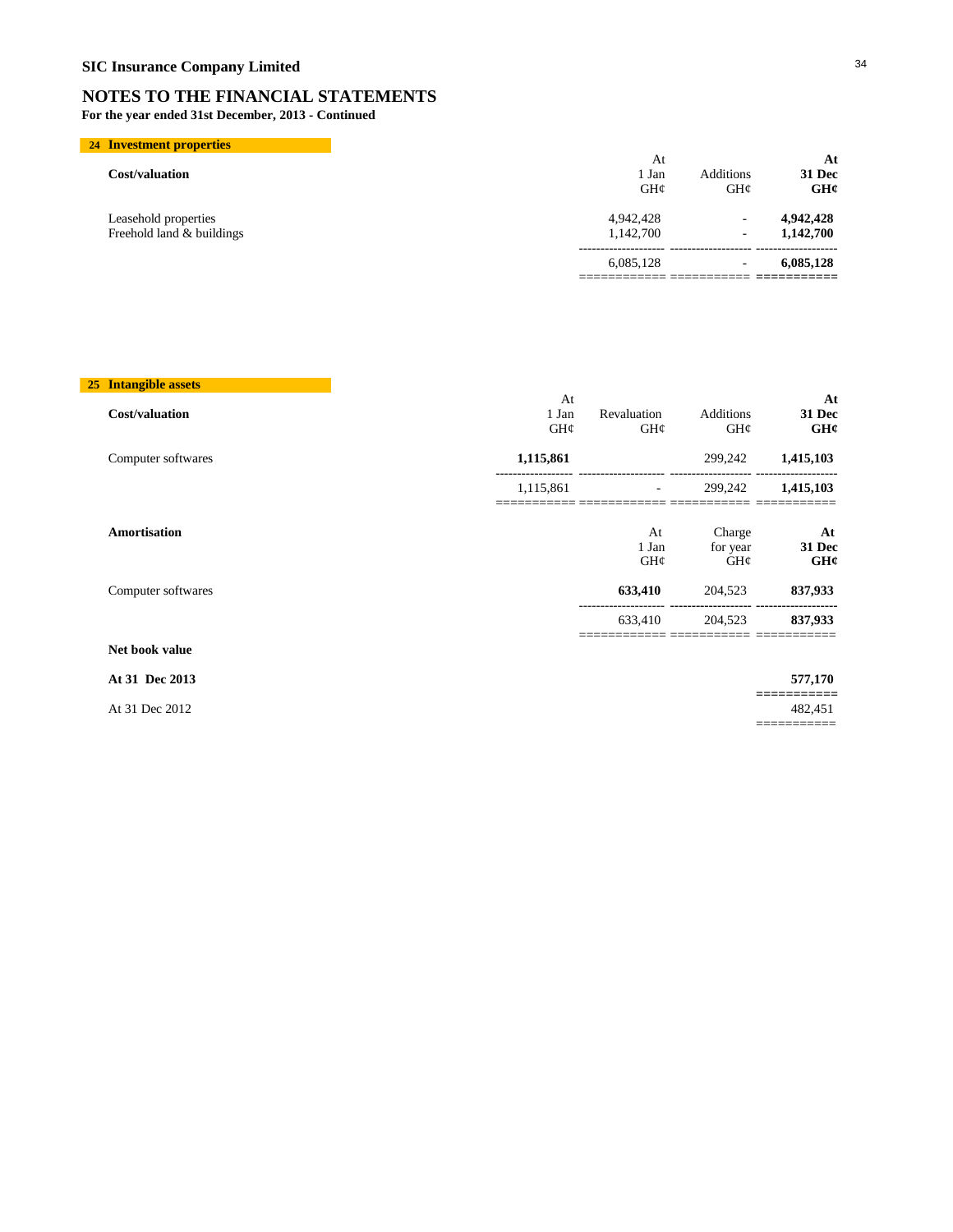**For the year ended 31st December, 2013 - Continued**

| Mortgage loans<br>----------------- -------------------<br>34,631,372 29,368,805<br>Equity shares<br>99,280 1,923,244<br><b>Bonds</b><br>34,730,652 31,292,049<br>=========== =========<br>2013<br>27 Investment in subsidiary<br>2012<br>GH¢<br>GH¢<br>Balance 1 January<br>$1,865,492$ $1,865,492$<br>(279,777)<br>Additions during the year<br>(279, 777)<br><br>Balance 31 Dec<br>1,585,715 1,865,492<br>=========== ===========<br>The subsidiary company is:<br>% Interest<br>Nature of<br>Number of<br>business<br>shares<br>held<br>Investment advisory,<br>SIC Financial Services Limited<br>asset & fund<br>3,000<br>100<br>management<br>28 Investment in associated company<br>2013<br>2012<br>GH¢<br>GH¢<br>Balance 1 January<br>5,073,215 5,073,215<br>Additions during the year<br>5,073,215 5,073,215<br>Balance 31 Dec<br>=========== ===========<br>The associated company is:<br>Nature of<br>Number of<br><b>business</b><br>shares '000<br>held<br>SIC Life Company Limited<br>Life Assurance<br>20<br>20,000,000<br>29 Short-term investments<br>2013<br>2012<br>GHC<br>GH¢<br>Ghana Gov't treasury bills<br>$822,105$ $13,954,608$ $3,147,703$ $3,147,703$ $3,147,703$ $3,147,703$ $3,147,703$ $3,147,703$ $3,147,703$ $3,147,703$ $3,147,703$ $3,147,703$ $3,147,703$ $3,147,703$ $3,147,703$ $3,147,703$ $3,147,703$ $3,147,703$ $3,147$<br>Bank time deposits<br>14,776,713<br>8,918,618<br>____________________________ | <b>26 Long term investments</b> |  | 2013<br>GHC | 2012<br>GH¢ |
|----------------------------------------------------------------------------------------------------------------------------------------------------------------------------------------------------------------------------------------------------------------------------------------------------------------------------------------------------------------------------------------------------------------------------------------------------------------------------------------------------------------------------------------------------------------------------------------------------------------------------------------------------------------------------------------------------------------------------------------------------------------------------------------------------------------------------------------------------------------------------------------------------------------------------------------------------------------------------------------------------------------------------------------------------------------------------------------------------------------------------------------------------------------------------------------------------------------------------------------------------------------------------------------------------------------------------------------------------------------------------------------------------------------------------------------------------|---------------------------------|--|-------------|-------------|
|                                                                                                                                                                                                                                                                                                                                                                                                                                                                                                                                                                                                                                                                                                                                                                                                                                                                                                                                                                                                                                                                                                                                                                                                                                                                                                                                                                                                                                                    |                                 |  |             |             |
|                                                                                                                                                                                                                                                                                                                                                                                                                                                                                                                                                                                                                                                                                                                                                                                                                                                                                                                                                                                                                                                                                                                                                                                                                                                                                                                                                                                                                                                    |                                 |  |             |             |
|                                                                                                                                                                                                                                                                                                                                                                                                                                                                                                                                                                                                                                                                                                                                                                                                                                                                                                                                                                                                                                                                                                                                                                                                                                                                                                                                                                                                                                                    |                                 |  |             |             |
|                                                                                                                                                                                                                                                                                                                                                                                                                                                                                                                                                                                                                                                                                                                                                                                                                                                                                                                                                                                                                                                                                                                                                                                                                                                                                                                                                                                                                                                    |                                 |  |             |             |
|                                                                                                                                                                                                                                                                                                                                                                                                                                                                                                                                                                                                                                                                                                                                                                                                                                                                                                                                                                                                                                                                                                                                                                                                                                                                                                                                                                                                                                                    |                                 |  |             |             |
|                                                                                                                                                                                                                                                                                                                                                                                                                                                                                                                                                                                                                                                                                                                                                                                                                                                                                                                                                                                                                                                                                                                                                                                                                                                                                                                                                                                                                                                    |                                 |  |             |             |
|                                                                                                                                                                                                                                                                                                                                                                                                                                                                                                                                                                                                                                                                                                                                                                                                                                                                                                                                                                                                                                                                                                                                                                                                                                                                                                                                                                                                                                                    |                                 |  |             |             |
|                                                                                                                                                                                                                                                                                                                                                                                                                                                                                                                                                                                                                                                                                                                                                                                                                                                                                                                                                                                                                                                                                                                                                                                                                                                                                                                                                                                                                                                    |                                 |  |             |             |
|                                                                                                                                                                                                                                                                                                                                                                                                                                                                                                                                                                                                                                                                                                                                                                                                                                                                                                                                                                                                                                                                                                                                                                                                                                                                                                                                                                                                                                                    |                                 |  |             |             |
|                                                                                                                                                                                                                                                                                                                                                                                                                                                                                                                                                                                                                                                                                                                                                                                                                                                                                                                                                                                                                                                                                                                                                                                                                                                                                                                                                                                                                                                    |                                 |  |             |             |
|                                                                                                                                                                                                                                                                                                                                                                                                                                                                                                                                                                                                                                                                                                                                                                                                                                                                                                                                                                                                                                                                                                                                                                                                                                                                                                                                                                                                                                                    |                                 |  |             |             |
|                                                                                                                                                                                                                                                                                                                                                                                                                                                                                                                                                                                                                                                                                                                                                                                                                                                                                                                                                                                                                                                                                                                                                                                                                                                                                                                                                                                                                                                    |                                 |  |             |             |
|                                                                                                                                                                                                                                                                                                                                                                                                                                                                                                                                                                                                                                                                                                                                                                                                                                                                                                                                                                                                                                                                                                                                                                                                                                                                                                                                                                                                                                                    |                                 |  |             | % Interest  |
|                                                                                                                                                                                                                                                                                                                                                                                                                                                                                                                                                                                                                                                                                                                                                                                                                                                                                                                                                                                                                                                                                                                                                                                                                                                                                                                                                                                                                                                    |                                 |  |             |             |
|                                                                                                                                                                                                                                                                                                                                                                                                                                                                                                                                                                                                                                                                                                                                                                                                                                                                                                                                                                                                                                                                                                                                                                                                                                                                                                                                                                                                                                                    |                                 |  |             |             |
|                                                                                                                                                                                                                                                                                                                                                                                                                                                                                                                                                                                                                                                                                                                                                                                                                                                                                                                                                                                                                                                                                                                                                                                                                                                                                                                                                                                                                                                    |                                 |  |             |             |
|                                                                                                                                                                                                                                                                                                                                                                                                                                                                                                                                                                                                                                                                                                                                                                                                                                                                                                                                                                                                                                                                                                                                                                                                                                                                                                                                                                                                                                                    |                                 |  |             |             |
|                                                                                                                                                                                                                                                                                                                                                                                                                                                                                                                                                                                                                                                                                                                                                                                                                                                                                                                                                                                                                                                                                                                                                                                                                                                                                                                                                                                                                                                    |                                 |  |             |             |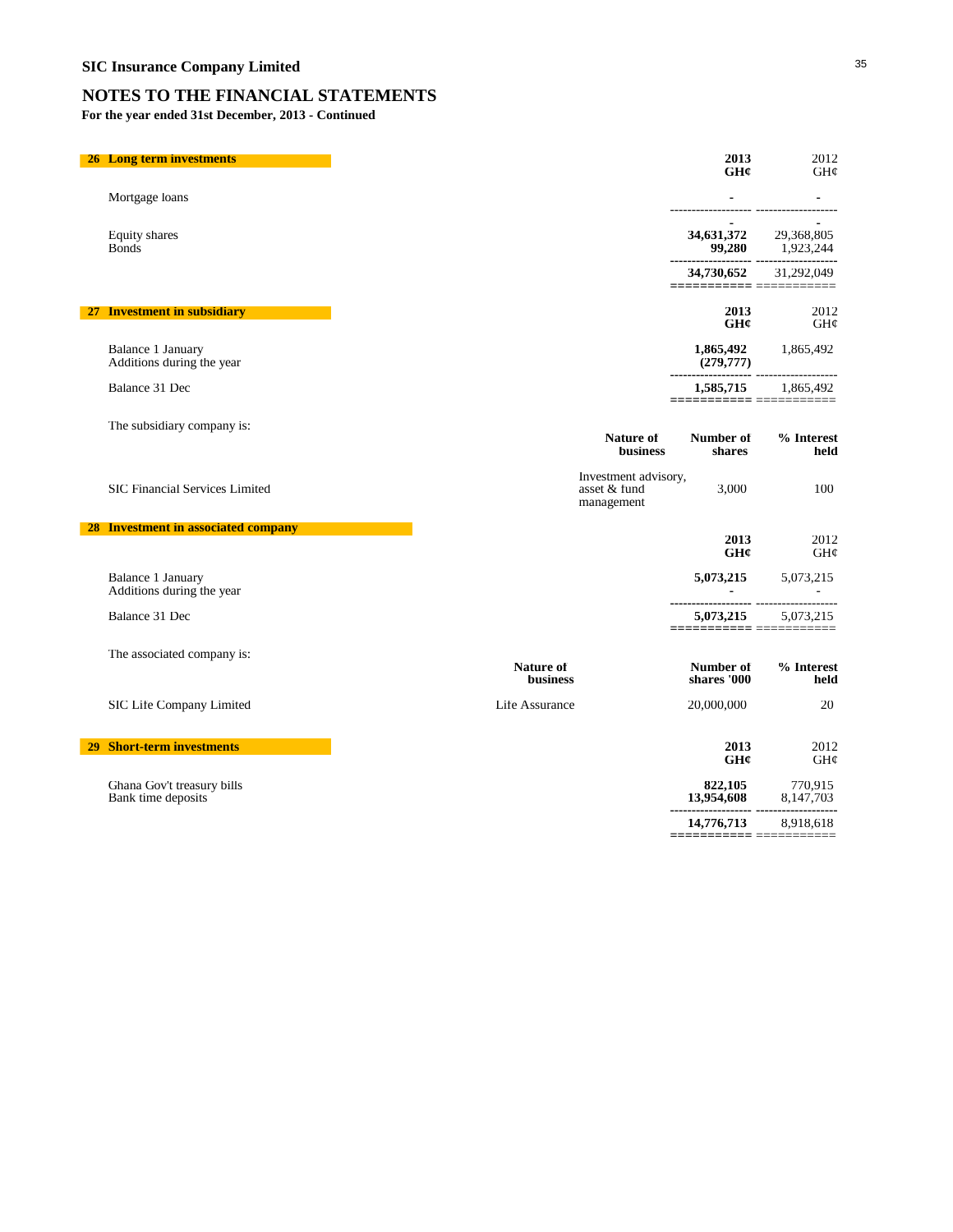**For the year ended 31st December, 2013 - Continued**

| <b>30 Lease deposit</b>                                                                                                 | 2013<br>GH¢ | 2012<br>GHC |
|-------------------------------------------------------------------------------------------------------------------------|-------------|-------------|
| Horizon Finance & Leasing Company Limited<br>Ecobank Leasing Company Limited<br>Dalex Finance & Leasing Company Limited | 281.062     | 341.692     |
|                                                                                                                         | 281,062     | 341.692     |
|                                                                                                                         |             |             |

The company entered into back to back leasing arrangement with the above named leasing companies. It therefore made cash deposits to the tune of the assets leased, interest income is received on the deposits made, whilst the company also bears the cost of lease interest.

| 31 Trade & other receivables   | 2013<br>GH¢ | 2012<br>GH¢  |
|--------------------------------|-------------|--------------|
| Premium debtors                | 25,702,446  | 24,337,772   |
|                                | 25,702,446  | 24,337,772   |
| Accrued income and prepayments |             | 1,388,450    |
| Staff debtors                  | 2,974,712   | 861,705      |
| SIC - Life account             |             | 1,554,950    |
| Sundry debtors                 | 2,133,802   | 4,195,895    |
| Agents & reinsurance balance   | 3,250,959   | 8,904,543    |
|                                | 34,061,919  | 41,243,315   |
| 32 Trade & other payables      | 2013<br>GH¢ | 2012<br>GH¢  |
|                                |             |              |
| Agents & reinsurers            | 9,576,069   | 11,079,806   |
| Sundry creditors               | 1,212,308   | 1,950,460    |
| Current A/C with Oil & Gas     | 1,853,754   | 4,167,989    |
|                                | 12,642,131  | 17, 198, 255 |
|                                |             |              |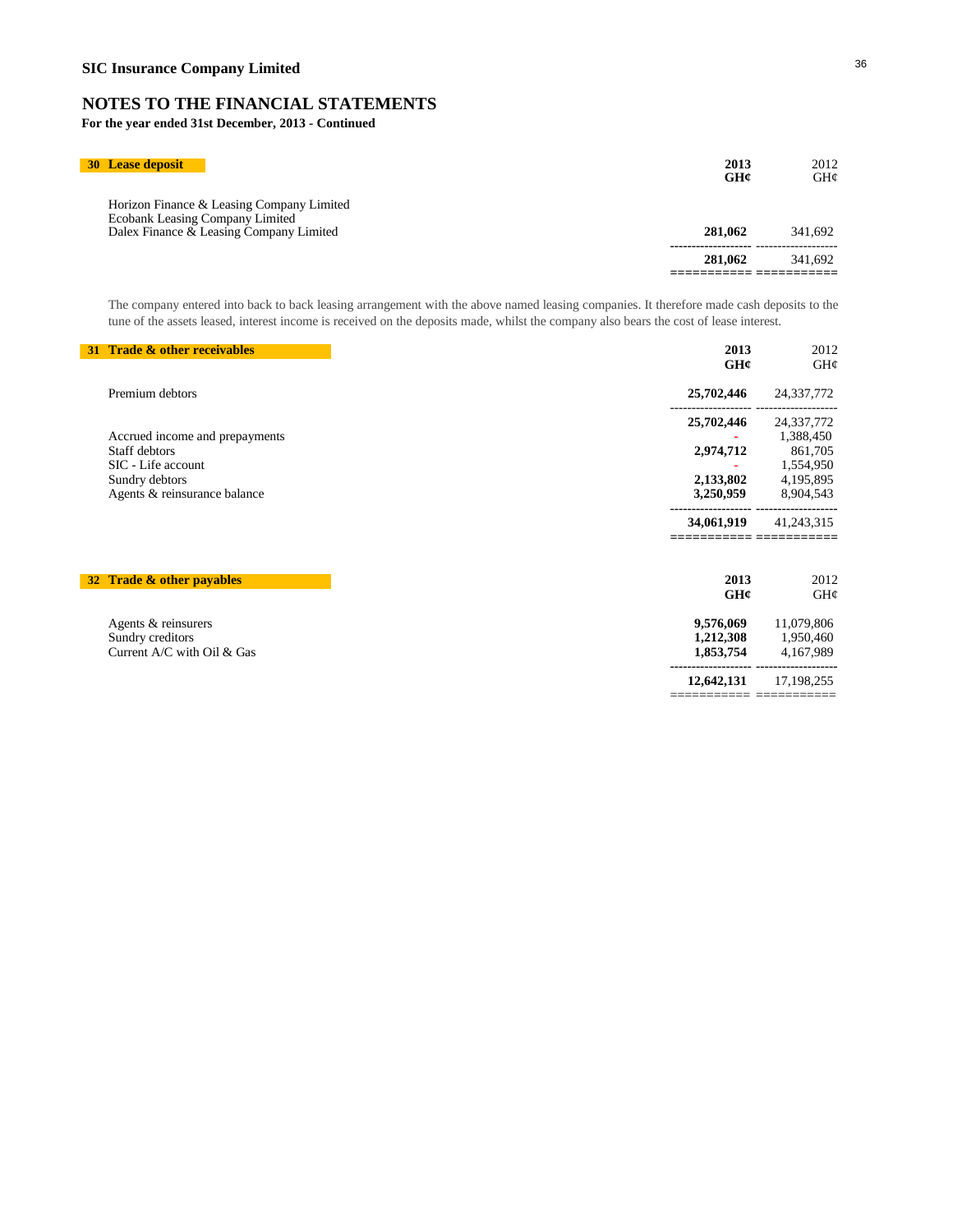**For the year ended 31st December, 2013 - Continued**

| 33 | <b>Other financial liabilities</b>                                     | 2013                      | 2012                   |
|----|------------------------------------------------------------------------|---------------------------|------------------------|
|    |                                                                        | GHC                       | GH¢                    |
|    | Horizon Finance & Leasing Company Limited                              |                           |                        |
|    | Ecobank Leasing Company Limited                                        |                           |                        |
|    | Dalex Finance & Leasing Company Limited                                | 269,891                   | 350,385                |
|    |                                                                        | 269,891                   | 350,385                |
|    |                                                                        | 2013<br>GH¢               | 2012<br>GH¢            |
|    | Analysis of obligation                                                 |                           |                        |
|    | Amount due within one year                                             | 269,891                   | 350,385                |
|    | Amount due within two and five years                                   |                           |                        |
|    |                                                                        | 269,891                   | 350,385                |
|    | <b>34a Cash and Bank Balances</b>                                      |                           |                        |
|    |                                                                        | 2013<br>GH¢               | 2012<br>GH¢            |
|    | Cash at bank and in hand                                               | 9,911,846                 | 11,012,912             |
|    |                                                                        |                           |                        |
|    | 34b Bank Overdraft<br><b>Merchant Bank</b><br>Ghana International Bank | 2,623,153<br>3,395,747    | 3,627,010<br>5,512,554 |
|    |                                                                        | 6,018,900                 | 9,139,564              |
|    |                                                                        | ========================= |                        |

### **35 Contingencies, capital and financial commitments**

The company entered into various commitments in the normal course of insurance business that are not reflected in the accompanying financial statements. There were no outstanding amounts at the end of the year:

The company has contingent liabilities in respect of claims and other matters arising in the ordinary course of business. It is not anticipated that any material liabilities will arise from the contingent liabilities.

The company, like all other insurers, is subject to litigation in the normal course of its business. The company does not believe that such litigation will have a material effect on its profit or loss and financial condition.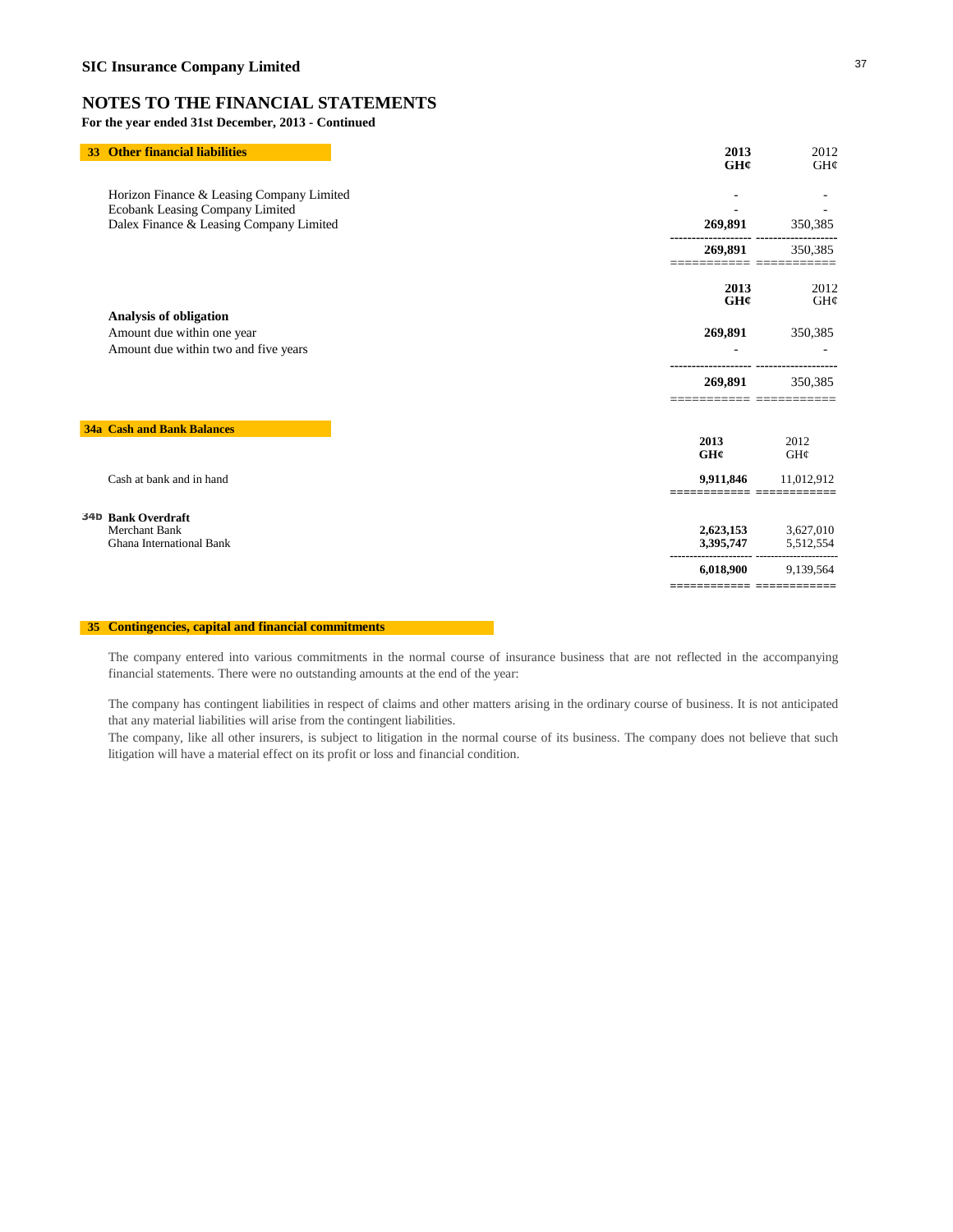**For the year ended 31st December, 2013 - Continued**

### **36 Related party transactions**

A number of business transactions are entered into with related parties in the normal course of business. These include premiums, claims,

|                                                                    | 2013                   | 2012                   |
|--------------------------------------------------------------------|------------------------|------------------------|
|                                                                    | GH¢                    | GH¢                    |
| i) Social Security & National Insurance Trust                      |                        |                        |
| Premium income                                                     | 2,430,438              | 669,665                |
| Claims paid                                                        | 60,277                 | 54,023                 |
| ii) Ghana Reinsurance Company Limited                              |                        |                        |
| Premium income                                                     | 288                    | 55,099                 |
| Claims paid                                                        | $\blacksquare$         | 4,539                  |
| iii) SIC Life Insurance Company<br>Premium income<br>Claims paid   | 332,035<br>62,756      | 203,861<br>4,501       |
| iv) Ghana Commercial Bank Limited<br>Premium income<br>Claims paid | 241,992<br>12,863      | 551,213<br>161,991     |
| v) Ghana Cocoa Board<br>Premium income<br>Claims paid              | 1,373,757<br>3,362,774 | 4,419,691<br>1,187,356 |
| <b>37 Social responsibilities</b>                                  |                        |                        |

An amount of GH¢78,011.00 was spent on fulfilling the social responsibility of the company (2012: GH¢157,848.00)